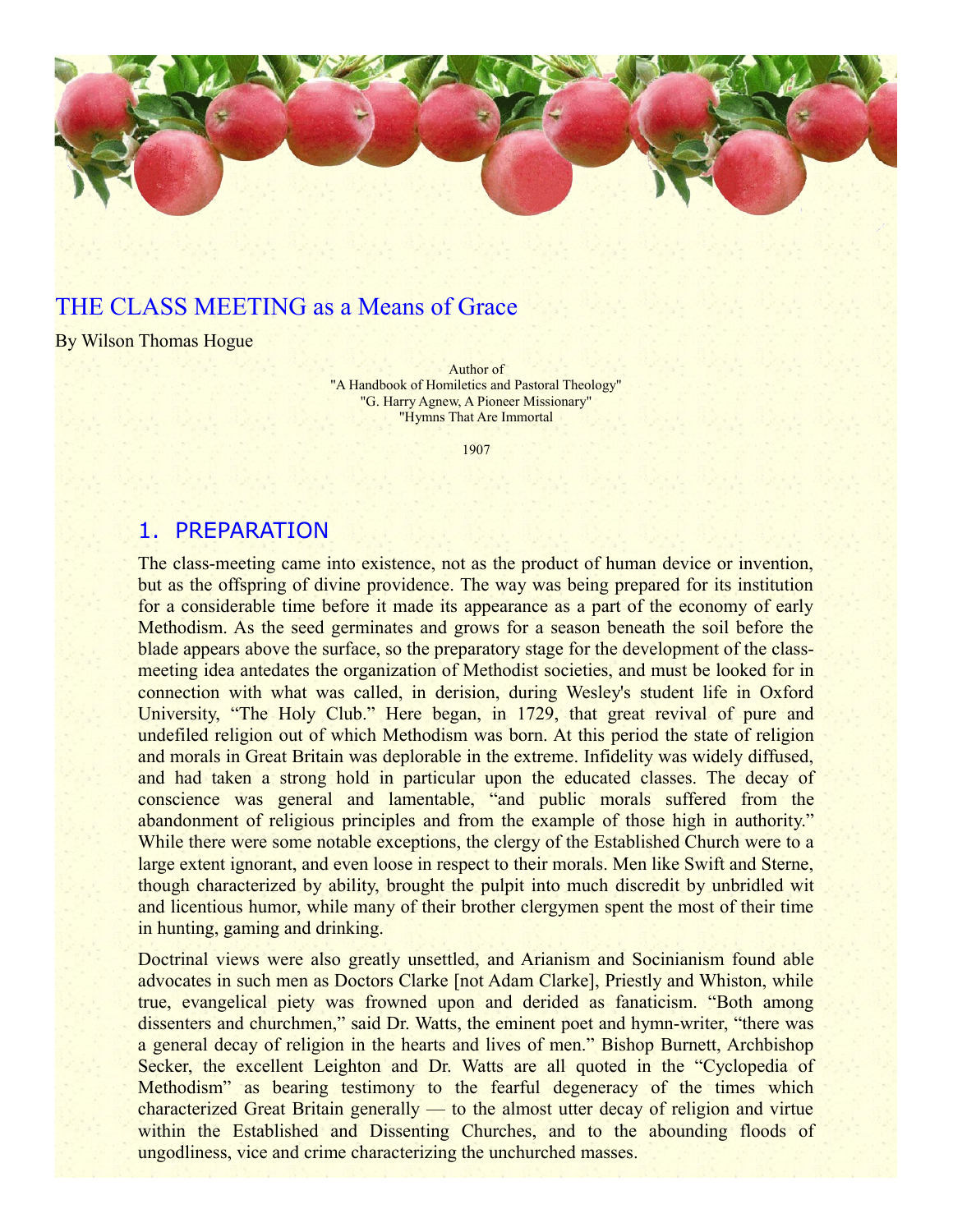In the midst of these degenerate times John Wesley entered Oxford University, in the prevailing atmosphere of which he found practically nothing helpful to one who desired to flee from the wrath to come and lay hold on eternal life. Shortly before his return to the university in 1729, according to Dr. O. P. Fitzgerald, some one addressed to him the following words, which appear to have been divinely sent, and which in no little degree helped to give direction to his future career: *"Sir, you wish to serve God and go to heaven; remember you cannot serve him alone; you must therefore find companions, or make them; the Bible knows nothing of solitary religion."* During that year the organization which was soon to be nicknamed the "Holy Club" was formed, and with its formation the Methodist revival began. It commenced among a few students in Oxford University, who formed a society to read the Holy Scriptures in the original languages, and to aid each other in mutual spiritual improvement. They sincerely desired to please God and conform their lives strictly to the precepts of His word. They received the Lord's Supper weekly, and fasted twice a week; they systematically arranged their time for selfexamination, meditation, prayer and religious reading. They attended scrupulously upon public worship and all the ordinances of the church; they also stimulated each other to active benevolence; they instructed the children of the neglected poor, visited the sick, and the inmates of prisons and almshouses, and gave to them, to the utmost of their power, temporal as well as spiritual aid. Their fellow-students ridiculed their piety, called them Sacramentarians, Bible-bigots, the Godly Club and the Holy Club.

"They were young men of more than ordinary intellectual power and culture. John Wesley, who was then twenty-six years of age, was a Fellow of Lincoln College, had been ordained a priest, and had acted as a curate for a short time; he was an accomplished scholar and a forcible writer. His brother Charles was twenty years of age, a Bachelor of Arts and a college tutor, and was then developing that genius for poetry which marked his subsequent life. Mr. Morgan, who died in a few years, was a curator of Christ's church, the son of an Irish gentleman. Mr. Kirkham was a member of Merton College. Of these John Wesley was acknowledged the leader, and was called by those who ridiculed them 'the curator of the Holy Club.' Other students joined them in 1730, and in 1732 Hervey, the author of the 'Meditations,' and Ingham of Queen's College, united with them. The famous George Whitefield joined this company in 1735.

"They were so faithful in redeeming their time and so methodical in attending to all their duties that one of the students, partly from this fact and partly in derision, *termed them 'Methodists.'* This name had a century before been applied to those who were very earnest on religious topics, and who were plain in their manners. One writer speaks of the 'Anabaptists and plain packstaff Methodists;' and a pamphlet is on record attacking the principles of the 'New Methodists.' This term, though often used reproachfully, and to express enthusiasm or fanaticism, has become the acknowledged name of one of the largest branches of the Christian Church.

"Notwithstanding the purity and regularity of their lives, these students were subject to reproach, persecution, and even indignities. Whitefield was sometimes pelted with stones by his fellow-students, and subsequently some of the most religious students were expelled from the university." [1]

As yet these young men were only such as "desired to flee from the wrath to come." They "feared God and wrought righteousness," and so were no doubt "accepted of Him," but accepted as servants rather than as sons, and knew not the blessed witness of the Spirit to the forgiveness of sins and to their adoption into the family of God. Whitefield for a time fell into the error of the "Quietists," neglected the meetings of the Club, and wandered about the fields in solitude, praying alone rather than joining with his fellow-students: but owing to his natural cheerfulness, the healthy character of his religion, his teachable spirit,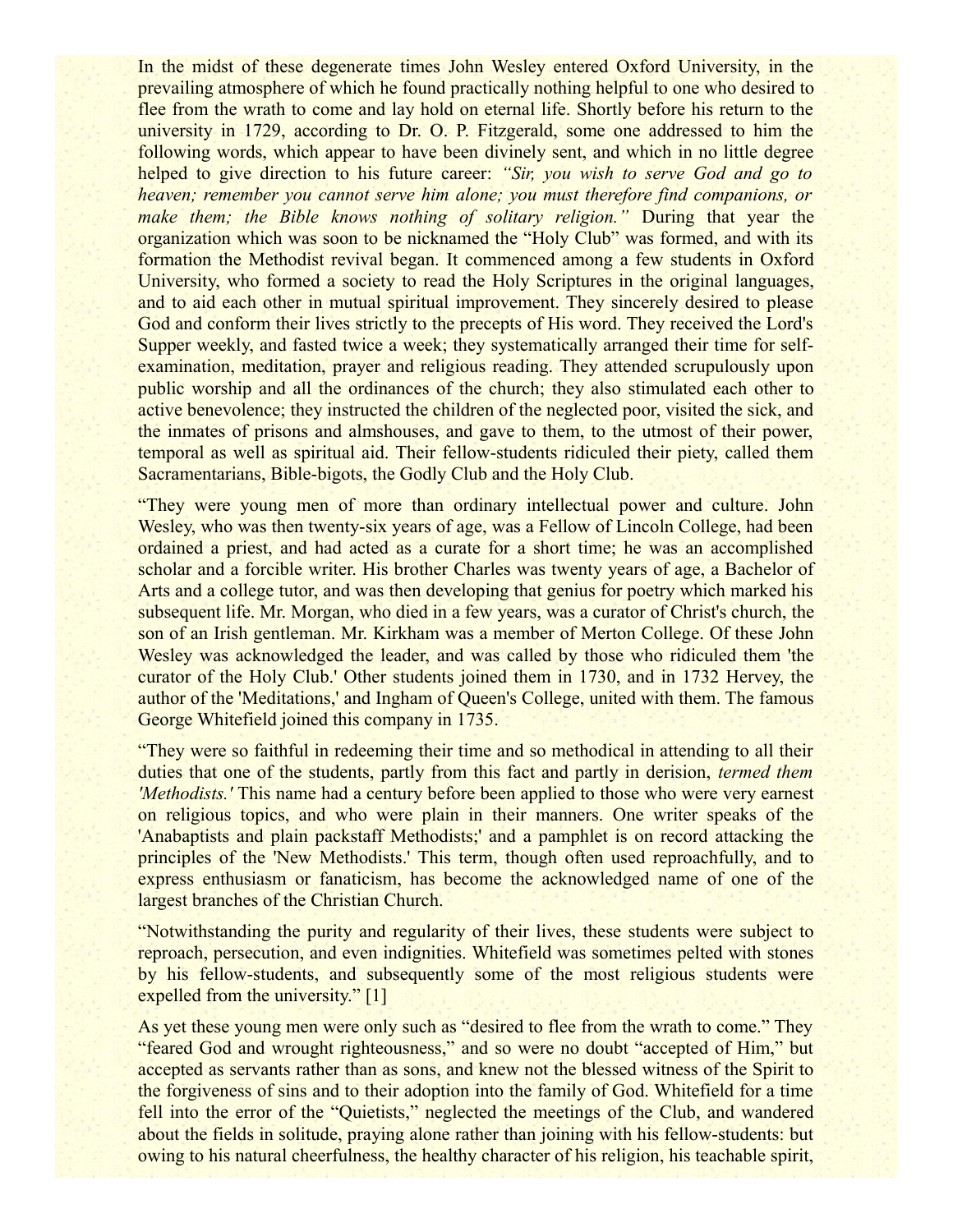and the wise counsels of others, he was soon recovered.

John Wesley, too, through the writings of the Mystics, "who substituted reveries for duties, and self-analysis and introspection for social religious labors and enjoyments," and who "so construed the first commandment as to make it exclude the second, which is like unto it," was for a time near being wrecked on the shoals of Mysticism; but, through the goodness and grace of God he was prevented from being effectually carried away with this subtle and ruinous error. How, he could scarce tell himself, and therefore said: "Nor can I at this hour give a distinct account of how or when I came a little back toward the right way; only my present sense is this — all the other enemies of Christianity are triflers; the Mystics are the most dangerous; they stab it in the vitals; and its most serious professors are most likely to fall by them."

With the story of John Wesley's final conversion most people in Methodist churches are more or less familiar, but it will bear another repetition here. He had long been dissatisfied with his own religious state, felt his want of harmony with God and of inward conformity to the divine will, and questioned himself as to the possibility of attaining unto such a state, and as to such attainment, if possible, being a matter of consciousness. These perplexing problems were happily solved for him on Wednesday, May 24, 1738.

As he opened his Testament in the early morning his eyes fell on 2 Peter 1:4, "Whereby are given unto us exceeding great and precious promises, that by these ye might be partakers of the divine nature, having escaped the corruption that is in the world through lust." A little later, as about to leave the room, he opened to the words, "Thou art not far from the kingdom of God." In the evening of the same day he somewhat reluctantly attended a meeting of the society in Aldersgate street. Here a layman was reading Luther's preface to the Epistle to the Galatians. As Wesley listened to Luther's description of the change wrought by the Holy Spirit in the hearts of true believers, the crisis came, and Wesley consciously and instantly passed from death unto life, and became a happy and victorious child of God. His own relation of this experience is so much better than any one else has given of the same that we reproduce it here, as follows: "I felt my heart strangely warmed. I felt that I did trust in Christ — Christ alone — for salvation, and an assurance was given me that He had taken away my sins, even mine, and saved me from the law of sin and death. I then began to pray with all my might for those who had in a more especial manner despitefully used me and persecuted me. I then testified openly to all there, what I now first felt in my heart. But it was not long before the enemy suggested, 'This cannot be faith, for where is thy joy?' Then I was taught that peace and victory over sin are essential to faith in the Captain of our salvation; but that, as to the transports of joy which usually attend the beginning of it, especially in those who have mourned deeply, God sometimes giveth, sometimes withholdeth them, according to the counsels of His own will. After my return home I was much buffeted with temptations, but cried out, and they fled away. They returned again and again; I as often lifted up my eyes, and He sent me help from my holy place. And herein I found the difference between this and my former state chiefly consisted. I was striving, yea, fighting, under the law as well as under grace. But then I was sometimes, if not often, conquered; now I was always conqueror." [2] It will now readily be seen that in all the foregoing experiences of the great founder of Methodism there was a preparation for, and even a foreshadowing of, the institution of the classmeeting, as also of other prudential regulations and means of grace which have figured so largely and effectively in the development of Methodism as an evangelizing agency. *The "Holy Club" at Oxford was to all intents and purposes a class-meeting* — the prototype of the fully developed class-meeting of later Methodism — though it had never then been dreamed of as such. The ends for which the Club held its weekly sessions were practically the same as those for which, when the class-meeting idea was fully developed, Methodists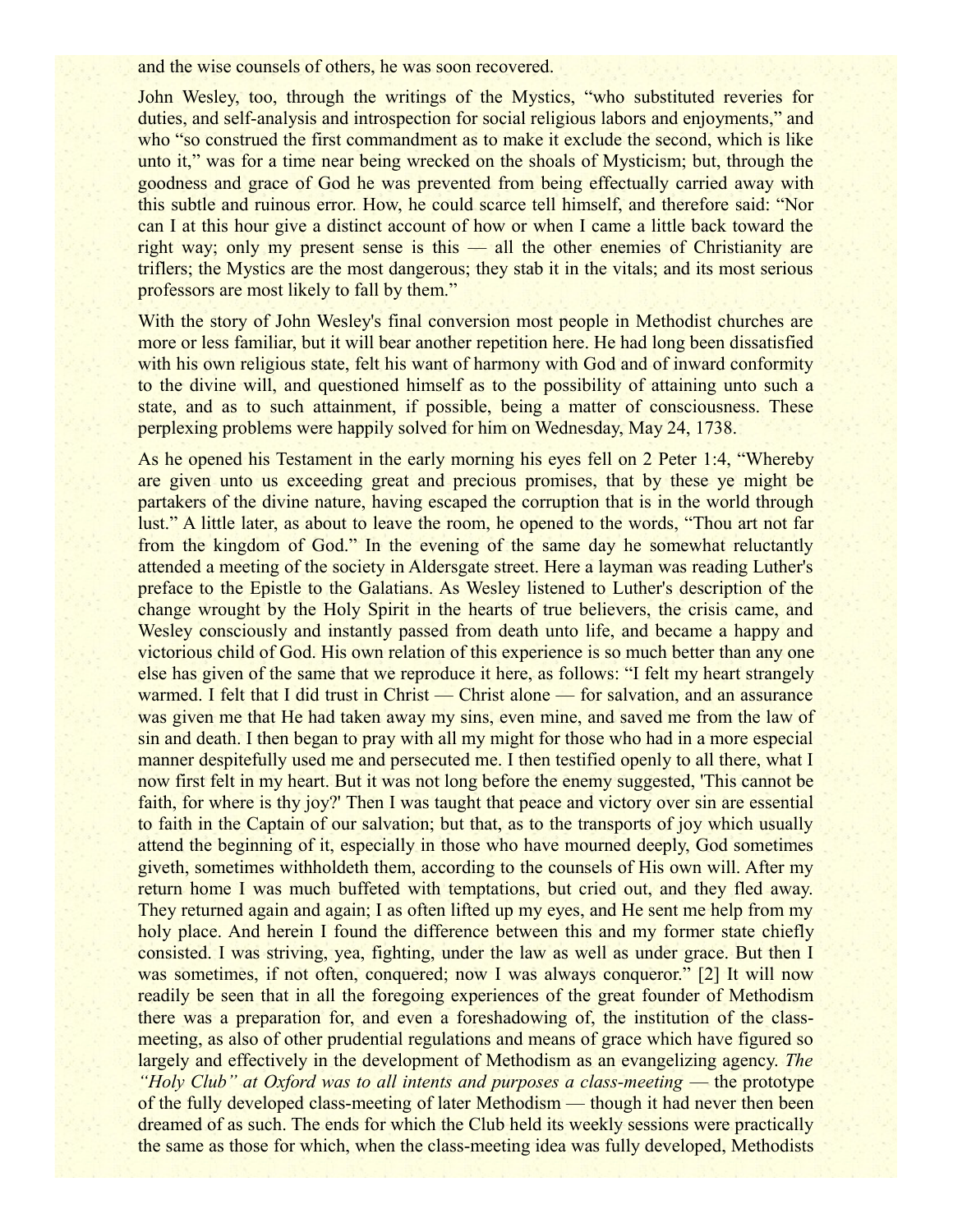were accustomed to meet from week to week in their respective classes.

Those student gatherings in Oxford, sneered at, derided and nicknamed as they were, contained the potential life of Methodism, and largely prepared the way for the institution of the class-meeting, which has ever been a peculiar and most effective agency in conserving and promoting the spirituality and fruitfulness of all Methodist bodies.



## 2. ORIGIN

While Methodist societies were organized by Mr. Wesley as early as 1739, it was not until 1742 that these societies were divided into classes with regularly appointed leaders, and that class-meetings, in the proper technical sense of the term, were instituted. Of the formation of his "United Societies," Mr. Wesley has left us the following account in his Journal: "In the latter end of the year 1739 eight or ten persons came to me in London, who appeared to be deeply convinced of sin, and earnestly groaning for redemption. They desired I would spend some time with them in prayer, and advise them how to flee from the wrath to come. That we might have more time for this great work, I appointed a day when they might all come together, which from thenceforward they did every Thursday in the evening. To these, and to as many more as desired to join with them (for the number increased daily), I gave those advices from time to time which I judged most needful for them, and we always concluded our meeting with prayer suited to their several necessities. This was the rise of the United Society, first in London, and then in other places." In January of this year the London society, which was really Moravian rather than Methodist, was composed of about sixty members. Three months later, according to Tyerman, "Wesley went to Bristol, where 'a few persons agreed to meet weekly, with the same intention as those in London;' and these were soon increased by 'several little societies which were already meeting in divers parts of the city,' amalgamating with them. About the same time similar societies were formed at Kingswood and at Bath. These religious communities grew and multiplied. At the beginning of 1742 the London society alone, after repeated siftings, numbered about eleven hundred members." From the foregoing account it will be seen that Mr. Wesley's "United Societies" partook largely the character of classes, and they appear elsewhere in the writings of their founder to have been designated at times by that name. The gatherings of their members for mutual religious instruction and helpfulness also partook in no small degree the character of classmeetings. The class, therefore, was the original idea — the germ from which the whole organic life of Methodism was developed.

As yet, however, there were neither classes nor class-meetings in the later technical sense of those terms, a fact which will presently appear.

Hitherto Wesley and his brother had taken the full pastoral oversight of these various societies, but on the 15th of February, 1742, a very singular providence led to an alteration which Mr. Wesley had in no sense anticipated, and which was to prove of the utmost importance to Methodism, since from it sprang the system of class-meetings, which has ever been a unique feature, a sort of main stay, in all Methodist bodies. Mr. Wesley relates the occurrence as follows: "But as much as we [members of these societies] endeavored to watch over each other, we soon found some who did not live the gospel. I do not know that any hypocrites were crept in; for there was no temptation: but several grew cold, and gave way to the sins which had long easily beset them.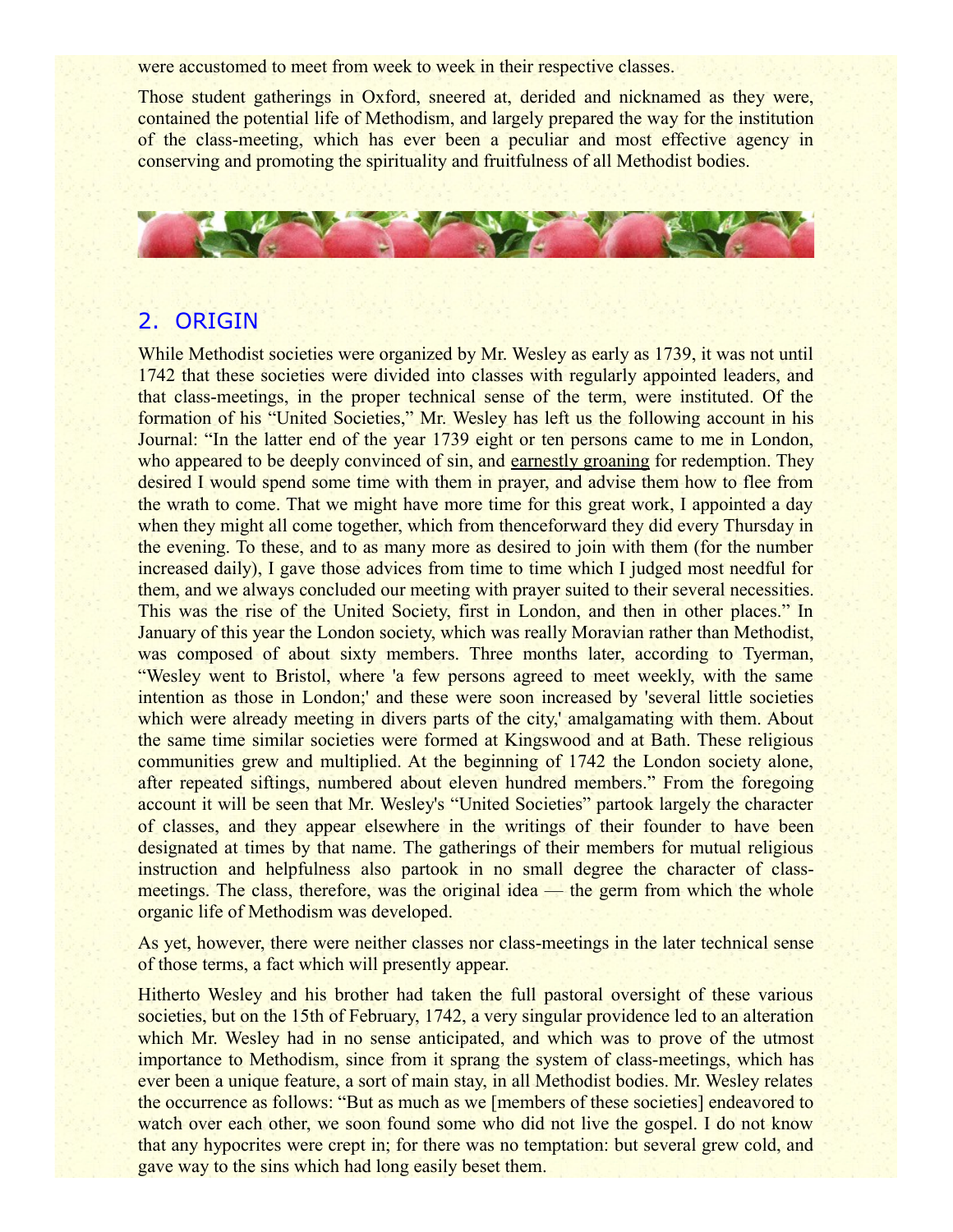We quickly perceived there were many ill consequences of suffering these to remain among us. It was dangerous to others, inasmuch as all sin is of an infectious nature. It laid a stumbling block in the way of others, and caused the truth to be evil spoken of.

"We groaned under these inconveniences long, before a remedy could be found. The people were scattered so wide in all parts of the town, from Wapping to Westminster, that I could not easily see what the behavior of each person in his own neighborhood was: so that several disorderly walkers did much hurt before I was apprised of it.

"At length, while we were thinking of quite another thing, we struck upon a method for which we have cause to bless God ever since. I was talking with several of the society in Bristol concerning the means of paying the debts there, when one [Captain Foy] stood up and said, 'Let every member of the society give a penny a week till all are paid.' Another answered, 'But some of them are poor, and cannot afford to do it.' 'Then,' said he, 'put eleven of the poorest with me; and if they can give anything, well: I will call on them weekly; and if they can give nothing, I will give for them as well as for myself. And each of you call on eleven of your neighbors weekly; receive what they give, and make up what is wanting."

"It was done," says Wesley. "In a while some of these informed me, they found such and such an one did not live as he ought. It struck me immediately, 'This is the very thing; the very thing we have wanted so long.' I called together all the leaders of the classes (so we used to term them and their companies) and desired, that each would make a particular inquiry into the behavior of those whom he saw weekly. They did so. Many disorderly walkers were detected. Some turned from the evil of their ways. Some were put away from us. Many saw it with fear, and rejoiced unto God with reverence.

"As soon as possible, the same method was used in London and all other places. Evil men were detected and reproved. They were borne with for a season. If they forsook their sins, we received them gladly; if they obstinately persisted therein, it was openly declared that they were not of us. The rest mourned and prayed for them, and yet rejoiced, that, as far as in us lay, the scandal was rolled away from the society."

Wesley appointed as leaders of his classes "those in whom he could most confide;" and thus, after an existence of three years without them, the Methodist societies were divided into classes, in 1742.

"This," says Wesley, "was the origin of our classes, for which I can never sufficiently praise God; the unspeakable usefulness of the institution having ever since been more and more manifest."



## 3. DEVELOPMENT

We have already noted how the norm of the modern class-meeting appeared in that small association of Oxford students for mutual religious improvement, which their fellow students in derision nicknamed the "Holy Club." We have also seen how the "United Societies" organized by Mr. Wesley in 1739, though unwittingly on his part, embodied the germ of the later class-meeting in still closer approximation to its ultimate form and character. Then, too, we have with no small degree of interest witnessed the birth of the class-meeting proper, and its permanent incorporation as a part of the economy of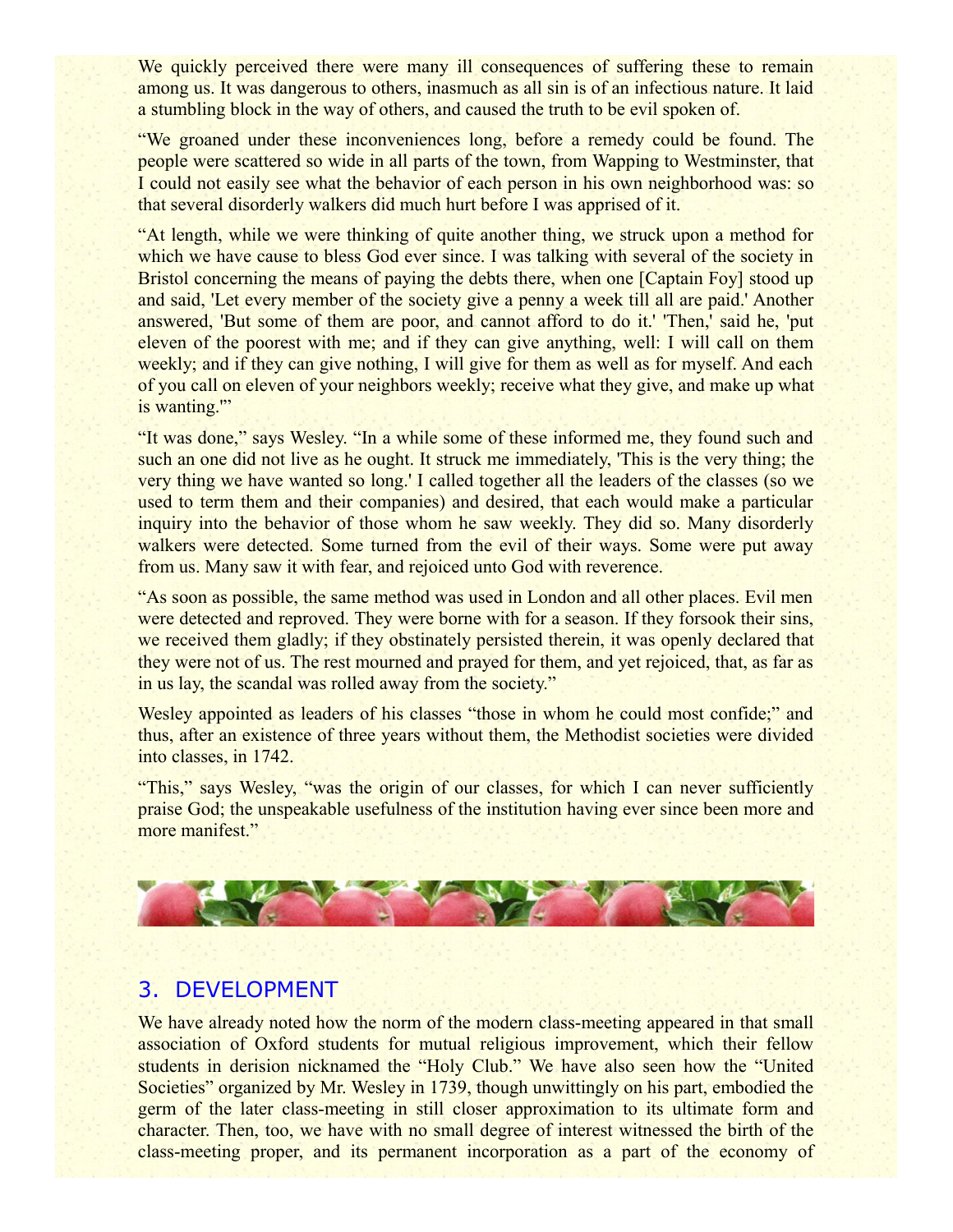Methodism. The stages of its development from its incipient to its final form and place next require at least a passing notice.

It will readily be recalled that the first end proposed in the institution of classes in early Methodism was wholly a pecuniary one. It appears to have been thought of only as a temporary expedient for wiping out the indebtedness of the society at Bristol. It not only succeeded as an economic measure, but proved to be the very means for the mutual edification of the members composing his societies that Mr. Wesley had long been looking and praying for; and so because of both its economic and spiritual advantages he tried it elsewhere until fully satisfied of its general utility, and then made it a universal and permanent part of Methodism.

At the first there were classes without class-meetings. Each leader was required to see all members of his class once a week at the least, for such spiritual advice, reproof, comfort and exhortation as might in each case be needed, and also in order to collect from them whatever they might be willing to give for the poor. He might, however, and usually did, meet them at their homes or various places of employment for these purposes, and then later report the results of his visits and inquiries to a meeting of the ministers and stewards of the society, held for the purpose of hearing such reports from the various leaders.

Referring to this method, its defects, and how it was displaced by the regular weekly class-meeting, Mr. Wesley says:

"At first they [the leaders] visited each person at his own house, but this was soon found not so expedient. And that on many accounts: (1) It took up more time than most of the leaders had to spare. (2) Many persons lived with masters, mistresses or relations, who would not suffer them to be thus visited. (3) At the houses of those who were not so averse, they often had no opportunity of speaking to them but in company, and this did not at all answer the end proposed, of exhorting, comforting or reproving. (4) It frequently happened that one affirmed what another denied, and this could not be cleared up without seeing them together. (5) Little misunderstandings and quarrels of various kinds frequently arose among relations or neighbors, effectually to remove which it was needful to see them all face to face. Upon all these considerations it was agreed that those of each class should meet all together, and by this means a more full inquiry was made into the behavior of every person. Those who could not be visited at home, or no otherwise than in company, had the same advantage with others. Advice or reproof was given as need required, quarrels made up, misunderstandings removed, and after an hour or two spent in this labor of love they concluded with prayer and thanksgiving." [3]

While the original institution of Methodist classes appears to have been intended only as a temporary financial measure, the scheme succeeded in an economic way altogether too well ever to be abandoned by such a thoroughly practical man as Mr. Wesley. Accordingly the system of weekly contributions was continued, after the liquidation of the chapel debts, and, in most branches of Methodism, is in force until this day. "At first they were paid by the class leaders to the stewards for the poor. Soon the lay ministry arose under the Methodist movement, and the class-meeting became a source of their support. The 'penny a week and shilling a quarter' worked wonders, making a system of church finance never surpassed in simplicity and effectiveness." [4] In the beginning Mr. Wesley divided the members of his societies into classes numbering about twelve persons each, one of whom was appointed leader. These classes were arranged, so far as was practicable, according to the residence of their respective members, so that they might meet in private houses within their respective neighborhoods. "Sometimes they were arranged for meeting at different hours, according to the employment and opportunities of the various members. They were usually composed of both men and women, but early in the history of Methodism some classes were formed of women only, and others of men only. In some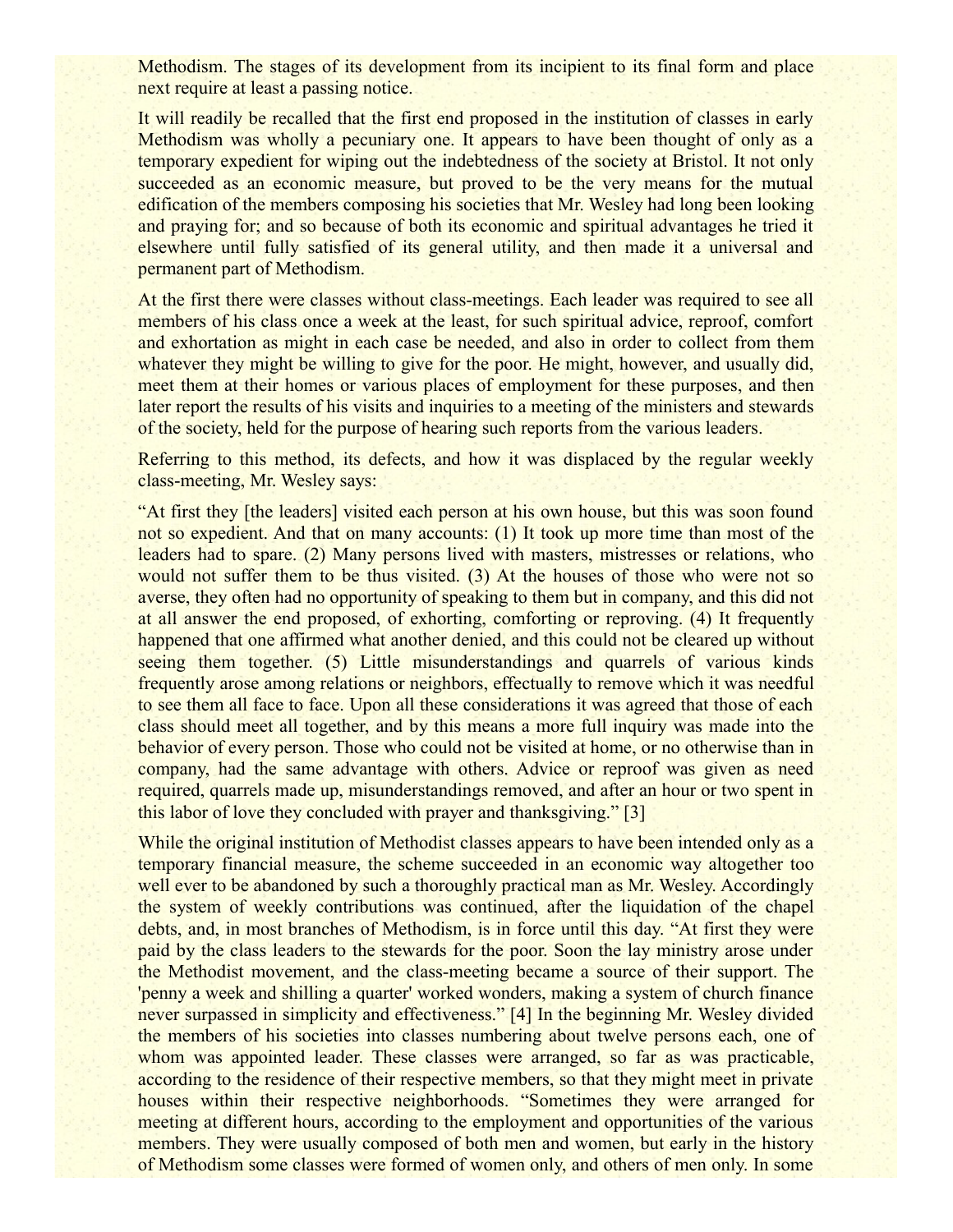instances women were made the leaders of women's classes, and sometimes of mixed classes, especially for the young. The original number of twelve was, however, soon enlarged, and sometimes from twenty to fifty or even a larger number meet in a single class. Efficiency and activity, however, are promoted by smaller classes, as it is impossible for a leader to keep a careful supervision over a very large number." In the very nature of the case the clerical leaders in the beginning of the great Methodist movement were itinerants on a large scale. Their work kept them on the move hurriedly over wide stretches of country and into different parts of the United Kingdom. In many places they could spend but a single day or night, and in other places they could tarry but a few hours. Direct pastoral oversight of the societies was therefore impossible for them. Hence this work was assigned by Mr. Wesley to his class-leaders. By their service in watching over the souls entrusted to their care, and in conserving the labors of the chief pastors, Methodism, through its class-meetings, was developed into a system of such efficient evangelization, combined with the most thorough moral discipline, as never appeared before or since.

The next stage in the development of the class-meeting was the institution of the bandmeeting as a supplementary aid to the more efficient accomplishment of its work. Like the class-meeting, the band-meeting also had its origin in Bristol. The band was a sort of class within a class. It grew out of a desire on the part of some for closer communion and more thorough heart-searching than was always possible at the meetings of the classes, and for a better opportunity to fulfill the injunction, "Confess your faults one to another, and pray one for another that ye may be healed" (James 5:16), than was provided for in the more regular prudential means of grace. Regarding this as a favorable token Mr. Wesley joined them "into smaller companies, putting the married or single men, and the married or single women, together." The chief rules of these bands or companies, are set forth by Mr. Wesley as follows:

"In order to 'confess our faults one to another,' and pray for one another that we may be healed, we intend: (1) To meet once a week at the least. (2) To come punctually at the hour appointed. (3) To begin with singing or prayer. (4) To speak each of us in order, freely and plainly, the state of our souls, with the faults we have committed in thought, or word, or deed, and the temptations we have felt since our last meeting. (5) To desire some person among us (thence called a leader) to speak his own state first, and then to ask the rest in order, as many and as searching questions as may be, concerning their state, sins and temptations."

In order the more effectually to further these ends, and also to increase in the members of these bands a sense of the divine mercies, Mr. Wesley desired all the members of the male bands to meet him together on Wednesday evenings, and likewise all the members of the female bands on Sunday evenings, for instruction, exhortation, prayer and praise; and also that one evening each quarter all the men of the male bands, a second evening all the women of the female bands, and a third evening all the men and women of all the bands, should meet him, "that they might 'eat bread,' as the ancient Christians did, 'with gladness and singleness of heart.' At these love-feasts (so we termed them, retaining the name, as well as the thing, which was in use from the beginning)," says Mr. Wesley, "our food is only a little plain cake and water. But we seldom return from them without being fed, not only with the 'meat that perisheth,' but with 'that which endureth to everlasting life.'" Band-meetings, however, were never made obligatory in the Methodist societies through being enjoined as a rule of the Discipline, nor were they at any time general in the sense in which class-meetings were general. They were never organized in America to any such extent as they were in Europe, although they were held in a few of the cities and larger towns. At present they are practically unknown in this country. The more modern class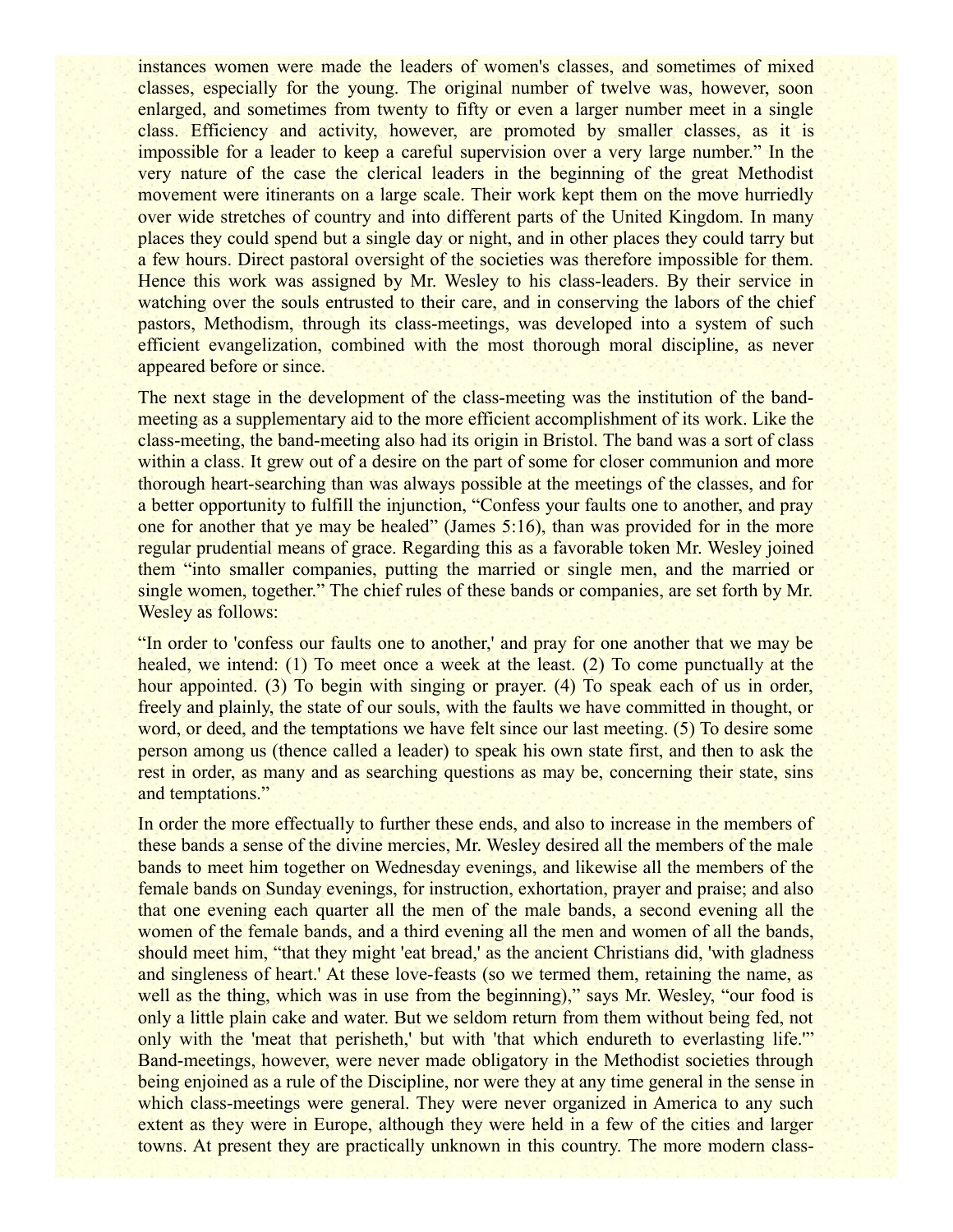meeting has absorbed some of the features of the band-meetings, and has practically superseded them.

"These rules of the band-meeting throw a blaze of light upon the Methodism of that day," says Dr. Fitzgerald. "How intense was the feeling that thus found expression! How strong and absorbing the religious purpose! The great revival was at its white heat when these rules were adopted, and we need not wonder that in contact with such a spirit formalism and worldliness were swept aside as by the breath of the Lord."

Well may the Methodisms of today sing: "Oh, for that flame of living fire, Which shone so bright in saints of old! Which bade their souls to heaven aspire, Calm in distress, in danger bold. "Where is that Spirit, Lord, which dwelt In Abrah'm's breast, and sealed him Thine? Which made Paul's heart with sorrow melt, And glow with energy divine? "That Spirit, which from age to age Proclaimed Thy love and taught Thy ways? Brightened Isaiah's vivid page, And breathed in David's hallowed rays? "Is not Thy grace as mighty now As when Elijah felt its power; When glory beamed from Moses' brow, Or Job endured the trying hour? "Remember, Lord, the ancient days; Renew Thy work: Thy grace restore; And while to Thee our hearts we raise, On us Thy Holy Spirit pour."



### 4. OBJECTIONS

As in our own time, so in Wesley's, there were many in the church who were grievously afflicted by the adoption of any new measures for carrying on the work of God. Had Wesley listened to and been governed by this class among the early Methodists, classmeetings would never have found a place in the societies he organized. Objections against their introduction were numerous and strong, and not a few of the same objections are felt, if not urged, by those who disbelieve in class-meetings today. It may be profitable, therefore, to let Mr. Wesley speak for himself regarding the objections he met, and the way he treated them. He says:

"But notwithstanding all these advantages [derived from the institution of class-meetings], many were at first extremely averse to meeting thus. Some, viewing it in a wrong point of light, not as a privilege (indeed an invaluable one), but rather a restraint, disliked it on that account, because they did not love to be restrained in anything. Some were ashamed to speak before company. Others honestly said, 'I do not know why; but I do not like it.' "Some objected, 'There were no such meetings when I came into the society first: and why should there be now? I do not understand these things, and this changing one thing after another continually.' It was easily answered: "It is a pity they had not been at the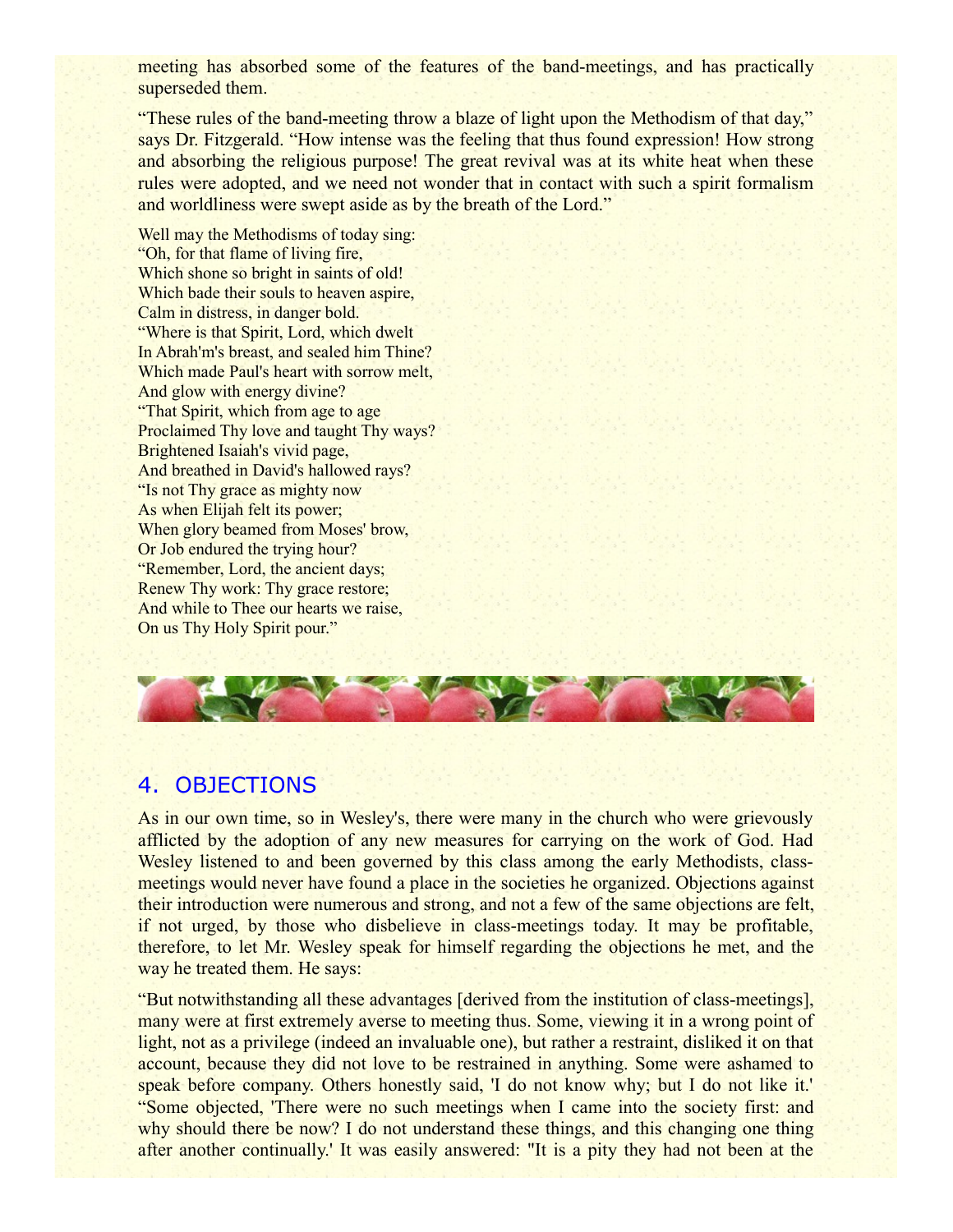first." But we knew not then the need or the benefit of them. Why we use them, you will readily understand, if you read over the rules of the society. That with these little prudential helps we are continually changing one thing after another, is not a weakness or fault, as you imagine, but a peculiar advantage which we enjoy. By this means we declare them all to be merely prudential, not essential, not of divine institution. We prevent, so far as in us lies, their growing formal or dead. We are always open to instruction; willing to be wiser every day than we were before, and to change whatever we can change for the better.

"Another objection was, 'There is no scripture for this, for classes and I know not what.' I answer,

(1) There is no scripture against it. You cannot show one text that forbids them. (2) There is much scripture for it, even all those texts which enjoin the substance of those various duties whereof this is only an indifferent circumstance, to be determined by reason and experience. (3) You seem not to have observed, that the scripture, in most points, gives only general rules; and leaves the particular circumstances to be adjusted by the common sense of mankind. The scripture, for instance, gives that general rule, 'Let all things be done decently and in order.' But common sense is to determine, on particular occasions, what order and decency require. So, in another instance, the scripture lays it down as a general, standing direction, 'Whether ye eat or drink, or whatever ye do, do all to the glory of God.' But it is common prudence which is to make the application of this, in a thousand particular cases.

"'But these,' said another, 'are all man's inventions.' This is but the same objection in another form.

And the same answer will suffice for any reasonable person. These are man's inventions. And what then? That is, they are methods which men have found, by reason and common sense, for the more effectually applying several scripture rules, couched in general terms, to so many particular occasions.

"They spoke far more plausibly than these, who said, 'The thing is well enough in itself. But the leaders are insufficient for the work: they have neither gifts nor graces for such employment.' I answer, (1) Yet such leaders as they are, it is plain that God has blessed their labor. (2) If any of these is remarkably wanting in gifts or grace, he is soon taken notice of and removed. (3) If you know any such, tell it to me, not to others, and I will endeavor to exchange him for a better. (4) It may be hoped they will all be better than they are, both by experience and observation, and by the advices given them by the minister every Tuesday night, and the prayers (then in particular) offered up for them." [5] In spite of all objections urged against them at the time of their introduction, class-meetings became an established, if not an essential, part of the primitive economy of Methodism, and such a relation they have continued to hold to it unto the present time. There seems to have been no period in Methodist history when they did not have to contend for their place and for their very existence, against much of indifference, apathy, inward dislike and outward opposition; and yet they have so far found acceptance and favor that they are still integral and highly valued parts of every branch of Methodism with which the writer is acquainted.

Objections to them, and the manifest tendency of our time to underestimate their value, are no new things under the sun; but they are evil things, nevertheless. As a rule those who are spiritual in the church love the class-meeting. Spiritual and loyal Methodists, in all branches of the Methodist family, will declare with one voice the debt they owe under God to this particular means of grace, for spiritual instruction, guidance, comfort, quickening, strengthening and development, as also for innumerable benefits derived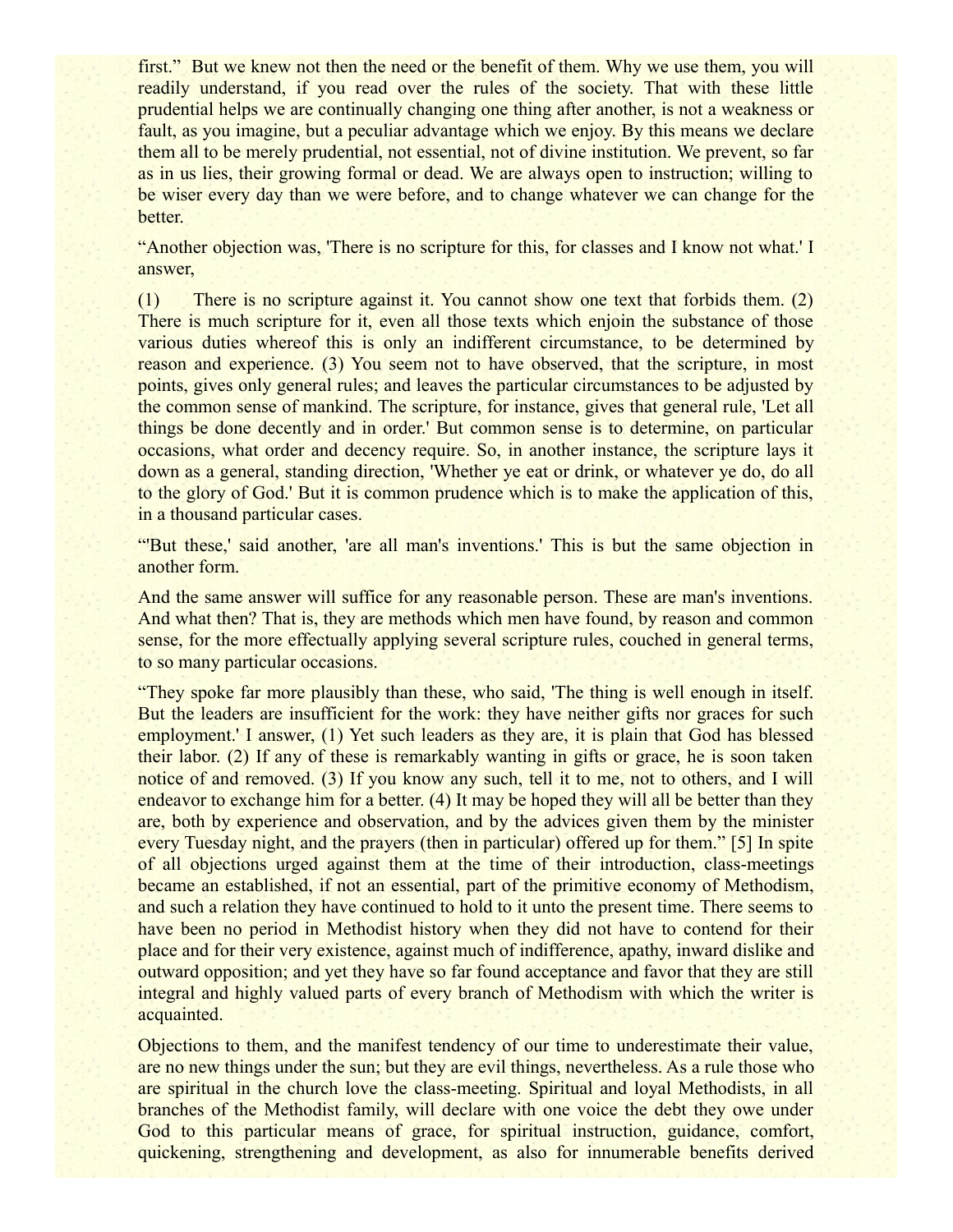more directly from that sweet fellowship of saints to which the class-meeting ministers more effectively than any other social means of grace. Whenever the members of Methodist churches become worldly-minded, aristocratic, cold in heart and backslidden in life, they naturally lose their relish for spiritual things in general, and for all places and religious exercises in particular in which the fervor of devotion glows at red heat, and deep and thorough heart-searching is the order of the hour. This is why they are conspicuous for their absence from the class-meeting, and this also the ground of the objections they urge against it.

Whatever objections any within or without the family of universal Methodism may urge against them, class-meetings have stood the test of more than a hundred and fifty years, and in doing so have fully justified their right to be regarded as second to no other as prudential means of grace. For Methodists they take, or should take, the precedence over all others, inasmuch as, besides that which peculiarly distinguishes and commends them as class-meetings, they combine practically all the helpful features of every other prudential means for *culturing the spiritual life*.

As a fitting close to the present chapter, the following, from the "Episcopal Address to Class-Leaders," prepared by the Bishops of the Methodist Episcopal Church, as directed by the general conference of 1884, and read before the general conference of 1888, is eminently appropriate:

"The necessity for class-meetings, or for some similar means of grace, is deeply imbedded in human nature. The social principle must have exercise in religious matters. All evangelical Christians in times of religious quickening feel this, and various means of grace akin to the class-meeting have been devised to meet this deep-seated want, such as 'inquiry meetings,' 'conference meetings,' 'young converts' meetings,' and 'experience meetings.' In the class-meeting we have, and have always had, the very thing which can best secure all the ends thus sought, and we look to our class-leaders to restore it to far more than its old-time power."



## 5. BENEFITS

From the foregoing account it will be seen that the purpose for which class-meetings were instituted was twofold: first, as a means of providing systematically for the financial aid of the work of God; and second, as a means of quickening, culturing and perfecting the spiritual life of believers.

Of course the latter is the more important of the two, and is mentioned last only because the economic end was first in the historical order. At first the institution of classes was wholly a financial measure; but, in the providential way heretofore described, the classmeeting came at length to have for its higher and ultimate aim the spiritual welfare of its members and of the Methodist societies generally.

Nor did any institution ever answer its ends more effectually than has the class-meeting during the one hundred and sixty-five years of its history. Through its simple system of finance Wesley was enabled to pay off all his embarrassing chapel debts, and maintain a well-replenished treasury for his societies, from which to draw at all times for numerous religious and benevolent purposes. The arrangement made all the members of his societies, except such as were known to be too poor to give anything, regular contributors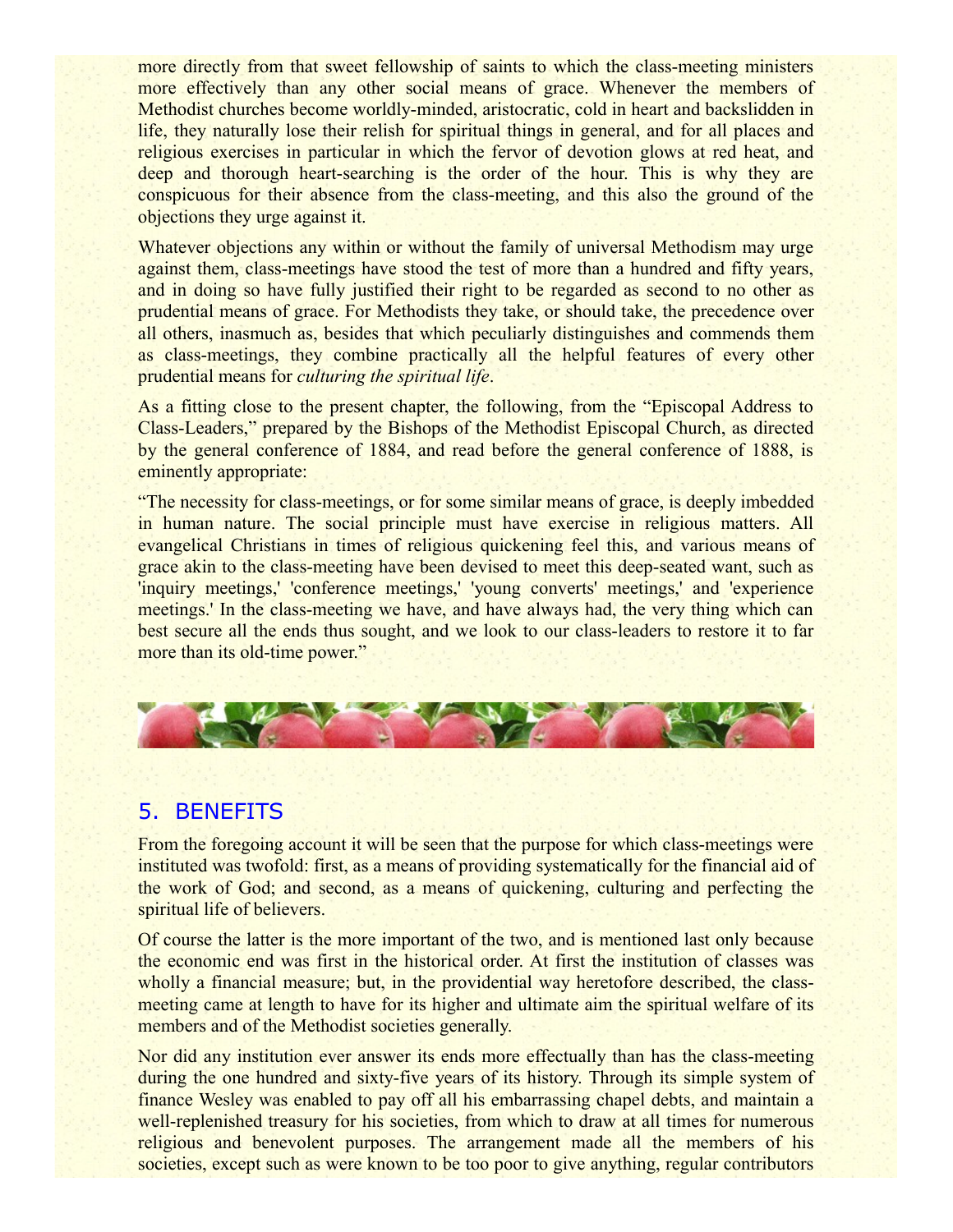for the general support of the work; and, if we could know the aggregate amount realized from his "penny a week" system of contributions, no doubt it would at first appear wholly incredible. Not that the early Methodist offerings in general were limited to one penny a week, for there were many other offerings than this, as the work grew and its financial demands were increased; but a penny a week was the least amount any were to give, except the very poor, whose contributions were paid by their leaders and others as a voluntary matter.

Through a somewhat similar system, adapted from that of primitive Methodism, later Methodism, in all its branches, has been able to this day so to distribute its financial burdens among its entire membership and provide for weekly, monthly, or quarterly, contributions from all, that even small and poor societies have usually been able to maintain in decency and comfort efficient pastors, and to be in other respects selfsupporting; while the same system has also provided liberally for the general religious and benevolent funds of the respective Methodist bodies, the aggregate annual amount now realized being many millions of dollars.

As a means for culturing the spiritual life and edifying believers in all that makes for holy character and efficient service, the class-meeting as a prudential means of grace is unexcelled.

Through it the members of Methodist societies generally are brought into closer touch, acquaintance and sympathy with each other, and under more direct, constant, and therefore helpful spiritual oversight and leadership than would otherwise be probable, if possible. When properly maintained and wisely conducted, the class-meeting, like the inspired Scriptures, "is profitable for doctrine, for reproof, for correction, for instruction in righteousness, that the man of God may be perfect, thoroughly furnished unto all good works" (II Tim. 3:16).

Mr. Wesley's estimate of its value in the earlier period of its history is recorded as follows: "It can scarce be conceived what advantages have been reaped by this little prudential regulation. Many now experienced that Christian fellowship, of which they had not so much as an idea before. They began to bear one another's burdens and naturally to care for each other's welfare. And as they had daily more intimate acquaintance, so they had a more endeared affection for each other. Upon reflection, I could not but observe this is the very thing which was from the beginning of Christianity. As soon as any Jews or heathen were so convinced of the truth as to forsake sin and seek the gospel of salvation, the first preachers immediately joined them together, took an account of their names, advised them to watch over each other, and met these catechumens, (catechism learners) as they were then called, apart from the great congregation, that they might instruct, rebuke, exhort and pray with them and for them, according to their several necessities."

Notwithstanding some pro and con discussion, and some differences of opinion, among English Methodists the class-meeting is still considered so important and beneficial a part of their economy that attendance upon it is made a condition of membership in a much stricter sense than it is in American Methodism. Regarding its importance in the land of its origin, it is said, "The character of the class-meeting cannot be lowered, or the glorious, soul-refreshing and powerful vitality of the church *will cease to exist."* Also that "the value of this integral and essential part of Methodist economy was never more appreciated and valued than it is now, with the experience of nearly [more than] a century and a half." [6]

American Methodist churches, while less severely conditioning membership on attendance upon the class-meeting exercises than does British Methodism, appreciate none the less the great benefits derivable from this institution, and so make it one of the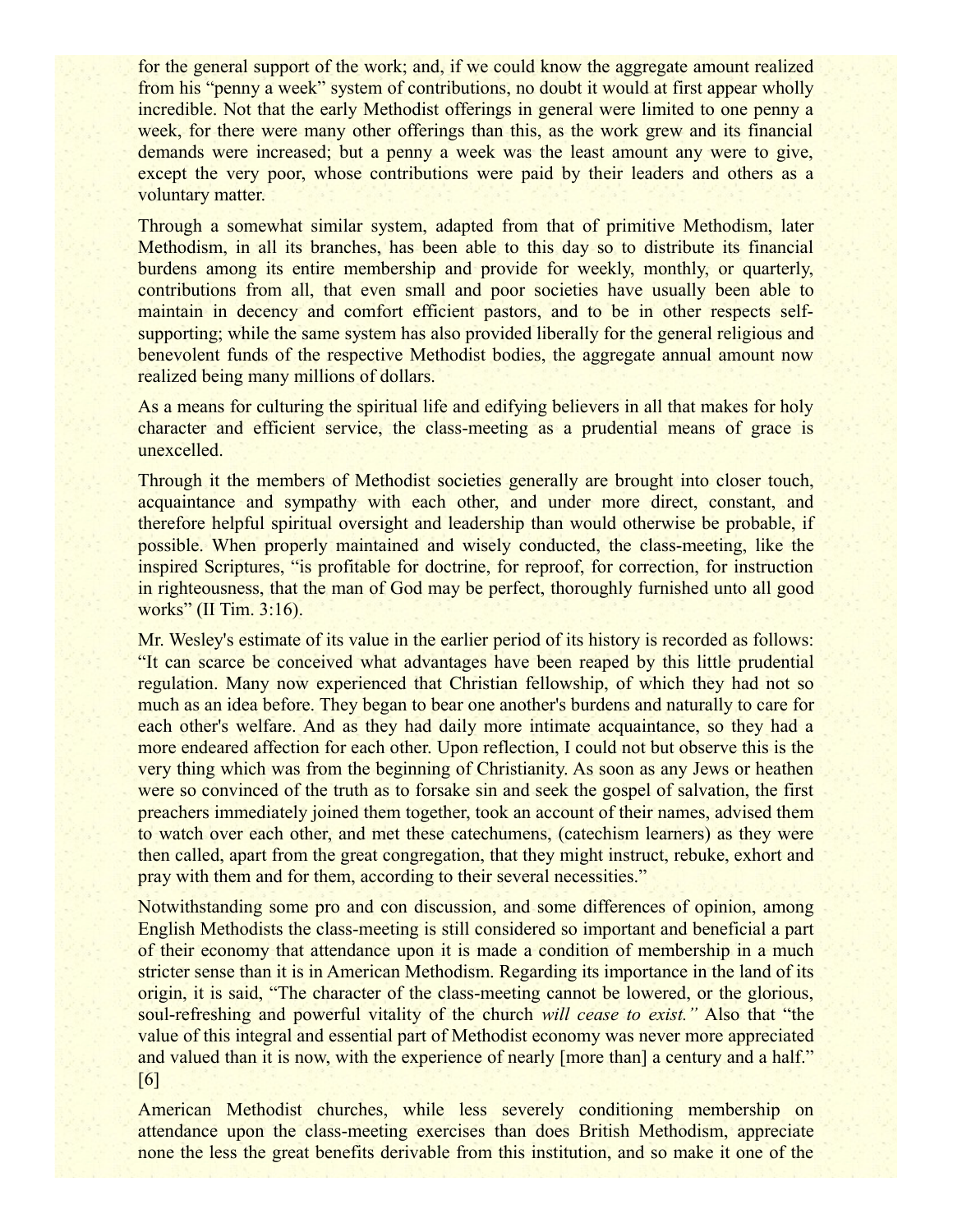most prominent adjuncts of their church work, enjoining attendance upon its weekly sessions as the duty of all their members, and making gross dereliction in this matter a sufficient ground for disciplinary action.

Speaking of the value of class-meetings the "Cyclopedia of Methodism" says: "They have been a peculiar feature of Methodism, and have accomplished a vast amount of good; both inciting to a higher personal experience and in accustoming the members to religious conversation and labor.

They are agencies to develop earnest and active Christian workers. Whenever regularly attended, the entire membership of the church are brought into fellowship with each other, and the experience and the counsel of mature Christians becomes of great service to the younger and less experienced members. As a bond of union their influence can scarcely be overestimated." Quite in keeping with the foregoing is the following, from John Faulkner, D. D., Professor of Historical Theology in Drew Theological Seminary, in estimating the value of the class-meeting in Methodism's earlier days: "The class-meeting, where Christians speak to each other of the things of God, trained multitudes for effective service, — even women not a few became known for their rich experience, lofty faith and appropriate public utterance. The portrait of Dinah Morris in 'Adam Bede' is typical of many. As the medieval abbots utilized laymen for large service so Wesley restored the private Christian to the place he had in the first age of the Church; when the believers went everywhere preaching the gospel (Acts 8:4). After Wesley, laymen were the founders of Methodism.

It was their preaching, their sufferings, their heroism, which turned the tide of immorality and irreligion, and as Lecky well says, saved England from a French Revolution." [7] The helpfulness of the class-meeting in the culture and development of the spiritual life is attested with one voice by all faithful attendants upon its weekly exercises. Here those uninstructed in the things of the Spirit have had "the eyes of their understanding enlightened, that they might know what is the hope of His calling, and what the riches of the glory of His inheritance in the saints, and what the exceeding greatness of His power to us-ward who believe," etc. (Eph. 1:18-23). Here also the timid have been enabled to fulfill the injunction, "Add to your faith courage" (II Peter 1:5), and to develop into such sturdy moral heroes and sing,

"Then I can smile at Satan's rage,

And face a frowning world."

Here, too, weak and wavering souls have been "strengthened with might by God's Spirit in the inner man," and after much of vacillation and discouragement, have become "steadfast, unmovable, always abounding in the work of the Lord." Through this precious means of grace thousands of wounded spirits have been soothed and calmed into holy restfulness, and made every whit whole; thousands of despairing hearts have been given "beauty for ashes, the oil of joy for mourning, the garment of praise for the spirit of heaviness;" thousands of despairing hearts have been begotten to "the full assurance of hope," and made to "rejoice with joy unspeakable and full of glory." Here multitudes of penitent sinners have found forgiveness of sins, and "the peace of God that passeth all understanding;" and even greater multitudes of justified believers have been sanctified wholly, and thereby enabled to enter and inhabit the Canaan of Perfect Love. If "by their fruits ye shall know them" is as true in application to religious exercises and ordinances as in its application to individual moral character, (and who can deny it?) then the classmeeting would seem to be second to no other among all prudential means of grace in helpfulness and value.

Nor should the value of the class-meeting as a means of church discipline be overlooked. Wesley was as remarkable for efficiency in discipline as he was for skill in organization.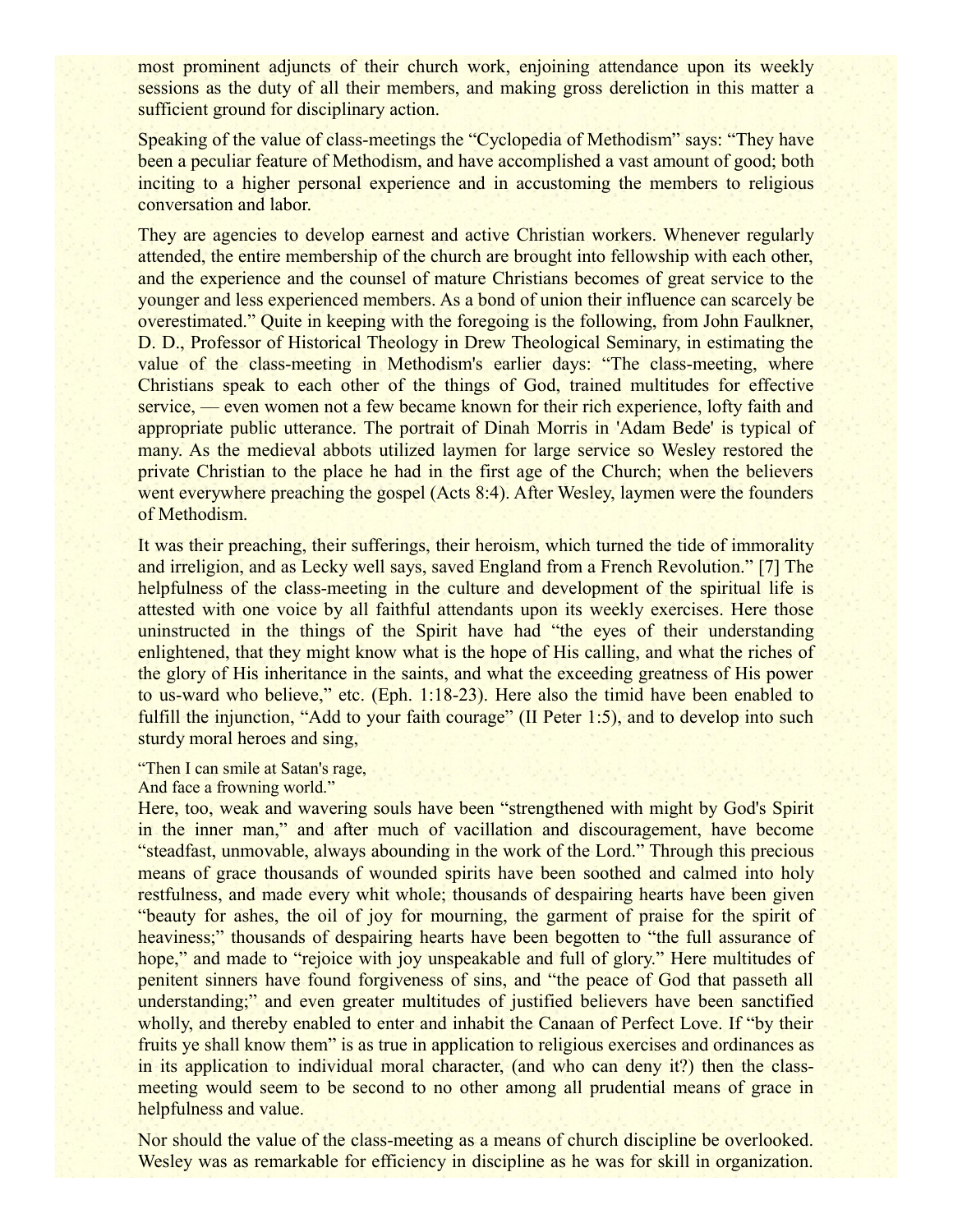From the beginning he "recognized," says Dr. Dobbin, as quoted by Tyerman, "the scriptural distinction between the Church and the world. The men who possessed religion, and the men who possessed it not, were not for a moment confounded. They might be neighbors in locality, and friends in good will; but they were wide as the poles asunder in sentiment. The quick and the dead may be placed side by side; but no one can, for ever so short a period, mistake dead flesh for living fiber. The church and the churchyard are close by, but the worshippers in the one and the dwellers in the other are as unlike as two worlds can make them. The circle within the circle, the company of the converted, Wesley always distinguished from the mass of mankind, and made special provisions for their edification in all his organizing." [8]

As we have already seen, he was looking for some way to keep his society purged of dead branches, and was sorely oppressed by the ineffectiveness of all other means tried to keep out unworthy applicants, and to detect and put away those already in his various assemblies who departed from the way of righteousness and would not be reproved, when the institution of class-meetings for economic purposes disclosed to him the very thing he had been looking for. His system of class-leaders and superintendents was at once decided upon, and thereby he introduced a method of disciplinary oversight and regulation which has never been excelled as a measure for prompt, simple and effective administration of wholesome church discipline toward *those who, by negligence and disorderly walking, dishonor Christ and tend to infect with their own plague the whole body of which they form a part.*

There was need, too, among the early Methodists for just such simple and vigorous discipline as this system provided. Good as they were generally, they were not all good. "Then as now some were defective in their attendance at the weekly class," says Mr. Tyerman. "In certain instances . . . some were guilty of the crime of smuggling. Others, in moderation, were addicted to taking drams, and others opium; and it often happened that the oldest societies were the worst offenders. In 1776 both London and Newcastle were thus tainted; and Wesley was determined, with a strong hand, to purge them." [9] This work he enjoined upon Joseph Benson, then stationed at Newcastle, in one of the most vigorous of all his admonitory letters, but which is too long to be quoted here. Benson expelled a smuggler, and Wesley wrote, in strongest terms and at some length, commending him for his promptness and firmness, and insisting that he must "tear up this evil by the roots." The class-meeting, with its responsible personal oversight of the individual members by the leader, was the means by which offenders were most readily detected, and then called to account by the preacher in charge and required to amend their ways or separate from the society. In some instances Wesley himself took this matter in hand, saying, "I will either mend or end them," and excluded unworthy members at the rate of dozens and scores at a time from some of his societies. In all subsequent Methodist history the class-meeting has been an invaluable aid to the administration of wholesome discipline in the church.

"It is not claiming too much," says Dr. O. P. Fitzgerald, "to say that to the class-meeting Methodism was indebted more than to any other agency for the vigor of its discipline, the purity of its membership, and the permanence of its acquisitions. It was at once a means of grace and a test of sincerity. It made every class-leader a drill-sergeant in the army of the Lord. By it the church recovered its lost gift of utterance, and where surpliced [surplice n. a loose white linen vestment reaching the knees, worn over a cassock by clergy and choristers at services. — Oxford Dict.] state stipendiaries [hirelings] had mumbled printed prayers to sleeping auditors (listeners) or empty benches, the voices of tens of thousands of men and women, rejoicing in the liberty wherewith they had been made free, were heard telling the wonderful things of God. As in apostolic days, believers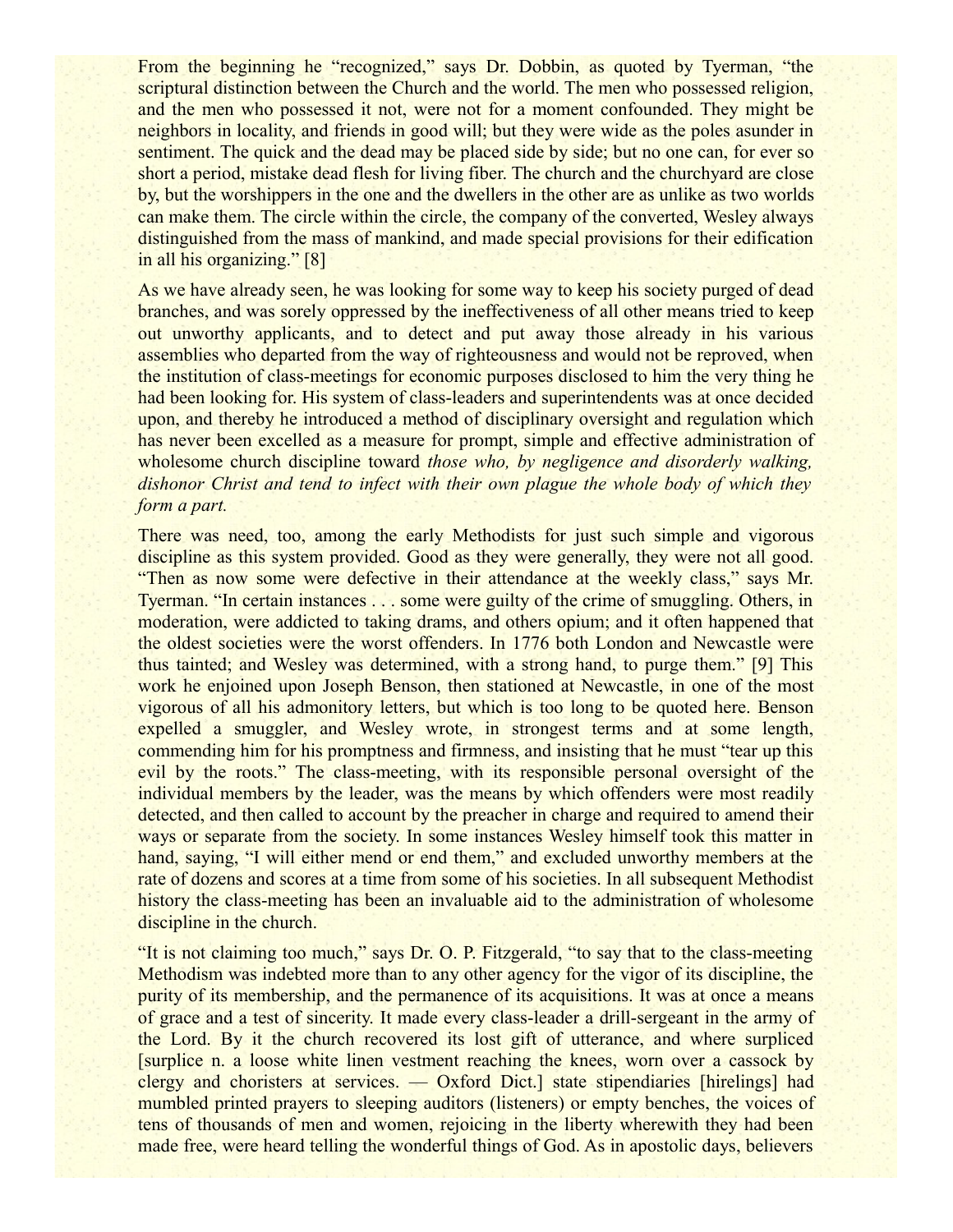exhorted, comforted and edified one another. It was a resurrection of apostolic power and the restoration of apostolic usages." [10]

Unspeakably great, then, are the benefits that have accrued to the Church through the institution of class-meetings. Nor has the time come when such meetings should be superannuated or declared out of date. Methodism can never dispense with them and still be Methodism. They are an integral part of its life and effectiveness. Moreover, if Methodism needs the class-meeting it is because individual Methodists in all branches of the Methodist family need it. Upon their fidelity to it and to its claims upon them largely depend the freshness, vigor and fruitfulness of their Christian experience. In its holy and helpful fellowship they should find a most congenial, spiritual sphere of activity, development and fruitfulness, and, "speaking the truth in love, grow up into Him in all things who is the Head, even Christ, from whom the whole body, fitly joined together and compacted by that which every joint supplieth, according to the effectual working in the measure of every part, maketh increase of the body unto the edifying of itself in love" (Eph. 4:1, 16).



### 6. OBLIGATIONS

Church membership always carries with it obligations and responsibilities. No one has the right to partake the benefits of religious association and organization without helping, according as ability has been given, in bearing the burdens and furthering the ends of the organization with which he is connected. But, alas! How many there are in all ecclesiastical bodies who seem to feel little or no responsibility in these directions. They sing,

"Help us to help each other, Lord, Each other's cross to bear: Let each his friendly aid afford, And feel his brother's care,"

and then go their way to live as indifferently in regard to the burdens and crosses their brethren are daily bearing as if they themselves were so many heathen men and women. Their doctrine, when reduced to practice, is largely that of Cain, who summed up his ethical code in the single question, "Am I my brother's keeper?"

These things ought not so to be, in any religious organization, and especially among the people who are called Methodists. They, above all others, should obey the injunction, "Bear ye one another's burdens, and so fulfill the law of Christ." Above all others they should compel the unbelieving world to say, "See how these Christians love one another." We who belong to various departments in the great army of Methodism are bound by peculiar ties and obligations to be loyal, and in every possible way helpful, to the body we represent, and to all who are associated with us therein. We are called, not only to declare the doctrine, but to exhibit the grace, of "Perfect Love." Unless we are sensible of and faithful to the obligations resting upon us as a people called "to spread scriptural holiness" over the land," we shall give objectors to the doctrine and experience we seek to promote the right to challenge us as to our calling, profession and experience, and to say of us, "What do they more than others?"

There are peculiar obligations upon all members of Methodist churches in their relation to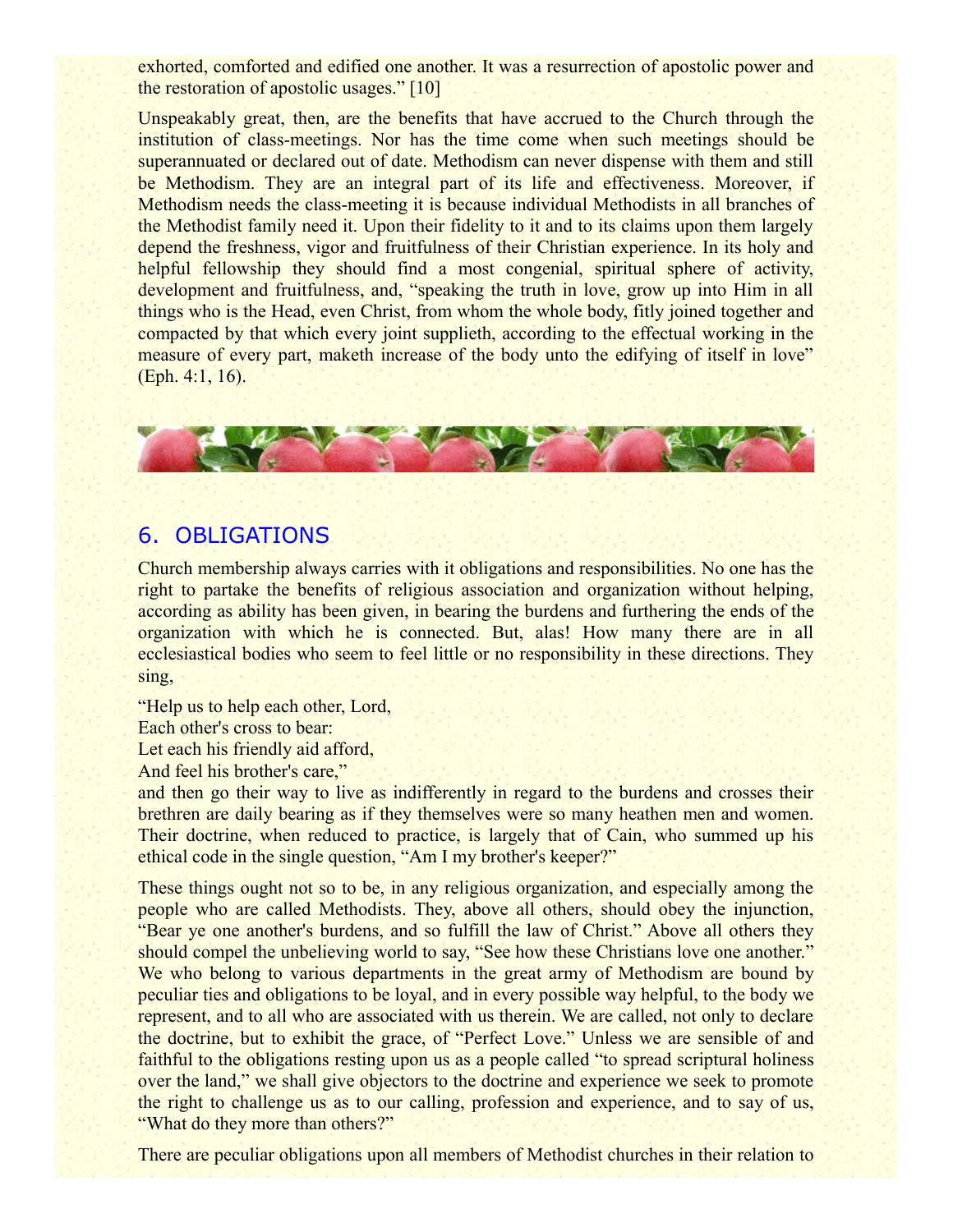the class-meeting. It has already been noted that *the class-meeting was the germinal form of religious association and worship from which Methodism as a whole was developed, and that no other one thing connected with the Methodist movement from the beginning has sustained a more vital relation to the general welfare of the various Methodist bodies in every way than this; also that its relation to the spirituality and efficiency of the church is of as vital importance today as ever.* In view of these facts none of us can be indifferent to the class-meeting, or willingly neglectful of it, and at the same time be loyal to the church and faithful to the obligations we voluntarily assumed in uniting with it.

Whether, as in English Methodism, attendance upon the class-meeting is a condition of membership in the church, or, as in most branches of American Methodism, attendance is less compulsory, makes no real difference. The moral obligation is upon every member to attend class and contribute in every way possible to the success of the work for which the class exists, and for which class-meetings are held.

Particularly, every member of a class is under obligation, both natural and moral, to cooperate with the Leader and other members in advancing the spirituality of the class, and of the church as a whole. This is the chief end for which classes, as known in Methodist economy, exist, and have existed from the beginning. The culture of the spiritual life is their fundamental idea. They minister to this end in many ways, but chiefly through *promoting "that fellowship of the Spirit"* which is absolutely essential to any high degree of individual or collective spiritual life. We are all so constituted that we can not live on high spiritual planes in isolation from our brethren in Christ.

Communion with God is enhanced through communion with His people. "I believe in the communion of saints" is a part of the creed of all Christians. It is said that a girl, being catechized by an English clergyman, was asked, "What is the communion of saints?" and astonished him greatly by answering, "A Methodist class-meeting, sir." The girl was right, provided the class-meeting be one of the genuine kind. A good class-meeting affords a means of such inspiring and helpful communion among brethren as makes it a kind of foretaste of heaven.

"Mid scenes of confusion and creature complaints, How sweet to the soul is communion with saints! To find at the banquet of mercy there's room, And feel in the presence of Jesus at home."

"Wherefore comfort yourselves together, and edify one another, even as also ye do" (1 Thess. 5:11). "This language of St. Paul is good authority for the class-meeting," says the Rev. John Atkinson, M. A: "for that is simply a means by which the end he proposes is secured. It is a regular and very available method for mutual comforting and edifying. It makes this the specific work once at least, each week, of the members of the church." [11] Quite in line with this is the following also from Coke and Asbury in their "Notes on the Discipline," as quoted by Mr. Atkinson: "Christian fellowship cannot be carried on to any considerable advantage without stated times of assembling. The meetings held for this purpose must have a name to distinguish them. We call ours class-meetings. Here we must notice that it is the thing itself, Christian fellowship, and not the name which we contend for." The class-meeting exists for purposes of mutual instruction, comfort and edification. These ends require faithful attendance, and also constant co-operation on the part of all the members. No matter how wise, holy, and untiring in his labors the Leader may be, he cannot make his class and class-meetings what they should be without *the hearty and continued interest and help of his members*. Nor can faithfulness on the part of some of the members so far make up for the negligence of others that the church and work as a whole will not suffer from the dereliction of the negligent ones. We can fulfill our obligations to the class-meeting only as we "stand fast in one spirit, with one mind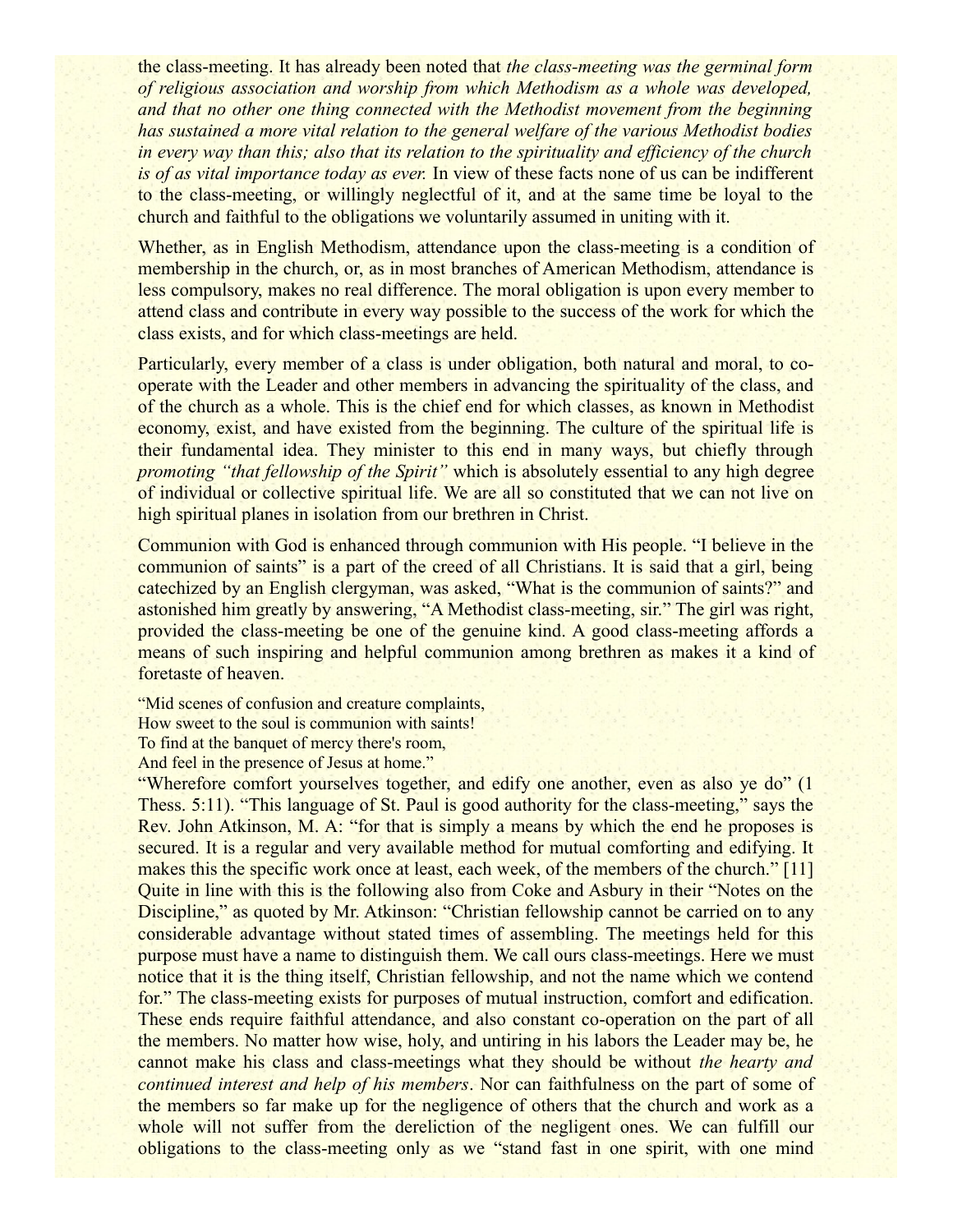striving together for the faith of the gospel" (Phil. 1:27).

It is the duty of the members to co-operate with the leader and with one another not only in the class-meeting exercises, but also in the way of doing all they can outside of the class-meeting for the awakening of interest in the work. In the ideal class, leader and members are *all constantly working for the conversion of sinners and the sanctification of believers; in ministrations to the poor, the sick, the troubled, the sorrowing; in untiring efforts to build up the church as a whole, and to increase its power and fruitfulness as an evangelizing agency.* Along all these and many other lines the individual members of every class not only may, but should, devote themselves, so far as circumstances will allow, to *earnest and prayerful service for Christ and His Church*. They should be "all at it, and always at it." The members should not only attend class and take a lively part in its exercises, but should invite others, especially those who are desirous to flee from the wrath to come and such as are groaning to be made perfect in love, to attend, and should do all in their power to make the leader acquainted with such cases and enable him to minister to them wisely and helpfully. "Let him that heareth say, Come."

Then, too, there are financial obligations upon every member of a class which none can honorably ignore. We have already noted how, in the beginning, class-meetings were established as an economic measure, and how, in their later history, they have been a means of distributing the financial burdens incident to the great work of Methodism among the entire membership of the church more evenly than could as well be done otherwise. While nurture of the spiritual life is the more important end for which classmeetings are now held, they are still important channels through which the church's treasury is to be replenished, and every member is under obligation to pay his or her "class-money" regularly, in weekly, monthly or quarterly installments, as may be best suited to each one's circumstances. To ignore this obligation is not only to be disloyal to the class and church, but to suffer grievous spiritual loss as well.

"Now concerning the collection for the saints, . . . upon the first day of the week let every one of you lay by him in store, as God hath prospered him, that there be no gatherings when I come," was Paul's advice to the Corinthian church, and the class-meeting affords one of the best means ever devised for carrying out both the spirit and letter of this apostolic direction.

We close this chapter with the following extract from Mr. Wesley's pen, showing how he looked upon the obligations of those belonging to the early Methodist classes, and also how he endeavored to enforce observance of those obligations:

"Whoever misses his class thrice together thereby excludes himself; and the preacher that comes next ought to put out his name. I wish you would consider this. Halt not between two. *Meet the brethren or leave them.* It is not honest to profess yourself of a society, and not observe the rules of it. Be therefore consistent with yourself. Never miss your class till you miss it for good and all. And when you meet it, be merciful [liberal] after your power; give as God enables you. If you are not in pressing want, give something, and you will be no poorer for it. Grudge not, fear not; lend unto the Lord, and He will surely repay. If you earn but three shillings a week, and give a penny out of it, you will never want. But I do not say this to you who have ten or fifteen shillings a week, and give only a penny! To see this has often grieved my spirit. I have been ashamed for you, if you have not been ashamed for yourself. Why, by the same rule that you give a penny, that poor man should give a pepper-corn. Oh, be ashamed before God and man! Be not straitened in your own bowels. Give in proportion to your substance. You can better afford a shilling than he a penny. This is more to him than that to you. Open your eyes, your heart, your hand. If this one rule was observed, throughout England, we should need no other collection. It would soon form a stock sufficient to relieve all that want, and to answer all occasions. Many of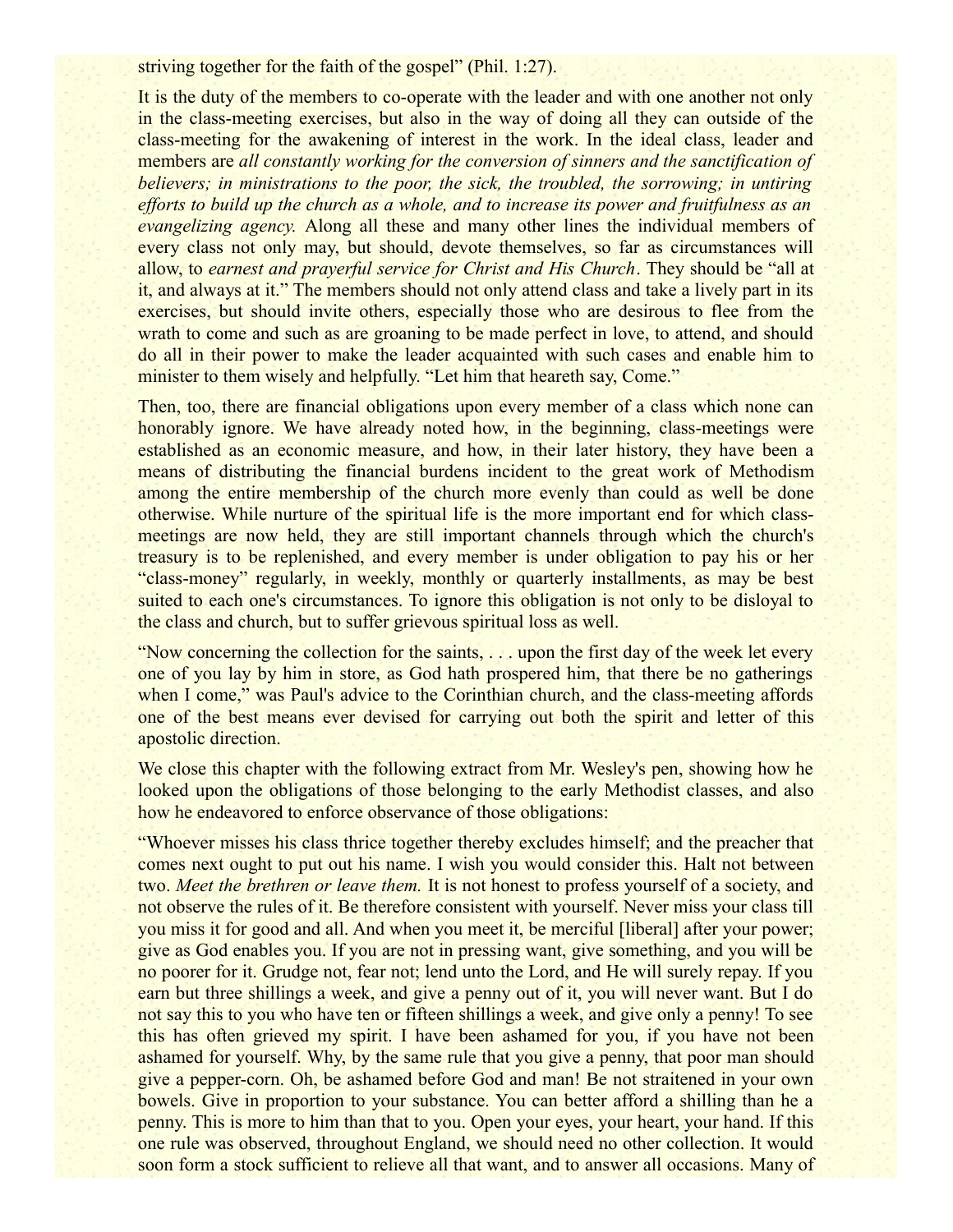these occasions are now exceeding pressing, and we are nowise able to answer them; so that the cause of God suffers, and the children of God, and that without remedy." [12]



## 7. DECLINE

The questions we are forced to consider today relative to the decline and revival of the class-meeting are not by any means new problems in Methodism. One hundred and fortyseven years ago the same problems were subjects of serious discussion, and in a Methodist conference over which John Wesley himself presided the question was raised, "Can anything be done to make the classes more lively and profitable?" "More than fifty years ago John Miley lamented the disposition of the church to turn from the classmeeting and the failure to appreciate its advantages." [12] Near thirty years ago Daniel Wise wrote: "That there is a tendency, more or less decided, throughout Methodism to suffer the class-meeting to sink into neglect, it were folly to deny." [13] "The classmeeting, like the church itself," says Mr. Goodell, "has had its revival and declension; but in spite of all efforts to abolish it or to provide for it a substitute it still holds its place, second to none, as a means of grace in the development of noble Christian character." The decline of the class-meeting always indicates the decline of the church in spiritual life, power and fruitfulness. Whenever the church's pulse beats high with revival intensity you will always find the class-meeting well attended. Whenever the ecclesiastical pulse is spiritually feeble, interest in the class-meeting will be found at ebbtide.

That the class-meeting as now known has seriously declined in the chief body of American Methodism is acknowledged by the Bishops of that body in their "Episcopal Address to Class-Leaders," delivered at the General Conference of 1892, in which they say: "We cannot look upon the decline of class-meetings without profound concern . . . We sadly admit that no such proportion of our people are regular class-goers as formerly, and that in some places class-meetings have entirely died out or have been displaced by other forms of service, which cannot accomplish the purposes in view. To this fact, in large part, *we attribute the increase in the numbers of unspiritual church members, the presence of worldliness in the church, and the lack of more numerous, searching and sweeping revivals*. We do not forget that circumstances change, and that incidental phenomena of religious awakening and reformation may be expected to differ from age to age; but it seems to us certain that if the great mass of the members of our churches should meet once a week in class-meetings under competent leaders, who should, as the Discipline directs, '(1) inquire how their souls prosper; (2) advise, reprove, comfort, or exhort, as the occasion may require,' the essential glory of early Methodism would burst forth anew on every hand; and awe-struck communities would be constrained to say, 'Surely the Lord hath visited His people.'" Nor is this decline of the class-meeting confined to the foregoing branch of Methodism alone; it appears to be in greater or less degree, true of all the lesser divisions of Methodism as well. That decline has undoubtedly been exaggerated by some, but it is nevertheless true that the Methodisms of today differ much from Methodism of the primitive type in respect to the life, power, and effectiveness of their class-meetings. This is an evil omen, and it is well that the more thoughtful and influential among the leaders of universal Methodism are awaking to its significance, sounding the alarm, and endeavoring to recall their people to a loftier estimate of and a more faithful attendance upon this precious but much neglected means of grace.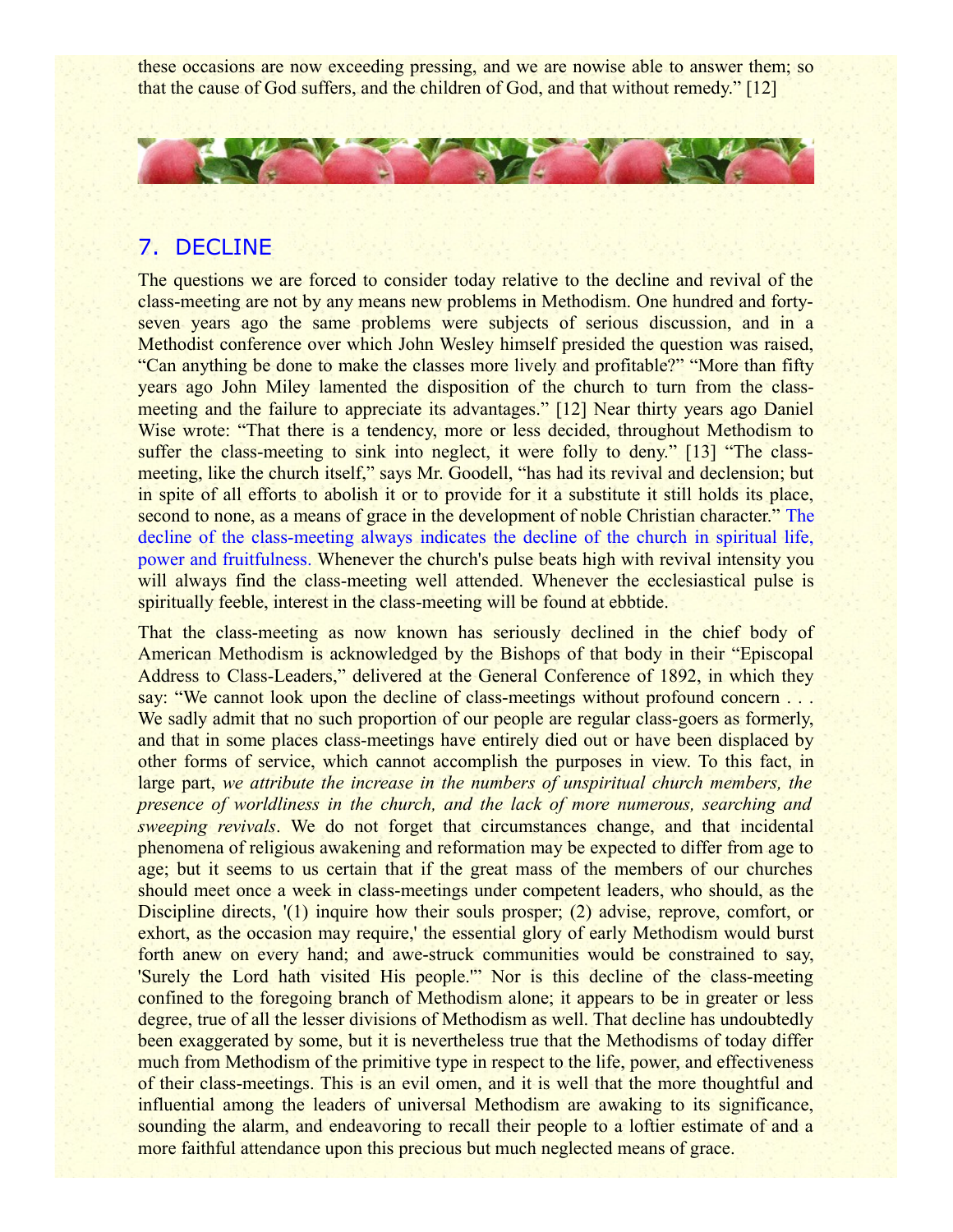"Neglect of Christian fellowship is an unfailing symptom of the loss of Christian zeal," says Dr. Fitzgerald. "The empty seats at the weekly prayer-meeting are a valid indictment against the absentees. The class-meeting, as it is more directly a searcher of the heart and a revealer of its tendency, while it will be sought by the spiritually-minded, will more surely be shunned by the backslidden and the backsliding. Coetaneous with the decline of the class-meeting there was visible increase of worldliness in the church and laxity in its discipline. The doctrinal standard was lowered, and the practice of the church sunk with it. A cloud of witnesses, living and dead, testify to this fact.

When the theater, the ball, and the card-table came in, the class-meeting went out. When the world filled the thoughts of the people they could not be expected to meet to talk about religion.

"As the class-meeting was the normal outgrowth of revived New Testament Christianity, so when that revival ebbed it was left stranded on the sands of worldliness. The day of elegant, written pulpit essays, quartet choirs, and frigid gentility had come, and that of the class-meeting was past. A heaven-kindled light was smothered. The voice of a witnessing church was hushed. But not wholly was the light quenched, or the voice silenced. The holy fire still continued to burn here and there, and living voices, refusing to be gagged, testified of the grace of God, and exhorted, comforted, and edified His people. The classmeeting did not die. It never will die. But it has had a long sickness, and has suffered at the hands of its friends as well as its enemies." If Methodism in any of its branches would see a genuine revival of religion, would awaken her membership to renew their consecration vows, put on the beautiful garments of holiness, and go forth "fair as the moon, clear as the sun, and terrible as an army with banners," to fight the battles of their King and make this sin-cursed world radiant with "the beauty of holiness," then let her class-meeting fires be kindled to a white heat as in the former times, and her classmeeting services made jubilant as in days of yore with songs and shouts of holy victory. Here is the hiding of her power.



### 8. REVIVAL

While the previous chapter presents a somewhat depressing view of the present-day classmeeting, it is not meant to be a pessimistic view. Notwithstanding the fact of decline respecting interest in and the effectiveness of the modern class-meeting, there is much to inspire hope as to the future of this once strong "right arm of Methodism." The very fact that its decline is so extensively recognized and lamented by the more devout and thoughtful in all branches of the Methodist family is encouraging. When godly men and women generally perceive and sigh over the desolations of Zion it betokens the approaching dawn of a brighter day.

Within the past twenty years [Hogue copyrighted this work in 1907 and it was probably written about the same time, making the period of time to which he refers approximately 1887 to 1907. — DVM] there has been a manifest quickening of interest in the subject of class-meetings. The parent Methodist body in this country in particular has come to recognize more fully perhaps than ever before that decline of the class-meeting means paralysis of her own "right arm" — a paralysis too which will spread over the whole body unless arrested in its progress and overcome in its chief center of operation. Spiritual men throughout all branches of Methodism also are coming to realize that something must be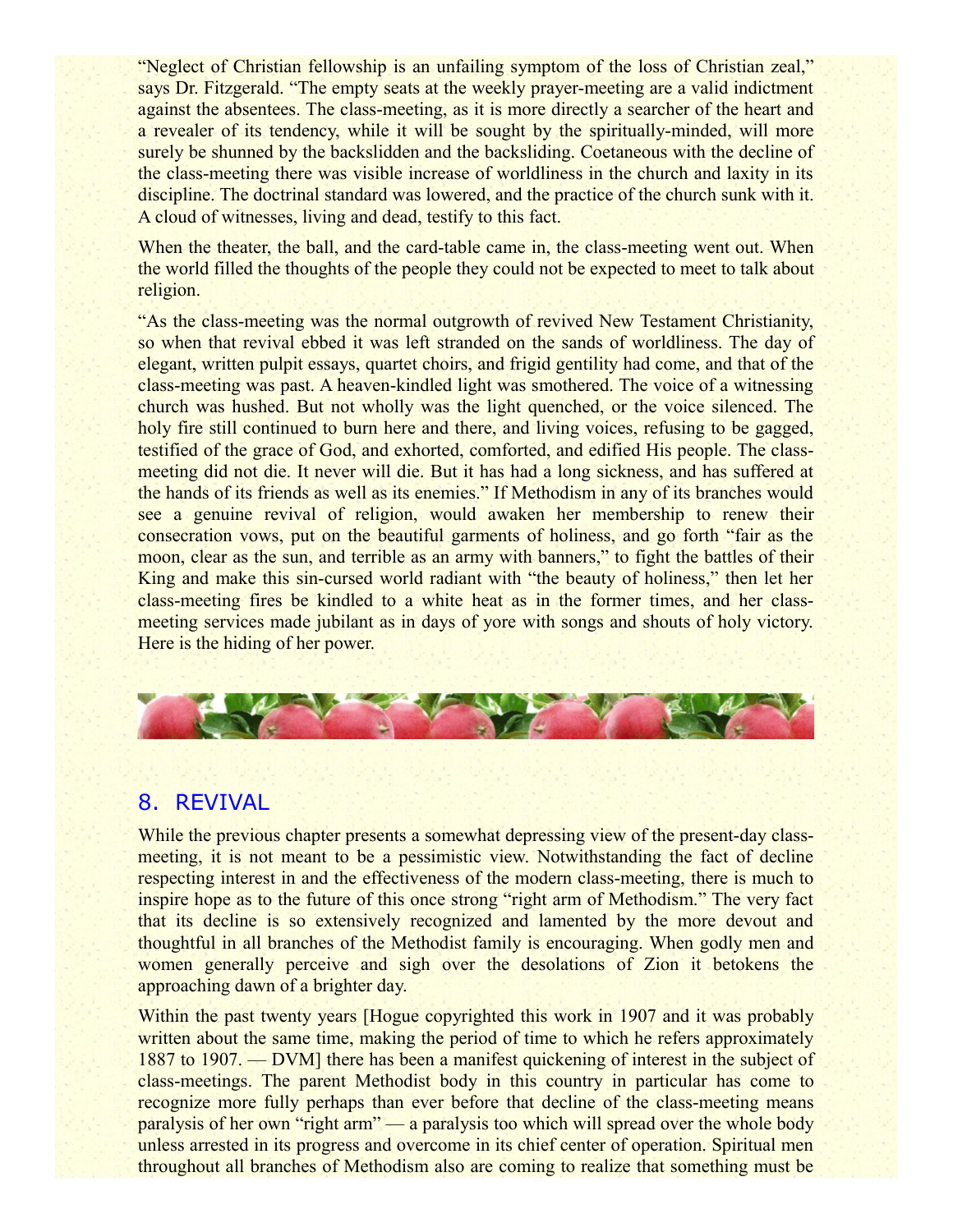done to restore the class-meeting to its former position of prestige and power in the church, if the church would not lamentably fail of fulfilling the high destiny to which Methodism was called in the beginning. Decline of the class-meeting and the decline of Methodism in spiritual power and glory always go together, and proceed with equal pace. Revival of the class-meeting and the revival of Methodism in spiritual life and power, and as an evangelizing agency, are also equally inseparable.

Regarding the tokens of reviving interest in this invaluable means of grace within the Methodist Episcopal Church of this country, and also throughout European Methodism. "The Drill-Master of Methodism" contains the following: "Indeed, there are indications all about us of a great quickness of interest on the part of pastors, leaders and members. Class-meeting conventions are almost a new thing in Methodism, but they are being held throughout the country, east and west, north and south.

Requests have come to the writer from almost every state in the Union, asking him to make addresses or to send literature which may be helpful in stimulating interest in this historic means of grace. In a recent number of the Methodist Review Bishop Vincent gives a most interesting report of the October conventions which were held at his suggestions throughout Europe. More than a thousand of these conventions were held and many thousands of the laity took part in them. The subject of class-meetings was the first of four topics named for discussion. Bishop Vincent says: 'One is glad to know that the class-meeting in Continental Methodism is still a most important factor, and that in English Methodism, thanks very largely to the wisdom and breadth and vigor of ex-President Hugh Price Hughes and the Methodist Times, it is experiencing a genuine and we trust a permanent revival. *For we may be sure that Methodism of the true type goes up or down with the growth or deterioration of the the class-meeting.* [14]

These tokens of reviving interest in the class-meeting should be an occasion of reviving hope and joy on the part of God's people. Let all beware, however, of taking too much for granted in this matter. Practically the stimulation of new interest is but just begun; and, unless the efforts now putting forth to rejuvenate this time-honored means of grace shall become general and persistent, a relapse will soon occur, *and the last state of decline will be worse than the first*. A solemn obligation rests upon pastors, leaders and all members of the church, to contribute as much as in them lies to the permanent restoration of the classmeeting to its former prominence and effectiveness. Let pastors and leaders in particular read and ponder well the conclusions reached by Wesley and his brethren when, in conference assembled, they prayerfully and carefully discussed the question, "Can anything further be done, in order to make the meetings of the classes lively and profitable?" [15] Then, having become suitably impressed and newly inspired themselves, let them with all possible haste and earnestness go forth to impress these things upon their classes and societies, and to inspire in all a burning and holy enthusiasm for this historic and time-honored means of grace.

In this way the fires of primitive Methodism may be everywhere rekindled and made to glow with more than their primitive intensity, and the class-meeting may be made again the arsenal of Methodism, from whence, in the full panoply of heaven, Methodists will go forth to fight the battles of their King and win victories that will make hell to tremble and heaven and earth to hold joint jubilee.

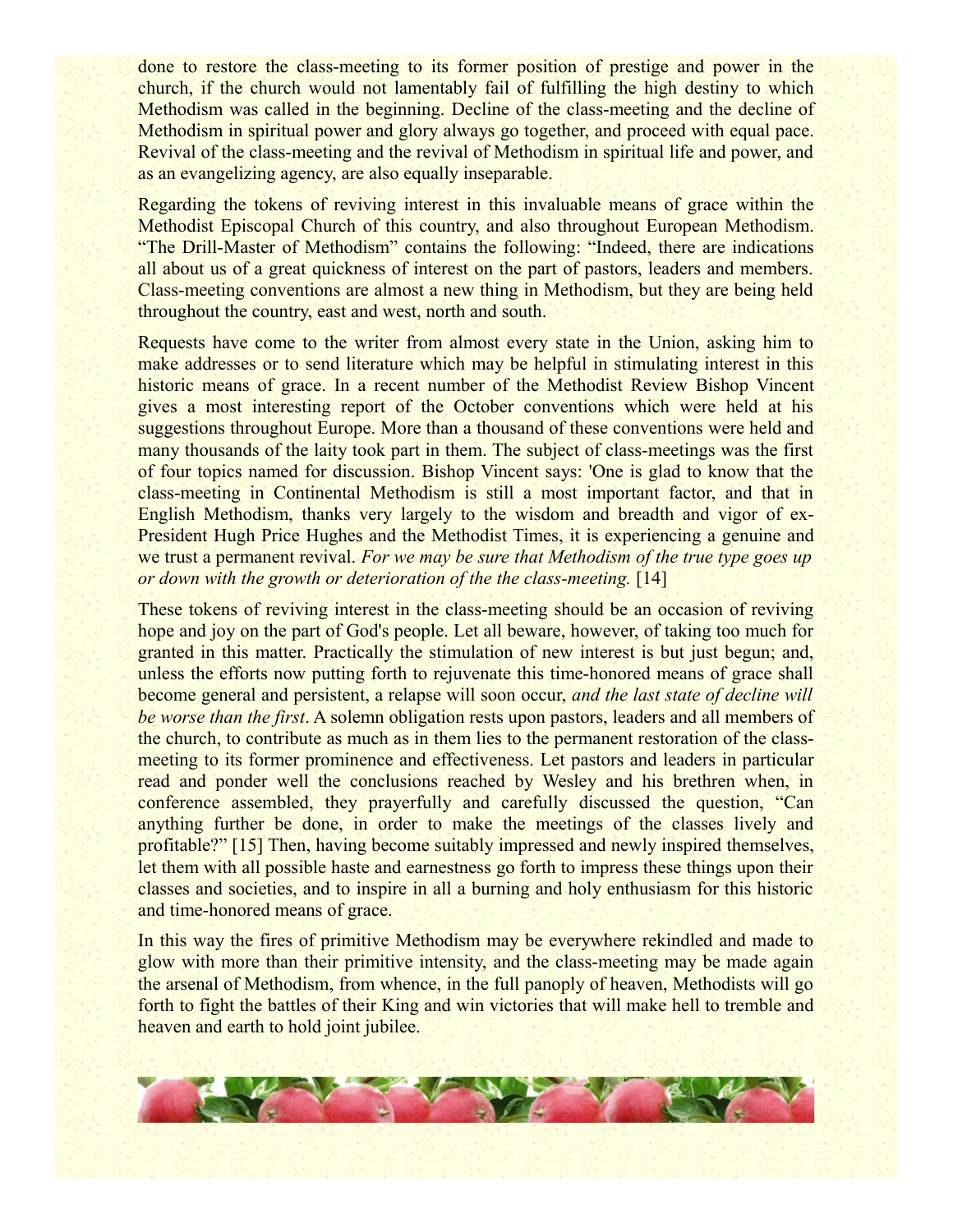### 9. PASTORS

The men in the church most responsible for the success or failure of the class-meeting are its pastors. Let these rightly estimate the importance of this means of grace, and devote themselves to the task of rendering it in the highest possible degree effective, as did Wesley and the early Methodist preachers generally, and there is no power that can defeat its usefulness or cause it seriously to decline in the esteem of spiritual or sensible people. But let the pastors become indifferent to the class-meeting, manifesting no very great interest in it, and although they may still hold it in some degree of esteem or veneration for its historic character and former usefulness, it will soon sicken, go into decline, and finally die. In such a case the proper form of death certificate would be, "Died for lack of pastoral interest and oversight." The pastor must be held responsible above all others for the classes on his charge, inasmuch as the church Discipline makes him the proper organizer of classes, places at his disposal the assignment of members to the classes in which they are to hold membership, gives him in some bodies the appointment, and in others the nomination, of the leaders, requires him to examine the leaders with respect to their methods and usefulness, and to see that improper leaders are exchanged for those who are more wise, holy and efficient; and gives him a general authority over the classes transcending that of all others with respect to all that makes for or against their greatest spiritual efficiency. While he is not the leader, he is the pastor of the classes, and as such is also pastor of the leaders, who are themselves his assistants or sub-pastors. In the very nature of the case, therefore, no one else sustains such a responsible and vital relation to the class-meeting and all that makes for its success or failure as the pastor does.

As the leaders of the classes are the pastor's assistants, and also form his advisory cabinet, it is highly important that the pastor should cultivate the most confidential fraternal relation with his leaders, and should seek to be in full sympathy with them in all their responsibilities and labors. He should take a special interest in each one separately, inviting the most confidential expression of the leader's personal religious experience, and of the things that concern and burden him with respect to his class, in order if possible to be the more helpful to him, and he should also take deep interest in them collectively, associating them with himself and one another frequently, with a view to mutual counsel, advice, prayer and fraternal fellowship, so that they all may be enabled to instruct, comfort, encourage and edify one another. Having their confidence and fellowship, he should be able also to be very helpful to them, especially to such as are comparatively inexperienced in the line of work to which they have been appointed, in the way of instructing them as to aims, methods, difficulties and embarrassments in their work. As the leaders are the drill-masters of the church, so the pastor should be, unassumingly and inoffensively, the drill-master of the leaders on his charge.

The pastor should take an interest in all the classes, and, as often as circumstances will allow, should attend their regular meetings. This was almost universally observed in early Methodism, and *it was largely the deep personal interest of the preachers in charge of circuits in the class-meeting of that early day, and the holy vigilance with which they watched and labored to keep the class-meeting fires burning intensely, that made those meetings the tremendous power they were in kindling, spreading and perpetuating the Wesleyan revival.*

Then, too, the pastor needs the benefit of the class-meeting the same as do his members. He is subject to the same temptations that assail the rest of the human family, and is himself a man of like passions with others. Are they weak? So is he. Are they at times cast down? He likewise. Do they have need at times to confess their faults one to another, and pray one for another, that they may be healed? He is not exempt from this necessity. Do they require repeated quickenings lest, having begun in the Spirit, they should end in the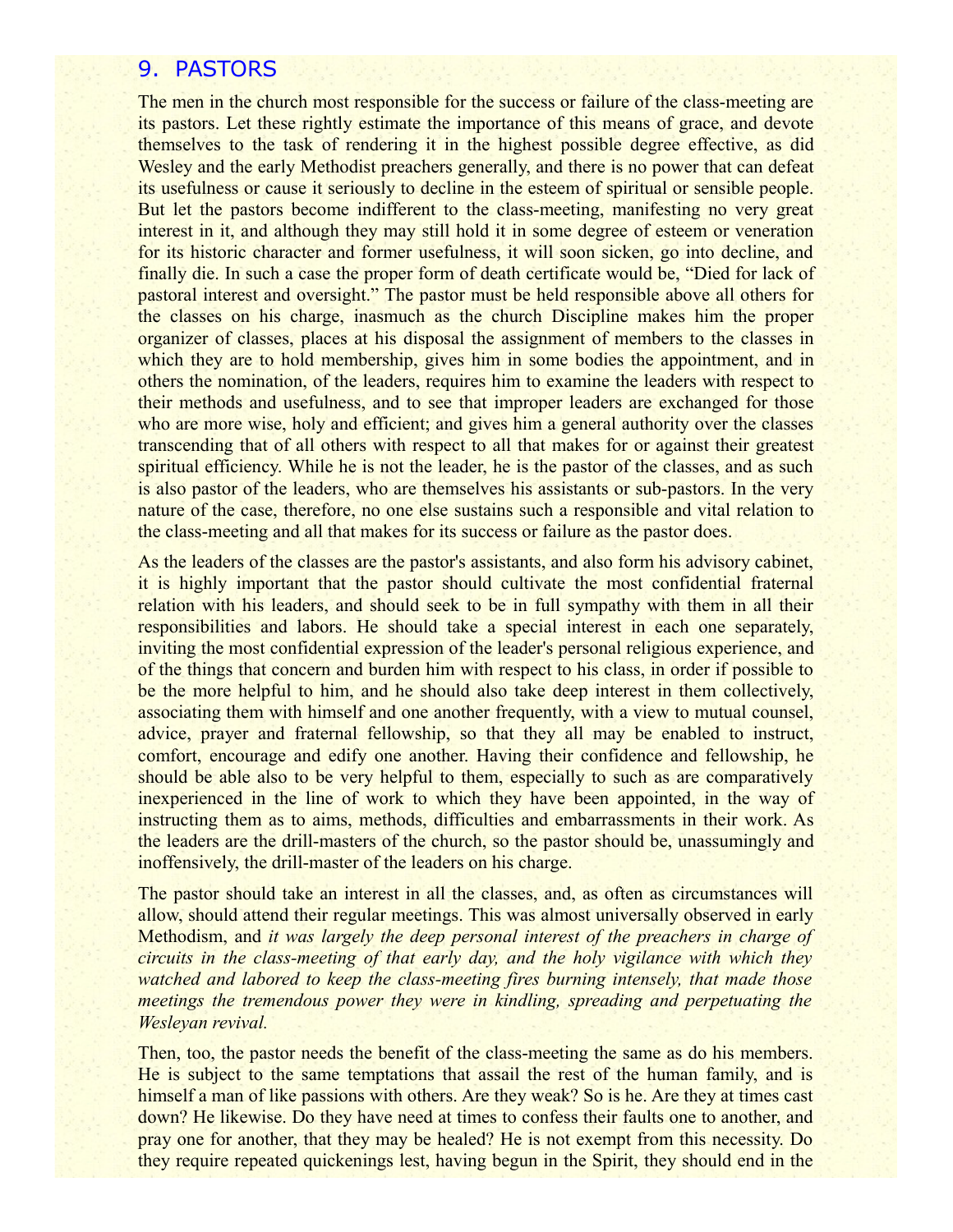flesh? He must have these repeated quickenings, even as they, else his soul also will soon cleave unto the dust.

Do they need the benefits of a more exclusive Christian fellowship than can be found and cultivated in the larger and more promiscuous crowds that attend upon the public ministry of the word? He can no more thrive in spiritual matters without this means of inspiration and edification than can they. Has he become conscious of dullness, and lack of unction, power and fruitfulness in his pulpit ministrations? Let him not ignore it, but enter the class-room, open his heart candidly to his brethren and sisters, speak out the truth concerning himself with trembling voice and contrite heart, and invite a special season of prayer for himself. Then how that class-meeting will instantly thrill with new life! How others, who have been waiting for such an opportunity to make similar confessions, will humble themselves before God and their brethren, and seek and obtain a fresh anointing with the Holy Spirit!' How the preacher's heart will begin to glow with unwonted fervor, and his face to shine, like that of Moses on descending from Mount Sinai, with a reflection of the divine glory! Then will he go forth, with quickened spiritual vision and a tongue of fire, to preach in demonstration of the Spirit and in power, the gospel of a free and full salvation.

"If it is objected that the pastor has no time for this, because of so many other religious and semi-religious duties, we answer that we shall not fear for the class-meeting if the pastor will settle upon his knees the relative spiritual importance of his duties and take them up in their order. It ought to be said that the pastors of the largest churches are also class-leaders. If they can do this with a thousand or more members on their hands, it ought not to be impossible for the average pastor. Hugh Price Hughes gives great credit to the class-meeting for the success of his work, and says there are now fifteen hundred people actually meeting in class in West End, London." [16] Again, the pastor should awaken and stimulate interest in the class-meeting by publicly explaining the nature and objects of this means of grace, commending it heartily, and urging general and prompt attendance. Many stay away from class because of misapprehension regarding its character. They look upon it as something similar to the Romish confessional where the privacy of personal life is invaded, and where every one present must speak whether so disposed or not. Others regard it as too much of a compulsory affair, and object to it on the ground of its supposed restraint on personal liberty, not having learned its spiritual advantages and to regard attendance upon its exercises in the light of a most valuable spiritual privilege. Let the pastor from time to time seek to remove these false conceptions regarding the nature and purpose of class-meetings, and he can thereby do much to lift the class-meeting to a higher plane in the public esteem, to interest his people generally in attendance upon its exercises, and to enhance its effectiveness in every way.

Moreover, the pastors should all recognize the value of the class-meeting *as a means to completing their own pastoral oversight of those entrusted to their care, and should, as much as possible, seek to magnify its spiritual value in connection with their pastoral visitation.* No other public means of grace contributes so directly and so largely to simplifying and facilitating complete and effective pastoral oversight as this. It was the discovery of this fact that made John Wesley's heart rejoice, and led him to make the class-meeting an integral part of all his United Societies. The class-meeting also enables the pastor who has any kind of generalship to utilize all the membership of the church, and all the kinds and grades of talent therein, for whatever requires attention and combined effort in the direction of revival work, evangelistic enterprise, missionary service, and all kinds of charitable and benevolent activities. It is his best field for training all his people, and especially the young, for the various departments of Christian service.

Most earnestly do we appeal on behalf of the class-meeting to the pastors, with whom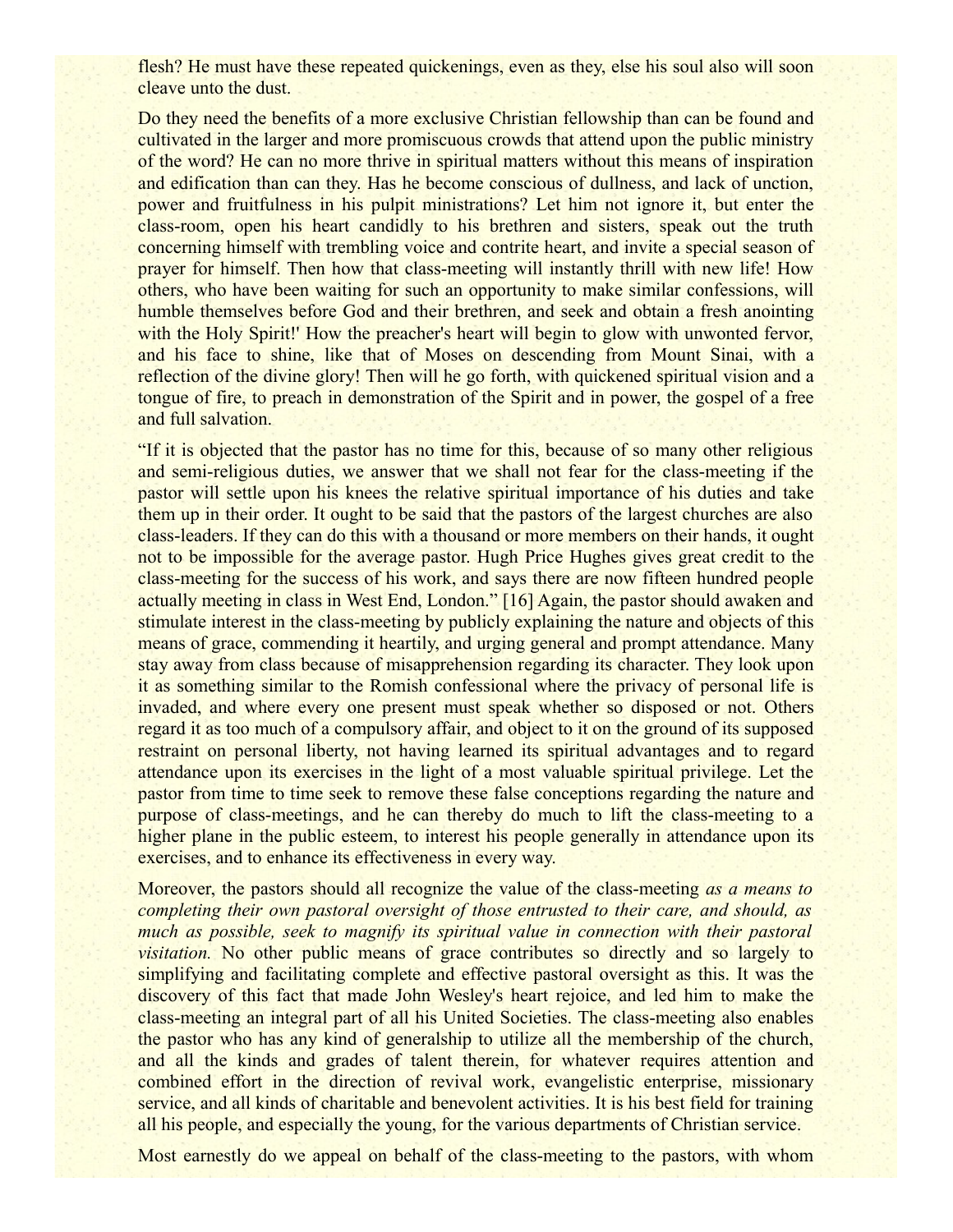chiefly is the making or unmaking of this institution as a means of the church's edification in all that makes for holy character and effective service. Through all its history the classmeeting, when properly treated, has proved itself the pastor's best ally. It has been the making of Methodism, and so vital is its relation still to Methodism of the genuine type, that no branch of the great Methodist family can ever disregard it or treat it lightly with impunity. Every pastor throughout universal Methodism who would prove himself a loyal Methodist should place a lofty estimate upon the class-meeting, seek to inspire a like conception of it in his people, and exert himself in every possible way to invest it with its primitive dignity and effectiveness.



# 10. LEADERS

The office of class-leader is a unique feature of Methodist economy. It came into being as a natural product of the evolution of the class-meeting. There might have been such a thing as the class-meeting without the lay class-leader, but it would never have answered the purpose for which class-meetings are now maintained. By the employment of lay leaders the church's advantages for the spiritual oversight, discipline and edification of her membership have been greatly multiplied, and the results of preaching and pastoral service on the part of her regular ministers have been remarkably augmented and conserved. It is said that there are about thirty thousand class-leaders in the Methodist Episcopal Church alone. If this be correct, as it undoubtedly is, the total number of classleaders in all the Methodisms of this country must aggregate in the neighborhood of fifty thousand. What an army of men to be weekly employed in supplementing the pulpit and pastoral labors of the regular ministers of American Methodism in the way of direct personal oversight of the church's entire membership, and with a view to building them up in holiness and in all that makes for faithful service and effectual witness-bearing!

The office of class-leader is second in importance to that of the pastoral office only. In fact it is a sort of sub-pastorate. If the class-meeting is "the right arm of the church," the class-leader is the right arm of the pastor. Bishops Coke and Asbury, in their Notes on the Discipline of 1777, explicitly say, "Every leader is in some degree a gospel minister," and the bishops of the Methodist Episcopal Church have more recently designated the classleader as a "sub-pastor." [17] The class-leaders are the Aarons and Hurs of Methodism, who hold up the prophets' hands while the battle rages and until victory turns on Zion's side. But for their wisdom, faithfulness and self-sacrifice many a siege would end in sad defeat, which, through their fidelity and helpfulness, issues in glorious victory for Christ and the Church. They have ever been, and henceforth must ever be in large degree, the makers of Methodism. Their watch-care and ministry over the entire membership of the church is ever more direct, constant and close than that of the chief pastors, even as the nurse's supervision of her patients in the hospital is more immediate, constant, and in some sense responsible than that of the staff physician or the specialist, as the case may be. "They watch for souls as they that must give an account, that they may do it with joy and not with grief" (Heb. 13:17). They are in an important sense overseers, teachers, guides, helpers, exhorters, comforters and defenders of "the flock of God, which He hath purchased with His own blood." To them are applicable in no small degree the following words of Doddridge, with the term pastor's changed to leader's: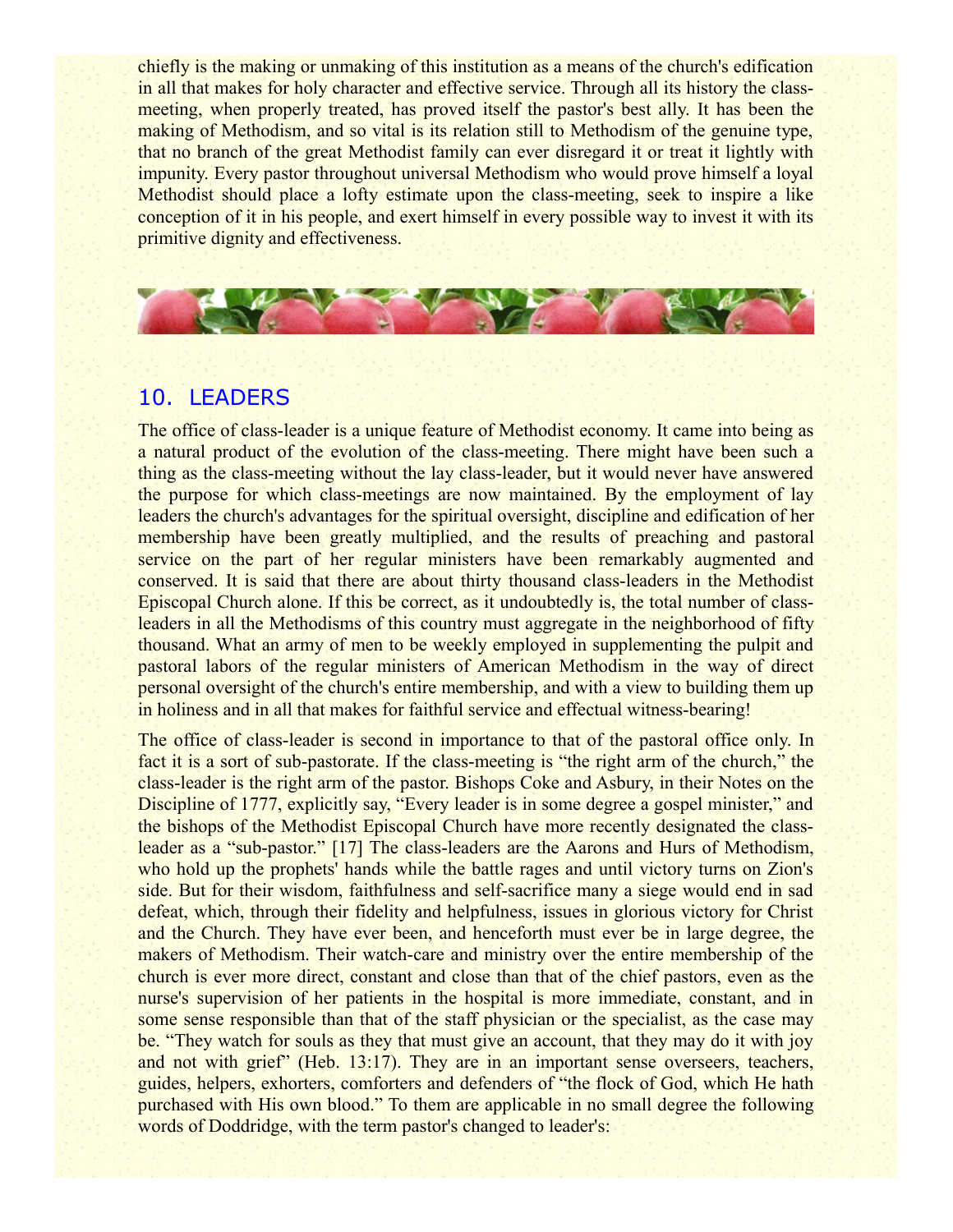"Tis not a cause of small import" The Leader's care demands. But what might fill an angel's heart, And filled a Savior's hands."

From the time when class-meetings were first instituted until the present the function of the class-leader has been twofold: — that of spiritual oversight and of collecting the weekly contributions of his members. While at one time investigating the affairs of the Dublin society Mr. Wesley had occasion to read to the leaders a paper on the nature of their office, a part of which was as follows: "That it may be more easily discerned whether the members of our societies are working out their own salvation, they are divided into little companies called classes. One person in each of these is styled the leader. It is his business, (1) to see each person in his class once a week; to inquire how their souls prosper; to advise, reprove, comfort or exhort them; (2) to receive what they are willing to give toward the expenses of the society; and (3) to meet the assistant [18] and the stewards once a week," [19] the object of this latter meeting being, as we learn elsewhere, to give in reports as to amounts collected, and as to the spiritual condition of the members of their respective classes.

This is a brief but comprehensive setting forth of the class-leader's duties. The conciseness and simplicity of the statement should not, however, occasion an underestimate of the magnitude of the class-leader's responsibilities. Had he nothing else to do than hold a class-meeting once a week and make and report the required collections, his work would by no means be unimportant; but these are the lesser responsibilities that rest upon him. The unremitting care of the souls entrusted to his immediate supervision; the constant watchfulness, solicitude, prayerfulness and self-denying effort required on his part, in order that he may strengthen the weak, encourage the desponding, confirm the wavering, comfort the sorrowing, restore the erring, discipline the offending, edify all, and, so far as in him lies, "present every man perfect in Christ Jesus;" these are the things that press upon the true class-leader's heart by day and night as the weeks and months, and even years, go by. In course of time the pastors are changed, and lay off the burdens of the particular society which they serve; but, when the pastor goes, the leader stays; and, with each change of pastoral oversight, his burdens, instead of being lightened, are felt to press the heavier upon him. God bless the dear men (and women, too) whom the church has called to this responsible position, and who, in addition to their own domestic and business cares and responsibilities, abide year after year in this responsible and laborious service, discharging faithfully, patiently and effectively the duties it imposes upon them, and that with no hope of other reward than the joy of service here and the Master's "Well done" and "Come, ye blessed," hereafter.

In the very nature of the case so exalted and responsible a work requires certain important qualifications on the part of those who would prosecute it successfully. Not every novice, or every warm-hearted and zealous Christian of mature experience in the church, is qualified for efficient service in this responsible sphere, and an unskilled and blundering class-leader, even with the best of intentions, is likely to do, not only his own class but the whole church, incalculable if not irreparable injury. Let not this fact dishearten any one whom the church may have called to the office of class-leader while inexperienced in the things of God and the church, since God has said, "If any of you lack wisdom, let him ask of God, who giveth to all men liberally and upbraideth not, and it shall be given him" (James 1:5). If there be only a humble and teachable spirit, and a heart filled with the love of God and humanity, out of weakness God can develop strength, and out of apparently unpromising material He can develop "workmen that need not to be ashamed, rightly dividing the word of truth." There are, however, qualifications which all who are called to this responsible service in the church should have in some fair degree, in order to their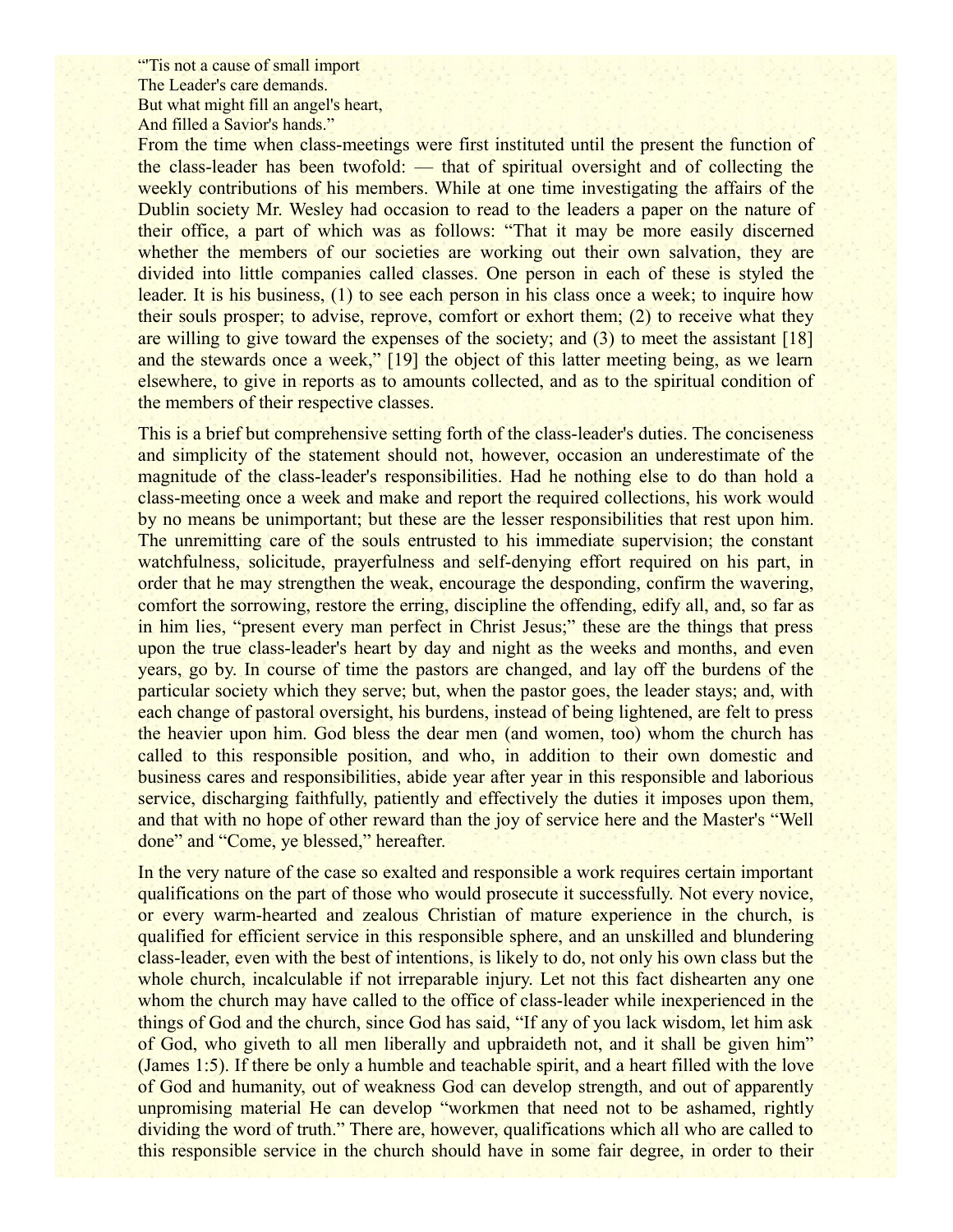efficiency, and which all may have in such degree as to render them helpful to the work of God, if they will but know their need and seek in God's way to have that need supplied. To some of these let us now turn attention.

1. The class-leader should in all cases be a spiritual man. Here is a qualification within the reach of all. No one lives on a low spiritual plane from necessity. Walking with God is the privilege of all believers. Living in the Spirit and walking in the Spirit are obligatory upon all. We not only may "be filled with the Spirit," but we are commanded to be so filled. We not only may but we must be holy." It is written, "Be ye holy, for I am holy" (1 Peter 1:16); and again: "Follow peace with all men, and the sanctification without which no man shall see the Lord" (Heb. 12:14, R. V.). The chief object of the class-leader's work is that of building up believers in holiness. But how shall he build them up in an experience which he does not have himself? "If the blind lead the blind, shall they not both fall into the ditch?" It has been said that "He who comes from a garden of roses brings their perfume with him." Even so *they who walk with God and commune with heaven carry about them a celestial aroma, a savor of the divine, by which men take knowledge of them that they have been with Jesus, and have learned of Him.* The classleader's life should at all times emit this celestial fragrance, this savor of spirituality, in an eminent degree. It is not enough that he be a converted man, who has never backslidden, and who has steadily grown in grace; he ought to be a fully sanctified man, ever going in and out before his class "in the fulness of the blessing of the gospel of Christ," and, yearning for their perfection, and skillful in the word of righteousness, able to bring them "unto the measure of the stature of the fulness of Christ." Only he who walks with God and lives in daily communion with heaven can effectually compass so great a task as this.

2. The class-leader should also be an intelligent man. This is not saying he ought to be an educated man, although a sanctified education would be a most desirable equipment for such a position. A leader should, however, be a man of at least average intelligence regarding things pertaining to his calling, and particularly regarding the Bible, religious experience, and the culture of the spiritual life.

Nor are these qualifications beyond the reach of any upon whom the duties of leadership may be imposed. Though one may be keenly sensible of his deficiencies at the first, and it is probably better that he should be, if he has the right metal in him he can and will go to work, with such aids as he can command, to inform and prepare himself, as Dwight L. Moody did for his evangelistic work, and, in course of a few months, his profiting and development will be apparent to all, so that henceforth he will have no trouble to command the situation. It is not so much the lack of intelligence and preparation, after all, as it is indisposition to seek intelligence and preparation that indicates one's unfitness for the work of a class-leader. Not a few of the men most eminent in this sphere of service have begun with the most limited equipments. Through much prayerfulness, wise counsel, and patient reading and study they became master-workmen in every sense of the word. To others called to this work and feeling their unfitness for it we would say, "Go and do thou likewise."

3. The class-leader should likewise be a judicious man. Many a man of fervent piety and of more than ordinary intelligence lacks sound judgment. He will oftener than otherwise do even right things at the wrong time and in the wrong way. He does not know human nature, and has no tact in managing men and women. He despises all diplomacy. He regards it as a solemn duty to be self-assertive, abrupt, severe and ruthless, especially toward those who may differ from him, He always rubs the wrong way, and thereby stirs up more devils than he can cast out or quiet down. He knows much about war, but nothing about the holy art of peace-making. He can effectually apply the scourge of law; but knows not how to employ the wondrous lure of love. He can drive, but cannot draw. He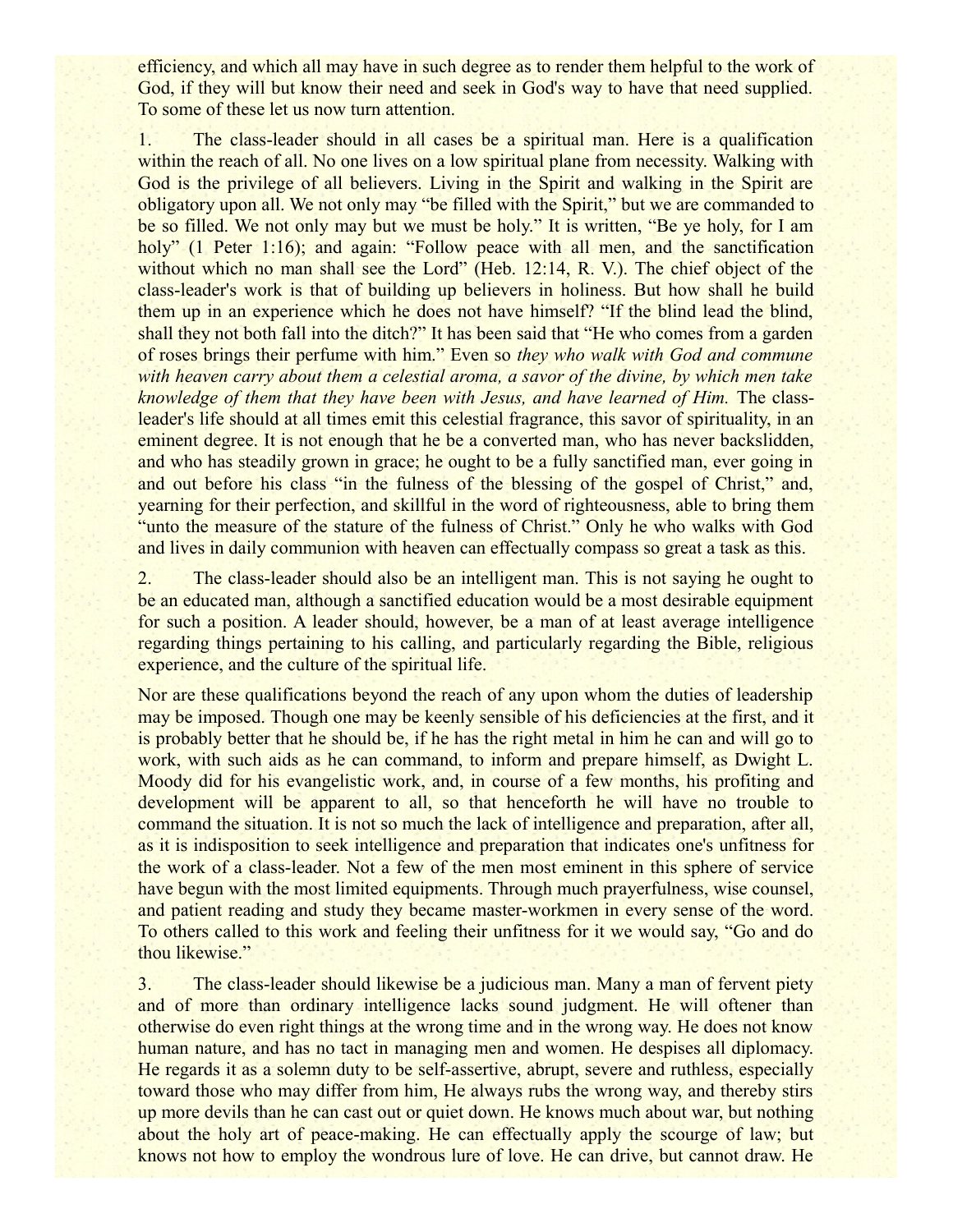can afflict, but cannot comfort, He can wound, but cannot heal. His heart may be warm, but his head is neither correspondingly clear nor cool. He means well, but does ill. He has laudable ends in view, but chooses the most unlikely ways and means to effect the realization of those ends.

It is to be feared that his is a hopeless case, since, with respect to all these things, he fancies himself alone in the right, and all his brethren either defective in judgment or sinister and base in motive.

Better by far a sensible woman or a judicious youth to lead a class than a man lacking in judgment, tact and versatility.

4. The class-leader should be an optimistic and an enthusiastic man. Optimism is a disposition to look at the bright side of life, and enthusiasm is used in the sense of earnestness, ardor, fervency, zeal, for either a person or a cause, or for both. These are everywhere essential qualities of good leadership. Neither in politics, state-craft, war, commerce, industry, education, morals or religion do men who are lacking them rise to eminence as leaders of their fellow men, or as the educators of public opinion. Pessimism is as contagious as smallpox or yellow fever. One discouraged general can spread his own infection through a whole regiment, and turn what might have been a splendid victory into an inglorious retreat and a national disaster. Optimism and enthusiasm are also contagious. "Little Phil" Sheridan, riding as on the wings of the wind from "Winchester, twenty miles away," meets the retreating Union forces, and with hopeful countenance, waving hand and cheering voice inspires them all with his own optimistic and enthusiastic spirit, turns them back, and leads them on to an immortal conquest. Here is a lesson for class-leaders. Let them live on the bright side of life, cultivate a cheerful heart, a sunny countenance, an inspiring tone and an enthusiastic spirit and manner; let them live in the realm of praise, and always meet and dismiss their classes with benedictions and hallelujahs on their lips; let them everywhere exhibit and inspire courage, hopefulness and enthusiasm, and they will seldom want for a full class or mourn over dull meetings.

5. The class-leader should be a laborious man. This is said more particularly with reference to the Lord's work, although it applies also to his general activities. As leader of his class he should both exhibit and inspire the working spirit. This of course means that he is to be deeply interested in all the work of the church, and in Christian work in general. As the "drill-master" of his class it is one of his important functions to train them for service. He can not do this except by going before them, and leading them into those fields where they are most needed and may serve to the best advantage.

Were a leader to be the very personification of faithfulness in all that pertains to his obligations to the class, and then take little or no interest in getting to the weekly prayermeetings, attending and helping in the special revival services, or with reference to the Sunday School, the home and foreign missionary work, and the various benevolences and temporalities of the church, he would very largely fail of answering the end of the classleader's calling. No church of today can live and grow except it be in the most emphatic sense a working church; and in all Methodist churches a chief part of the responsibility *for training the members to work, and for inspiring in them the working spirit, rests upon the class-leaders.* They who fail to see and appreciate this, miss very largely both the end and opportunity of their calling.

"Therefore, my beloved brethren, be ye steadfast, unmovable, always abounding in the work of the Lord, forasmuch as ye know that your labor is not in vain in the Lord" (I Cor. 15:58).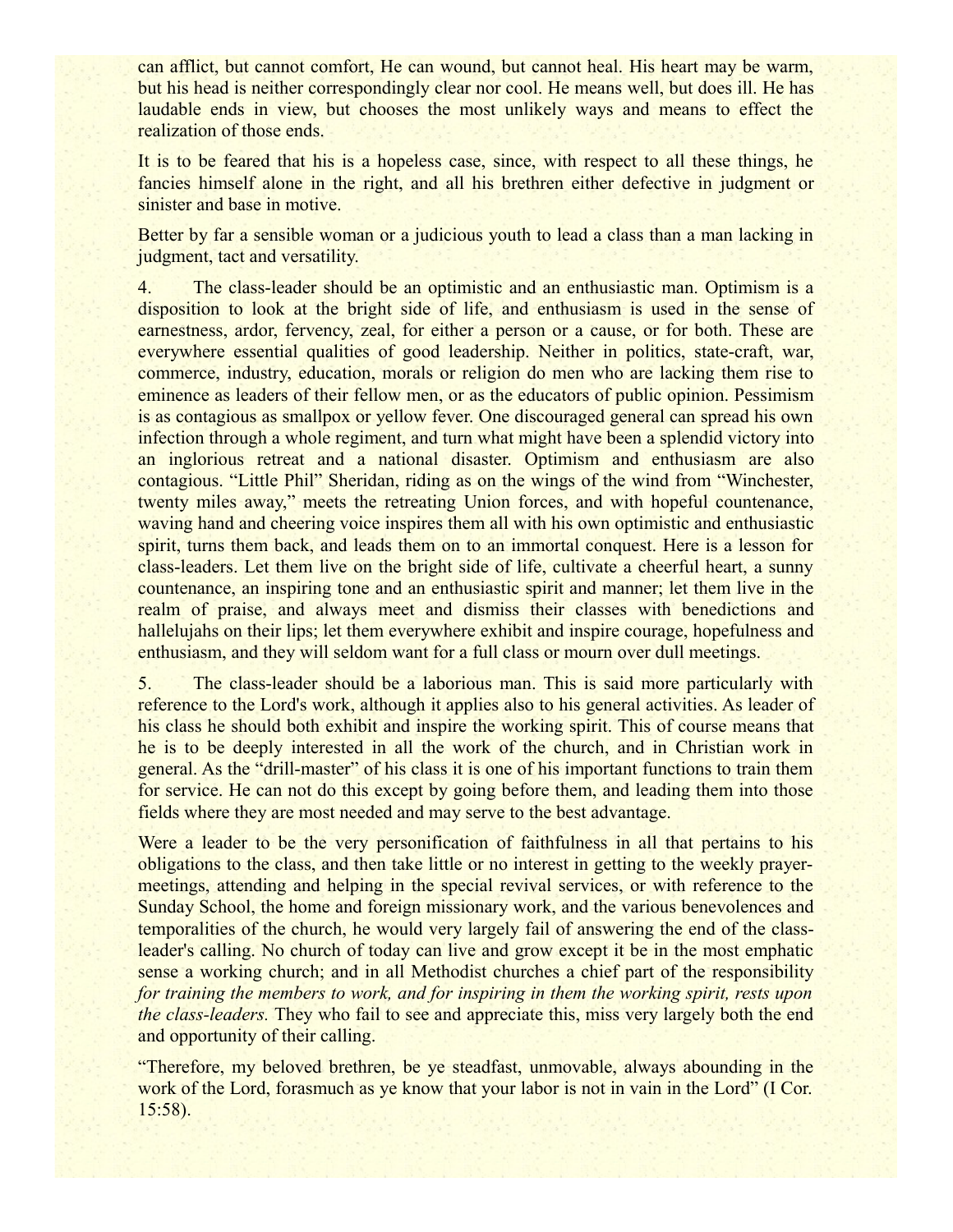### 11. PROBLEMS

There are and always have been problems connected with the maintenance of classmeetings which are more or less difficult, though never impossible of solution. As we have already had occasion to note, Mr. Wesley himself had to deal with questions that were perplexing and embarrassing in the institution and development of this feature of his work. Problems similar and dissimilar to those which occupied Mr. Wesley's attention have arisen in connection with class-meeting history in every generation since. Many of the present-day problems are principally of a local character, while others are more or less the occasions of general embarrassment. Only those of a more general character will be considered here. They are as follows:

1. How may pastors be brought into more constant and helpful touch with the classmeeting? We have already observed that the class-meeting can never be made to serve the end for which it was instituted without the hearty support of the pastors. But in the practical working of the Methodist economy today we are face to face with the fact that many pastors are seriously derelict regarding this matter. Some of them have never appreciated the importance of this means of grace; and others, who have for a time striven to make it what it ought to be, have yielded too easily to discouragement, and seem finally to have become altogether pessimistic regarding it. Making allowance for some whose circuit work is so arranged that they cannot give the class-meeting the personal attention they would be glad to give it if they could, we suspect pastoral delinquency in this matter is generally due either to a lack of religious experience or to lack of sympathy with the economy and polity of Methodism. If such pastors as are indifferent through lack of spirituality would be honest enough to fulfill their duty in attending the class-meeting, and seeking to make it what it was designed to be, this itself would very likely be a means of quickening them into spiritual life, and so of making them not only more helpful to the class, but also more helpful to the church as a whole. This is the end to be sought in all such cases, and if sought properly no doubt the end could in many cases be realized.

With reference to that class of preachers who are indifferent through disbelieving in Methodism, or in this particular part of it, Bishop Vincent, as quoted by Goodell, says: "The pastor must believe in the class-meeting, its possibilities and the secret of its efficiency. He must accept the teaching of the Discipline . . . If he does not have this measure of faith in the class, he should seek a place in the ministry outside of Methodism. Our success imperatively demands the acceptance and appreciation of the Methodist theory on the subject of class-meetings. We should hold conferences with and give systematic instruction to the class-leaders, expounding the Discipline and lecturing to them on such subjects as 'The Care of Souls,' 'The Use of the Bible in Spiritual Guidance,' 'The Ways of the Spirit in the Inner Life,' etc., etc. The pastor should cultivate a class enthusiasm, visiting each class occasionally, inviting them to his own house, administering to each class at least once a year the holy sacrament, and using that opportunity for exhorting them to a more perfect consecration of themselves, their children and their property to the service of God." [20] In order that the pastor may feel wholly unembarrassed in fulfilling such ministries as these to the leaders and their classes, it would be well for all leaders to cultivate the most confidential relations with their pastors respecting all that pertains to the interests of their classes, and most cordially invite their aid in the respects indicated by Bishop Vincent. Such invitations, especially if seconded by the class-members, would seldom be declined. We have known instances, be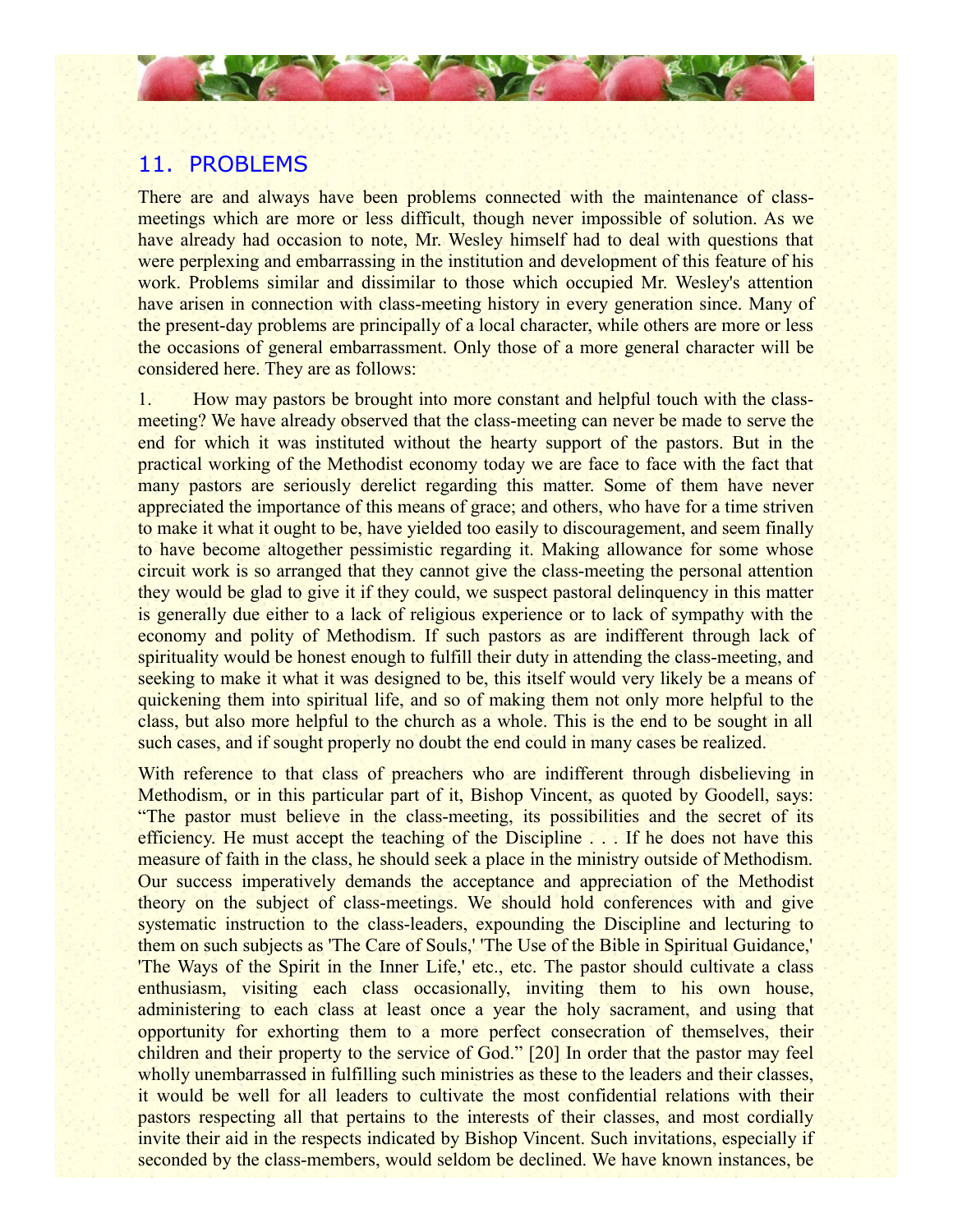it said with regret, where such invitations were not only not given, but where leaders have assumed that the pastor's presence in the class was almost a matter to be regarded with suspicion, and have pursued a course not designed to make the pastor feel very welcome. This is a serious error of judgment on the leader's part to say the least.

2. The next problem of the class-meeting has respect to securing competent leaders, and increasing their efficiency after they have been placed in office. Right here let it be said, the ideal leader has never yet appeared, any more than the ideal preacher has appeared, except in the person of the Lord Jesus Christ. There have, however, been multitudes of good and efficient leaders, many of whom have been developed from unpromising beginnings. God always has some one somewhere to fill these responsible positions. The pastors and the members need much spiritual discernment in order that they ascertain God's mind in such matters. Perfection should not be demanded, but goodness, piety, consecration and common sense should. Probably there is no society where a few may not be found having these qualities to recommend them. Of the first class-leaders, who were objected to by some as incompetent, Wesley said, "God has blessed their labors" in spite of their incompetency." He can do the same still. Let pastors and members unite in seeking "holy men of God," who combine with their religion sound judgment and a cheerful, winning manner, to fill these important offices; and then let pastors and members combine to support them in their work, and to furnish whatever will serve to develop them and increase their efficiency, and under these conditions even such among them as the world calls "unlearned and ignorant men" will prove efficient in a surprising degree. The history of Methodism abounds with instances confirmatory of this statement.

It would be especially helpful in developing able class-leaders in all branches of Methodism if the church at large would do what in some cases has been done: — provide through its general conference, the same as for its local and traveling preachers, a course of study carefully adapted to instructing, inspiring and strengthening its class-leaders for their peculiar and responsible calling.

Then, for the benefit of such as might not otherwise be able to command the books of such a course, the individual societies and circuits could maintain at trifling expense a small but choice *class-leader's library*, from which each leader could draw without cost to himself, if necessary.

3. Another problem of no small importance and perplexity is how to secure the desired co-operation of the members in maintaining class-meeting interest. Two things are absolutely necessary on the part of members in order to the efficiency of any classmeeting; punctual attendance, and enthusiasm for the class and the cause it represents. Neither pastor nor leader, nor yet pastor and leader together, can make a class-meeting a success without practical interest and enthusiasm on the part of the members. They should be able, however, to awaken interest and inspire enthusiasm among the members. One reason why many members stay away from class is that they find nothing attractive, inspiring and helpful when they go. If they go at all, they go from principle only. It is to them a weariness of the flesh, and more a depression than an enlivening of the spirits.

The spiritual atmosphere is oppressive, and oftentimes the natural atmosphere is even more unbearable. The service is monotonous and perfunctory from start to finish. Leader and members both seem relieved when it is over, as some little children are relieved and happy when their morning or evening prayers are ended. These things ought not so to be, Such conditions may and should be overcome.

The personnel of the leader has much to do with awakening and sustaining interest in the class-meeting on the part of the members. If he is personally agreeable and winning, a man whose presence inspires enthusiasm and good cheer, and whose passion for the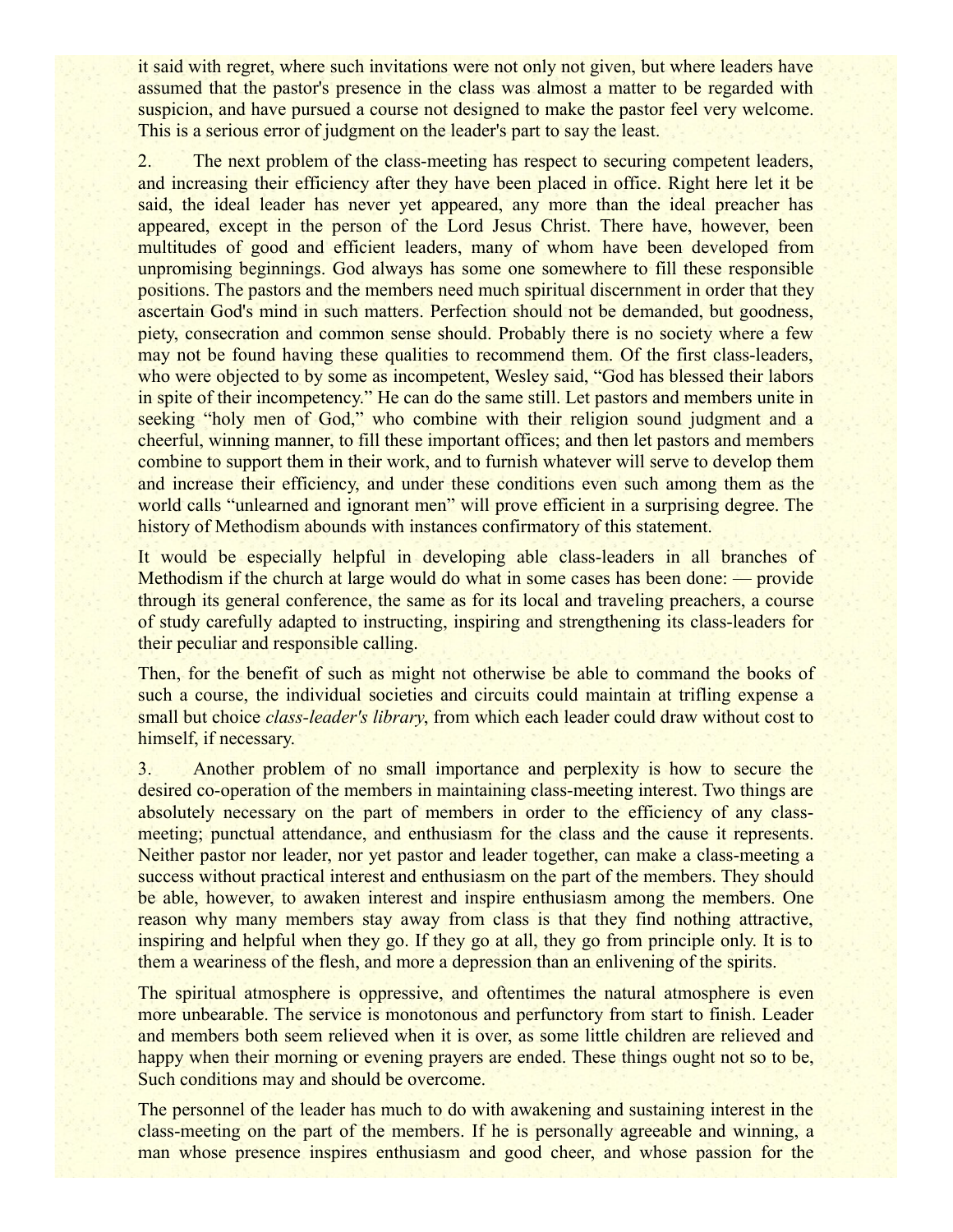welfare of all is a consuming flame, he will seldom find himself at class alone, or with half or two-thirds of his members absent. A benignant appearing, elderly gentleman was about to start a Sunday School in a neglected part of a certain city. He made arrangements as to location, room, helpers, etc., and then went out to look up scholars. Coming upon a group of neglected and rude appearing boys he addressed them kindly, told them of his purpose to start a Sunday School and said: "You will come, won't you boys?" "Nope," was their prompt reply. "But we're going to have fine music and singing, and we want you to attend. Now you'll come, will you not?" "Nope," they again replied. The old gentleman tried with several other inducements to secure their promise of attendance, but in vain.

He turned away sad and a little discouraged, when one of the boys called after him: "Say, mister!" Turning to see what was wanted, he was surprised to hear the question, "Are you going to be there?" "I am," he replied. "Then we'll come," said the boys. There was something about the old gentleman himself so winning that it captivated every one of those rude boys, where promises of all other kinds of attractions failed. It was his kindly look and manner, and his deep personal interest in their welfare, that won them. And is there not an important practical lesson for every class-leader in this little story?

One way to secure the attendance and interest of members is to take a deep personal interest in them. Call on them and converse and pray with them in a pleasant, genial and helpful way. Invite and urge them to come to the aid of yourself and the rest of the class in the matter of building up a strong class and making it a powerful factor of the church in reviving and supporting the work of God. Do not be easily discouraged, but repeat the experiment often if necessary, in the meantime praying much for the delinquent ones. Forbear threatening and fault-finding in all your visitations, and so deport yourself as to leave a sense of blessing behind you when you have departed. Make the delinquents feel that you are deeply interested in them (something you can by no means do unless your interest in them is genuine and deep), and that you need their co-operation greatly in order that you may properly serve the welfare of the church and work of God in the office you have been called to fill. A few months of this kind of patient, persistent, prayerful effort, and the leader will be surprised at his own spiritual improvement and at the new hold he has acquired upon his members, and the new interest he has awakened in his classmeeting exercises.

Then, too, the leader who would sustain interest in the class-meeting must make its exercises spiritually attractive and helpful to those who attend. Set out your dish of honey and the bees will soon be present to lade themselves with its sweetness. Lead the way to green, sweet pastures, and the sheep will instinctively follow you thither. Make every class-meeting an exhilarating feast of divine love and holy joy, and neither pressing work, engaging company, bodily weariness nor inclement weather will often keep your members from this precious means of grace. People seldom tire of going where they get something of real worth. But to give one's members something worth going after fifty-two times in the year will require much thought, reading, prayer and conference with spirituallyminded people, as also repeated anointings with the Holy Spirit, on the leader's part, and will also require versatility, and freedom from all monotonous, humdrum and stereotyped methods of leading and measures for sustaining and promoting interest. It will be specially helpful in the way of securing constant co-operation for the leader to regard his class as an organization for Christian work, and to exercise a wise generalship over it in this respect, giving everybody something to do for others and in the interest of the general work of God, and helping to train them for efficiency in the respective lines of work assigned them.

Moreover, the wise leader will always seek to associate his pastor with him in all these efforts to awaken and sustain interest among his members in the class-meeting. It often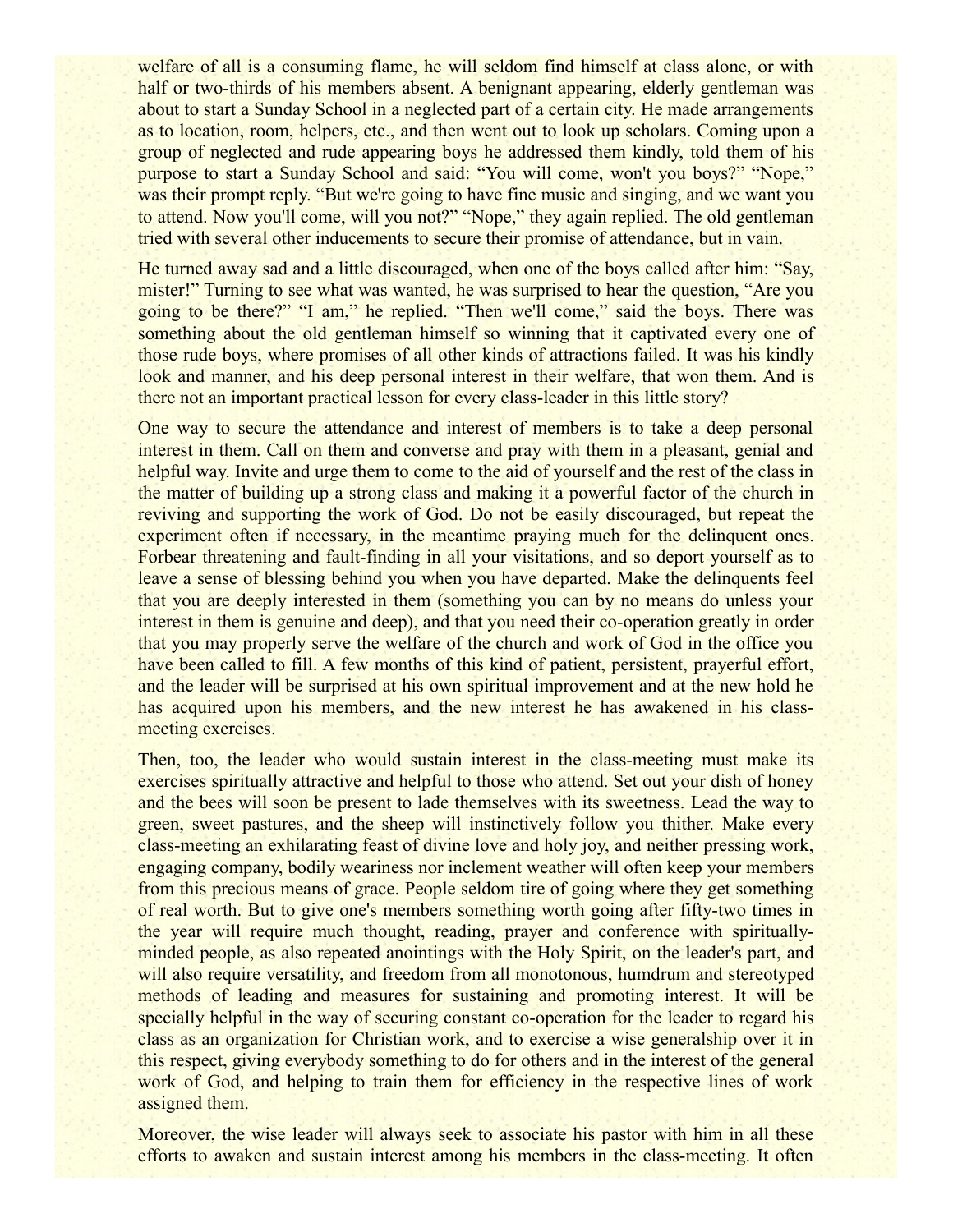works well for pastor and leader to visit the members of each class together, in endeavoring to awaken fresh interest in the class-meeting exercises and to secure more uniform and punctual attendance. If this be done in a spirit of true enthusiasm, that enthusiasm will be likely to spread like a contagion among the members visited. As fire is kindled from fire, so enthusiasm must be kindled from enthusiasm.

Moreover, it is written in our Lord's own words, "That if two of you shall agree on earth as touching anything that they shall ask, it shall be done for them of my Father which is in heaven." (Matt. 18:19). As they go about this work let the pastor and leader plead the divine promise, and see if God will not fulfill it unto them most graciously in the revival of interest and co-operation among their members relative to the class-meeting and all other interests of the work of God.

4. Another problem, and one of no little perplexity in some places, grows out of the existence of conflicting views and preferences among members as to the character of the class-meeting exercise.

There are those in most societies, and in some societies they are not a few, who are opposed to any deviation in methods and measures from the customs of the most primitive days of class-meeting history. In extreme devotion to the antiquity of modes and customs in religion, they would retain the old and reject the new, however ill-adapted the one and well-adapted the other might be to changed conditions and circumstances. Such must in patience be taught the lesson conveyed by Lowell when he wrote:

"New occasions teach new duties,

Time makes ancient good uncouth;

He must upward still and onward

Who would keep abreast of truth."

Others are equally as impatient of all that is not strictly "modern," "up to date," etc. They would banish from the class-meeting all semblance of its primitive character, and make it strictly an elite, twentieth-century affair. A judicious leader will side with neither of these classes, but will endeavor with sanctified tact to keep his class-meeting conformed to all that is essential to spiritual effectiveness and adapted to modern conditions and needs.

5. A final problem to be considered relates to fixing upon a suitable time for holding the class-meeting service. Churches are more complex in their organization than they were before the days of Sunday Schools, Young People's Meetings, Missionary Societies, etc., and these multiplied organizations must each and all have their own set time for assembling and doing the work for which they came into being. The tendency is for them to encroach upon the time of one another. Because of this tendency sometimes one of these divisions of the church organization suffers and sometimes another. Sometimes the class-meeting is practically crowded out, and sometimes the Sunday School has to be deprived of all chance to live and grow. Now, there is no one unvarying rule for the solution of such problems as these. As a rule the pastor and officials of the church can, with a little deliberation, fix upon the relative importance of these various interests, and advise an order for the weekly sessions of each subordinate organization, such as will best serve the interests of the whole work and commend itself to the acceptance of the church or society as a whole.

When such an order has been arranged and the majority of the society have accepted it, it is not becoming for the few who might prefer a different order to set themselves in opposition to it and either make trouble or become indifferent or disaffected, simply because their convenience and preference were not consulted and allowed to weigh over the opinions and wishes of the majority.

All should be ready, willing and glad to make any concession of personal preference or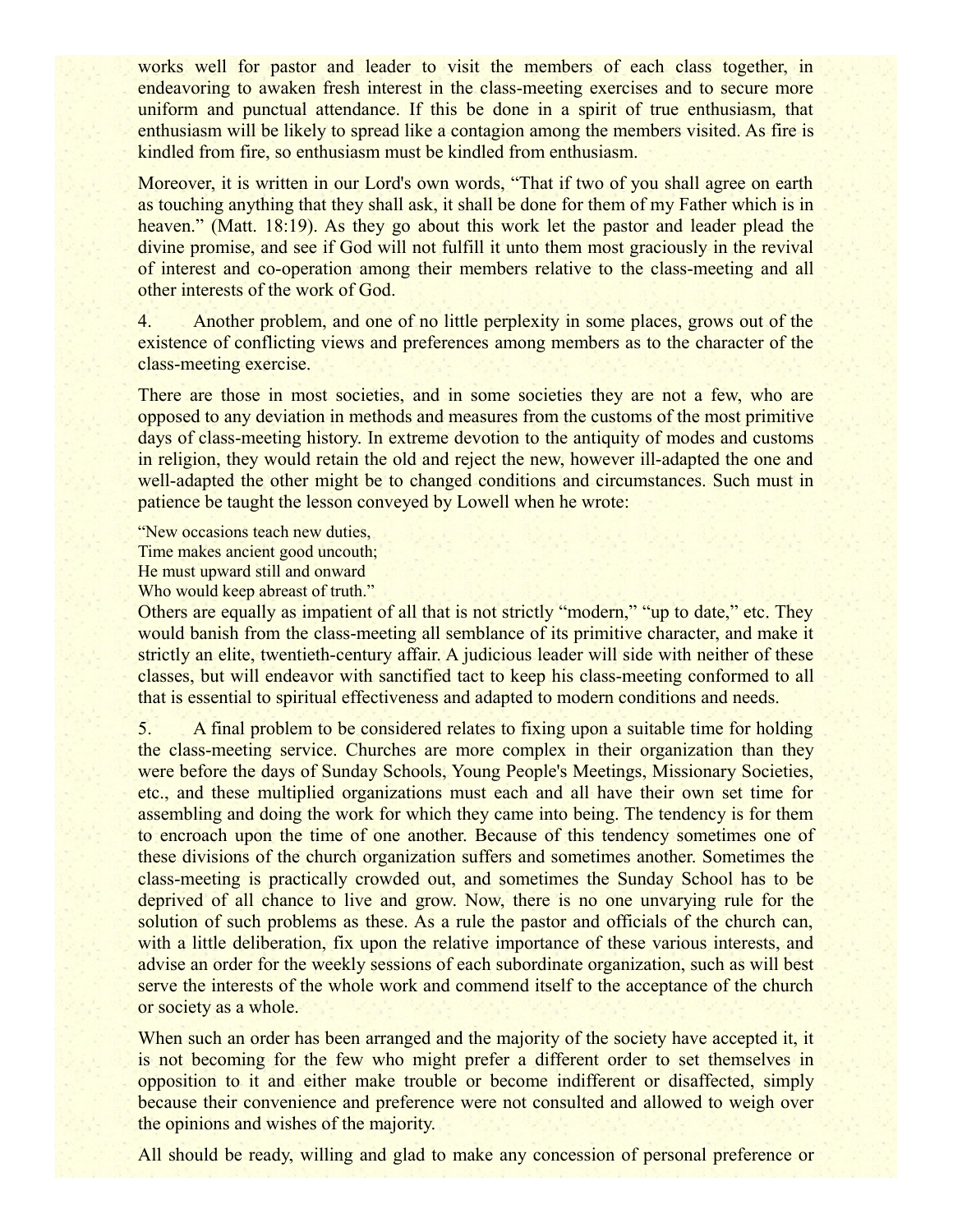interest in their power for what the majority of the brethren judge to be for the best interests of the work of God as a whole. When a member will not attend class, who could, simply because the class-meeting is held before preaching, after preaching, Sunday morning, Sunday noon, Sunday night, or on a week night, while he or she would prefer it to be held some other time, that member is more distinguished for self-will and obstinacy than for grace and saintliness. A better way is to observe the law of self-denying, brotherly love. "Let us, therefore, follow after the things which make for peace, and the things wherewith one may edify another" (Rom. 14:19).



#### 12. METHODS

With class-leading, as with preaching, the way of doing the thing has much to do with its success or failure. Some have no method, make no preparation, aim at nothing in particular, and accomplish what they aim at. In the absence of aim and method most any kind of disjointed, ranting, rambling self-exploitation, of unseemly and offensive trifling with sacred things, or of rash, rabid, and rasping denunciation is likely to be foisted upon those present, to the wounding of the weak, the revolting of the more intelligent, the grieving of the Holy Spirit, and the dishonor of God's cause. The class-leader who would be successful in his calling must learn to do the right thing at the right time and in the right way.

In the first place, a wise leader will devote at least some time to special preparation for each service he is to conduct. "For a class-leader to go to his class without special preparation is an impertinence in the sight of God, and he is equally to be blamed with that preacher who presumes to enter his pulpit unprepared. To say that one has only to open his mouth and God will fill it, and to apply it to the regular ministry of the classleader, is to utterly misapprehend the responsibility of the individual. Every great triumph in the life of Jesus came after great preparation alone with God for nights or weeks. The victory over the devil comes after forty days of solitary prayer. The Transfiguration comes after prayer has worked its transformation. For Moses, Paul, Luther, Bunyan, Wesley, years of preparation in the Arabian Desert, lonely Bedford jail, and meditation in city and wilderness. No great thing was ever done for God or man without ample preparation." [21] A class-leader who is worthy of his calling will be always studying and endeavoring to prepare himself for greater efficiency in the spiritual guidance and development of those entrusted to his supervision. The burden of his work will compel him to think, meditate, study, pray, and seek by all available means to perfect himself, so far as possible, for winning souls to Christ, and for building up believers in holiness. All such preparation, however, is more or less general, while what is contended for now is a special waiting upon God in prayer, meditation, searching of the Scriptures, looking up of lessons, hymns, etc., for a little season preparatory to each particular service. The leader should come into his class fresh from communing with God in his closet, quickened and inspired by some particular portion of God's word upon which he has been musing until the fire burned within him, and with numerous passages of scripture, hymns, and fragments of hymns at his command, to be used for purposes of doctrine, reproof, correction, instruction in righteousness, or for exhortation, edification and comfort, as the cases of his members may severally require. For lack of such special preparation on the part of the leader many a class-meeting has been either spiritless and dull on the one hand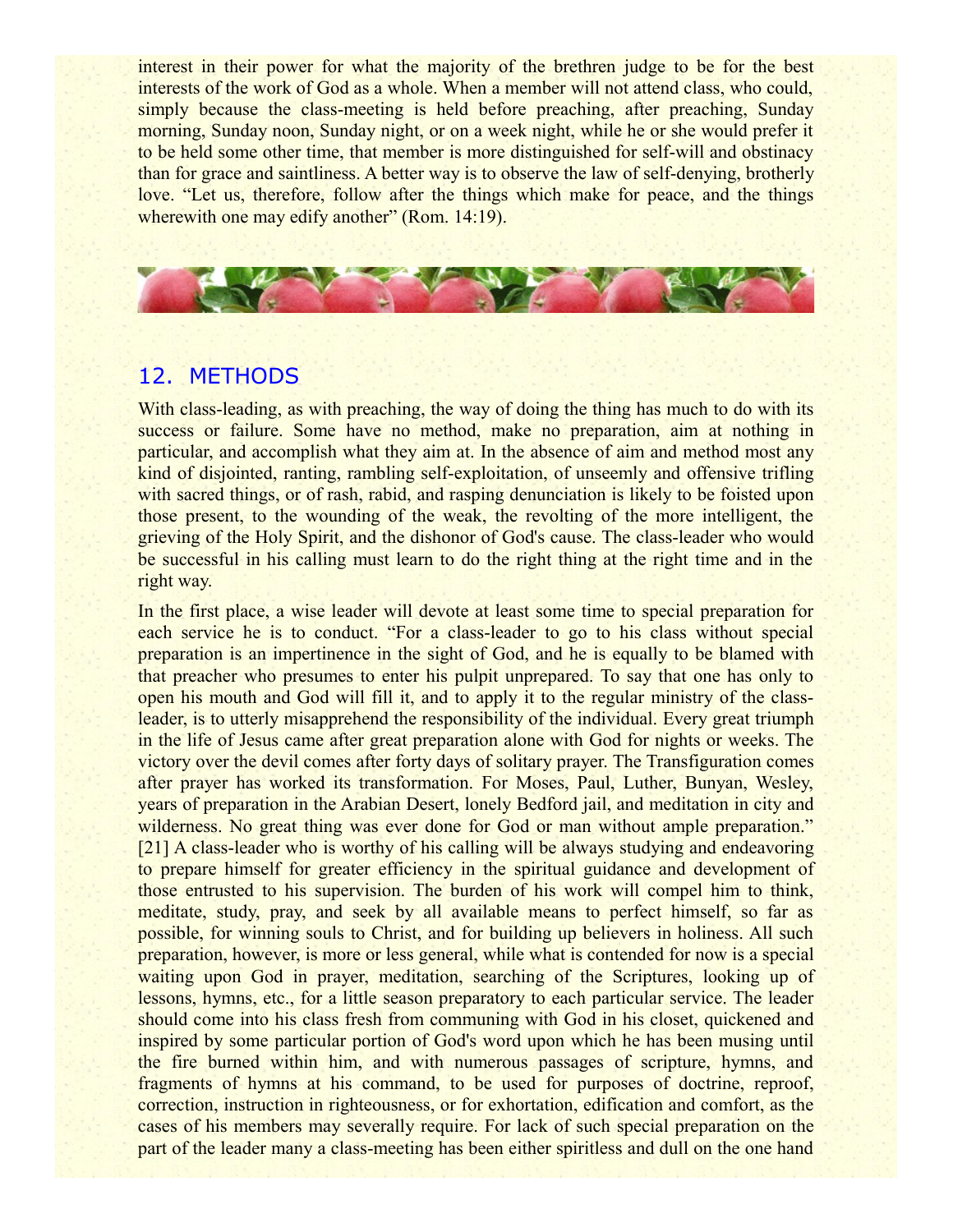— an almost intolerable bore to those present — or, on the other hand, has drifted into unprofitable, if not positively injurious, disputation and exploitation of personal conceits and crotchets. The class-meeting is generally what the leader makes it, and no leader can make a class-meeting what it ought to be without much of both general and special preparation.

If it be objected to this that class-leaders are generally laymen, and are too busy with the secularities of life to admit of their giving the requisite amount of time to preparation for class-leading, it may be answered that Christians, whether preachers or laymen, have no right to become so engrossed in business that they are unable as a rule to devote a reasonable amount of time to preparation for and attendance upon the social means of grace. "Not slothful in business; fervent in spirit; serving the Lord;" is the New Testament rule in this matter; and, on the whole, those who observe this rule, who take time to serve God, take time to be holy, take time to be helpful to others, will prosper most in both spiritual and temporal matters. But if it should require some sacrifice of one's temporal interests, such sacrifice should be cheerfully made in His name who gave Himself for the eternal enrichment of us all.

William Carvosso, that prince among Methodist class-leaders, was wont to feel the burden of his responsibility, until it drove him to wait on God in special spiritual preparation for his class-meeting services, as a divinely called and Spirit-filled preacher of the gospel waits on God for special spiritual preparation before entering the pulpit to declare his solemn message. In Mark Guy Pearse's dialect story of Daniel Quorm, he makes Daniel say: "A leader ought to be a kind o' doctor that can give to each one the prescription he needs; that can deal out his Lord's medicine and make up a strengthening plaster for them as is weak in the back and can't stand very well, and can clap on a stiff blister to them as have caught the fever of worldliness, and can make a pill for sluggish livers, which is the commonest kind o' ailin'."

Again, Daniel, realizing that no man can be such a physician of souls as he thought a class-leader should be, is made to say: "Class-meetings be like awls and needles — they'll go as long as ever you can keep 'em bright; but when they get dull they'll rust, and then it be hard work. We leaders must keep the place bright and cheerful and attractive if we want to keep the members. Why I should every bit as soon think o' goin' to class with the wax and grease on my hands, as soon think o' goin' with my apron on and in my shirt sleeves, as to think o' takin' all my cares and worries. I get away first of all an' lose all my own fears and troubles in the lovin' care of my heavenly Father. I get my own heart put into tune and then the rest'll take the right pitch from me." Here is an invaluable lesson for all class-leaders.

There should be no unvarying methods of conducting the class-meeting. Everybody tires of uniformity and monotony. We do not like it in our dress, nor in our daily meals. Variety is characteristic of life; sameness of death. The one end for which class-meetings are held should never be lost sight of, by leader or members, but that end may be reached by a great diversity of means. It is less likely to be realized by uniformity of method. Hence, other things being equal, that leader will be most successful in his work who is most versatile in respect to methods and expedients for giving freshness, inspiration and helpfulness to his class-meeting exercises.

Of course with reference to the more general features of the class-meeting service there will probably always be a more or less regular order, just as there is with our Sabbath morning and evening services in the churches. But even these need not become stereotyped and formal. In order to avoid it the preparation of which we have been speaking is necessary. A leader who is blessed and filled with the Spirit on entering his class-room will have little difficulty in avoiding monotony. He may, and probably will,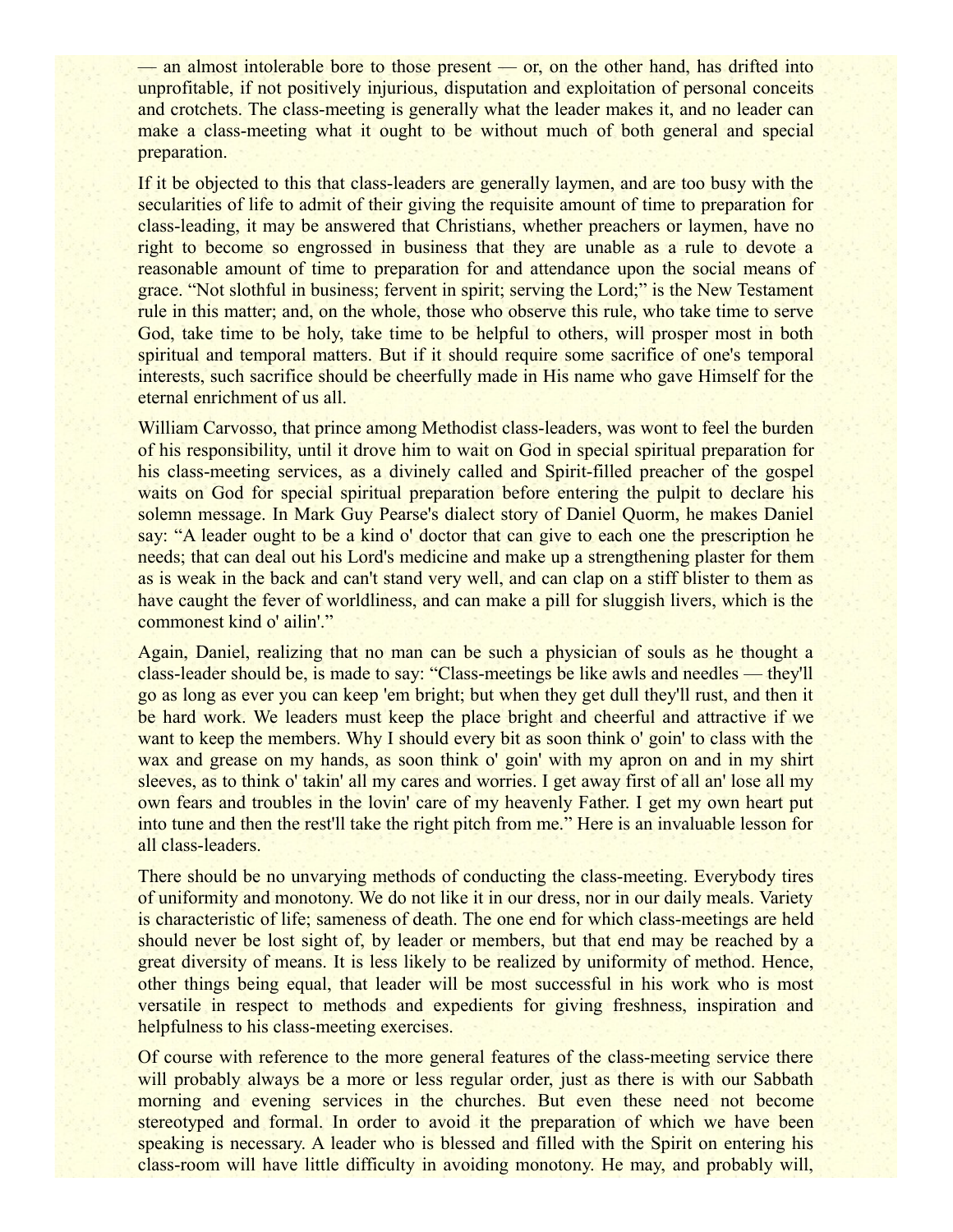announce a hymn, pray, or call on some one in whose piety and judgment he has confidence to offer the opening prayer, read a scripture passage and comment briefly on it, and then proceed to the more direct work of leading his class; but in all this opening service there will be freedom from dullness, tediousness, conventionality and formalism. The leader will hem his place to greet his members as they arrive, and will greet them each with a refreshing cordiality, and with some word of cheer — a "God bless you," "Praise the Lord," "Hallelujah!" "Look up, brother," "Have faith in God, sister," "Get ready for a blessing, everybody," "God is with us, and we are going to have a season of refreshing from His presence." A few greetings like this, if cordial and in the Spirit, will put everybody in good frame, and generate an atmosphere in which formalism can not abide. Then, in all his opening exercises the wise leader will be brief, pointed and lively. He will not announce a long, dirge-like hymn, read a lengthy and ponderous chapter from those scriptures which are "hard to be understood," pray fifteen minutes, and then harangue his class for half an hour. The leader who does these things is always a bore to his class, and after awhile will have principally empty seats for auditors. All introductory exercises in the class-meeting should be very brief, else the opening ceremonies will leave insufficient time for that which is the chief object of the class-meeting. There is no objection to a class-leader's preaching, provided he does not preach in the class-meeting! He should not ordinarily take up more than ten or fifteen minutes with the entire opening service. If he cannot come within these limits otherwise, let him keep his watch before him, and when he has reached the proper limit, promptly call time on himself.

It is when the introductory exercises are over that the leader's more important work begins. Now he is to deal not only with his class collectively, but with each member of his class separately. "It is the business of a leader," said Wesley, "to see each person in his class once a week at the least, in order to inquire how their souls prosper; to advise, reprove, comfort or exhort, as occasion may require; to receive what they are willing to give toward the relief of the poor." This in substance is repeated in all the Methodist Disciplines with which the writer is familiar. The things indicated above were at the first done by visiting the members at their homes or places of employment, as Mr.

Wesley tells us; but, for reasons heretofore noted, it was later found more expedient that they should all meet in class for these purposes.

The chief object of the class-meeting, therefore, is to afford the leader a favorable opportunity to inquire of each member present regarding his or her spiritual condition, and that with a view to ministering to each in such a way as may be best suited to his or her spiritual advancement and edification. In the very nature of the case, therefore, the classmeeting is not a meeting for preaching, lecturing, speech-making, lengthy exhortation, or for the relation of spiritual biography. In no place is display of oratorical ability more inopportune. The class-meeting was instituted originally, as we have had occasion to note in the chapter on its origin, that those belonging to each class might the more frankly confess their wrongs and shortcomings to one another, the more effectually watch over each other in love, and the more suitably help each other in every way to work out their salvation with fear and trembling. It was understood, desired and agreed on the part of all that belonged to the early Methodist classes that the leader of each class would deal kindly but thoroughly with every member. The usual method was for the leader to address each person separately, asking them to relate in few words their exact spiritual state; to tell of what progress they had made, what conflicts they had encountered, what temptations had beset them, what victories had been gained, what defeats they had suffered, etc., etc. Then the leader was free, and frequently used this freedom, too, to ask each member, in a kindly manner and with a view to helping the member into greater freedom and usefulness, any questions by which to draw out such information as would better enable him to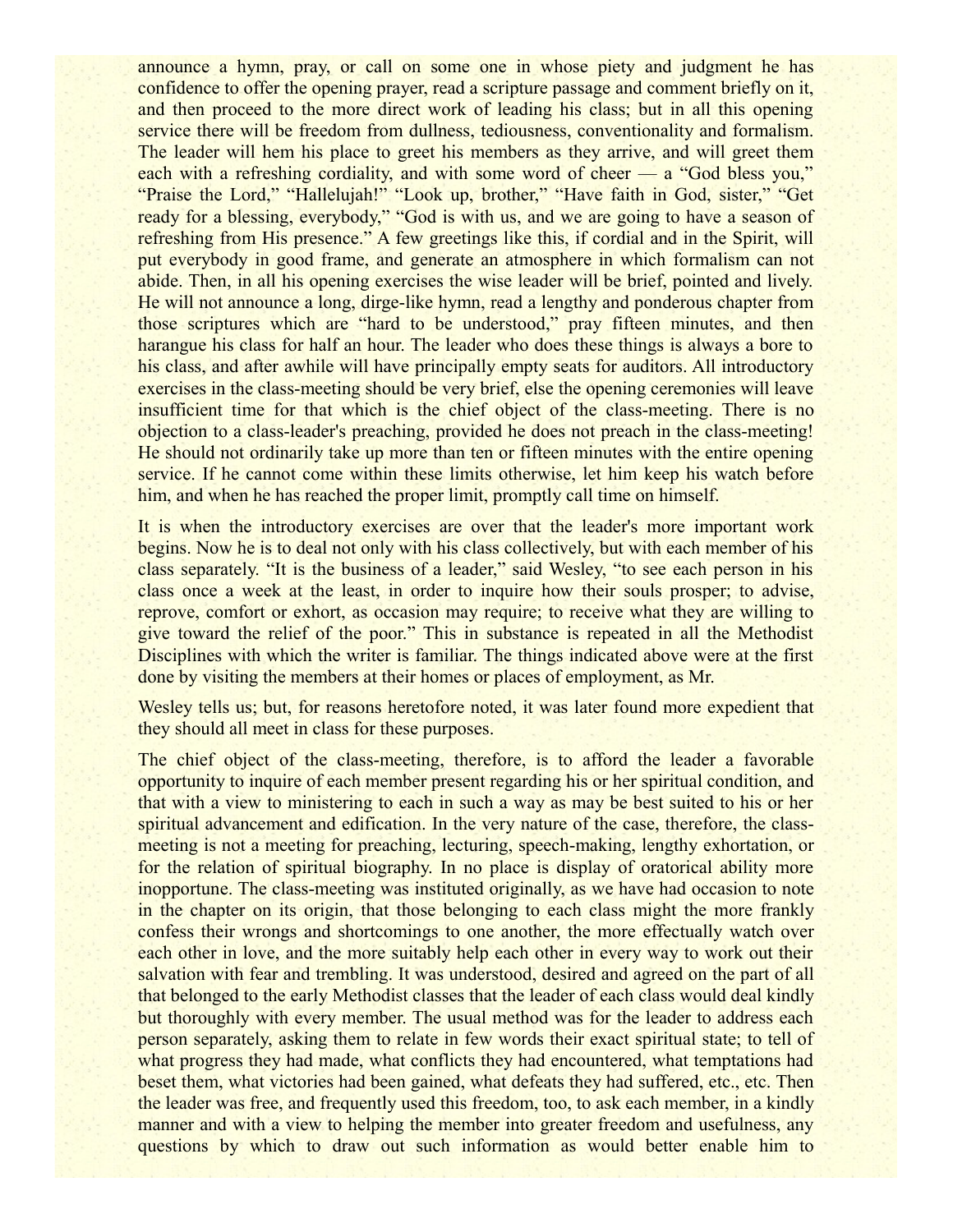accomplish the spiritual end in view. In the writer's early Christian experience all the class-meetings he attended were conducted on this method, and he is prepared to testify unqualifiedly of its excellence and helpfulness. Class-meetings were both more helpful and more appreciated by the members when they were places for this kind of plain, honest and faithful personal work on the part of all, than they appear to be where, in these days, they are turned into mere experience meetings or testimony meetings. The old method has scarcely been improved upon for effectiveness in the promotion of spirituality and holy living.

The class-meeting, then, is in a most important sense an inquiry-meeting. The leader neglects a plain and important duty who fails, when dealing with his members in class, "to inquire how their souls prosper; to advise, reprove, comfort or exhort, as occasion may require." This, however, need not and should not be done in any offensive way. Impertinence here would hardly be pardonable. Nor need this duty always be performed in the same way. It is well usually at the beginning to request definiteness, frankness and the utmost honesty of expression as to each one's personal state of experience, and then to be guided by circumstances as to asking personal questions, never asking them as a mere form, never so asking them as to indicate suspicion or captiousness, never pressing a member for an answer publicly who seems embarrassed and unwilling to answer, and never using any but the kindest possible words or indulging any but the kindest possible manner. It is not always necessary to question every member in every meeting, especially if, in the opening of the service, all were asked in a general way for such a statement of their case as the leader desires, or if he has been in personal consultation with any of them outside the class-meeting, and so is already apprised of their condition. As a rule, however it would be well for the leader to call on the members personally for a statement of their case, instead of simply throwing the class-meeting open, as we do our love-feasts, for everybody to speak when and of what they please. In this latter way preaching, speechmaking and exhortation are apt to creep in, take up the time, protract the service unduly, and turn the exercises entirely out of the channel of a class-meeting proper.

Occasionally, but only occasionally, it may be well, for variety, for the leader to say after the opening exercises: "Now, brethren and sisters, we will vary the order somewhat for this meeting, and allow you to speak as you feel moved to speak, without being called on; but please remember that the object of the class-meeting will best be realized by talking out your present state just as it is, good, bad or indifferent, and with reasonable brevity; and then after you have all spoken I may take up a few moments with such observations, advices or exhortations as seem to be in place." Whatever form the class-meeting takes, one of the most desirable things is to avoid all that is stereotyped and monotonous. The utmost freedom of the Spirit on the part of all should be encouraged. All should be urged to follow the moving of the Spirit in respect to singing, praying, praising God, etc., as nothing will more effectually and hopelessly kill a class-meeting than running it according to iron rules, repressing freedom and spontaneity, discouraging expressions of religious joy, discountenancing testimony to full salvation or entire sanctification, and making the service more like a funeral than like a festival of holy love and joy. Spontaneous responses, outbursts of praise, fragments of appropriate song, the utterance of audible ejaculatory prayer — these, if they come in the Spirit, help much to enliven the classmeeting service, and should not be discouraged or repressed, but rather encouraged, as tending to keep the meeting out of the ruts of dead formality, and as making for the individual and mutual edification of all.

It will sometimes be found helpful for the leader, in the midst of his calling on the members for their testimonies, to change the order, and introduce a brief season of prayer, led either by himself or by some one whom he may designate. This would be especially in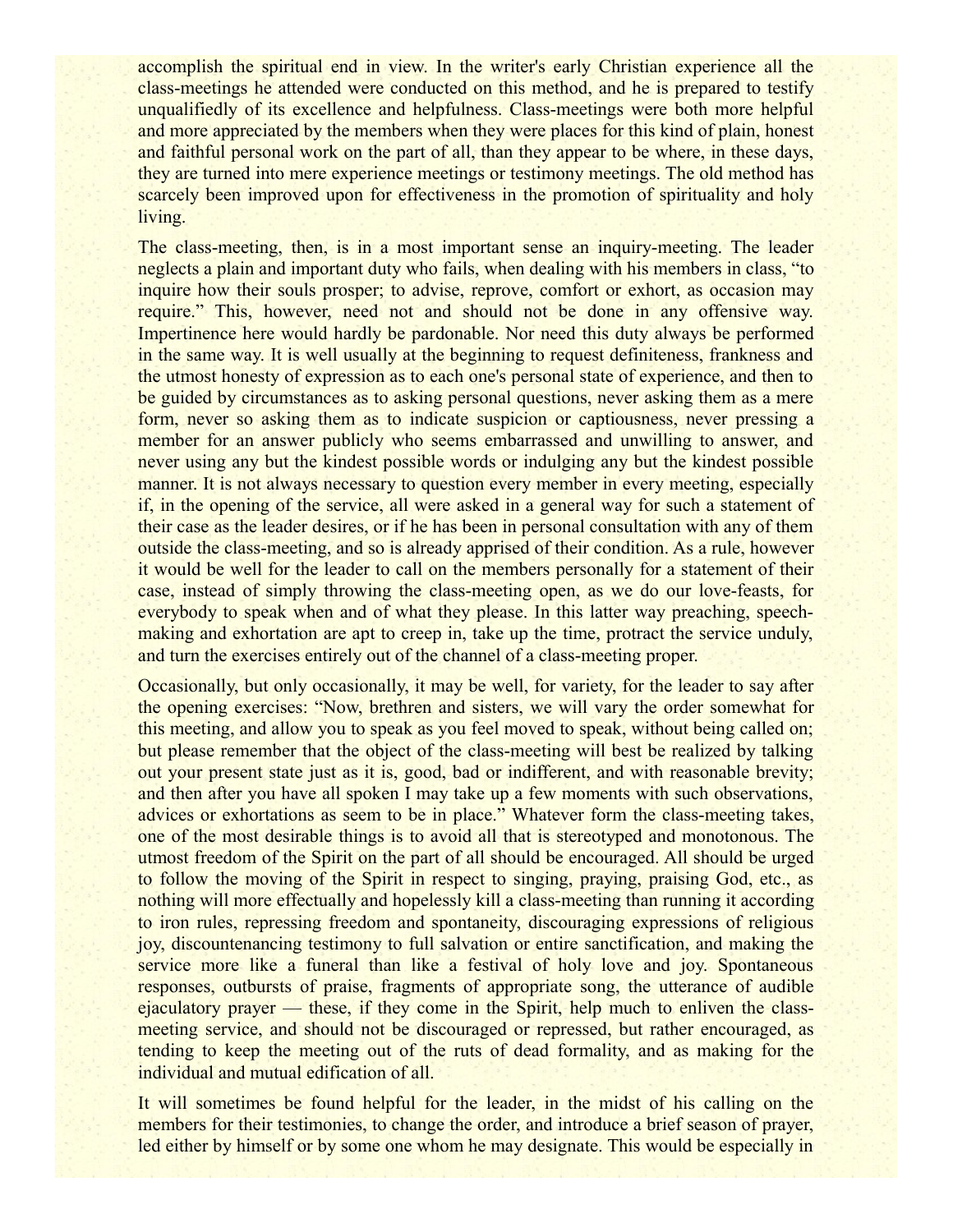place after some one has spoken who is in any kind of trouble, or who has expressed a felt lack in experience and an earnest desire to come at once into a better spiritual state. It would be very encouraging and helpful to the burdened soul, and would at the same time break up anything like monotony and throw new life into the service.

Whatever may be his methods the leader should diligently strive to adapt himself and his instructions to the individual as well as the collective needs of all present. Is there a soul present desirous of fleeing from the wrath to come, but who has not the witness of acceptance with God? The leader should, with much tenderness, wisdom and perseverance, endeavor to bring that soul into peace with God before the service closes. Are there believers present who are deeply hungering and thirsting after full redemption? They should be helped at once to see that now is God's time to sanctify them wholly, and then brought to the point of full surrender, entire consecration, and appropriating faith, which are conditions of full salvation. Are there tried, tempted, or sorrowing ones present, none should feel a deeper, tenderer sympathy for such than the class-leader, who, in the way that best commends itself to his judgment — whether by the reading or quotation of an appropriate scripture passage, the singing of an appropriate verse or hymn, the offering of a few words of comfort, or a commendation of the troubled one's case to God in a few well-chosen words of prayer — should minister to them so helpfully that they can but feel it has been good for them to be there. A leader who can thus adapt himself wisely and helpfully to the various conditions and needs of all who attend his class, will find his class usually well attended, and will also find a joy in such ministrations that will abundantly compensate him for all the toil and sacrifice incident to a faithful class-leader's work.

In a former part of this chapter frankness has been insisted on as the duty of members in stating their condition of heart and life in the class-meeting. There needs to be a return to primitive usage in this respect. This end is sometimes defeated, however, by a practice that is highly censurable among members. It is that of repeating, out of class, and sometimes with unfavorable comment, what a brother or sister has said in class in the way of personal confession, or, it may be, in the way of speaking of things unpleasant to be borne in the home life, and which are hindrances to spiritual progress and freedom. The statements were made without intention to reflect on any one, but simply to get the troubled one's case before the leader and the members with a view of securing helpful sympathy, counsel and prayers. Repeated by some one out of class, and as likely as not before those who are unsaved, what was said innocently and with the best of motives is thereby put in circulation, and, by and by it reaches the ears of parties who suppose their own family secrets have been divulged, and that they themselves have been reflected upon in the class-meeting; and by this means all parties are put to great mortification, and almost irreparable harm is done to the cause of God. It may be that, where all are urged to speak freely and very frankly in class, some one will occasionally drop remarks that are not altogether wise; and it will ever be the part of a skillful leader to reduce the possibility of such risks to a minimum, without at the same time repressing the freedom and frankness that should be encouraged. Moreover, it should be definitely understood by all that repetition out of class of confessions or statements made in class, particularly when giving currency to such confessions or statements tends to reflect upon or injure the person or friends of the member who first made them, will be regarded as not merely a gross discourtesy, but an offense against a fellow-member, and against the whole class as well, sufficiently grave to warrant disciplinary action against the offender. The leaders and the church must be very strict in such cases, or the class-meeting will be made more injurious than helpful to the work of God.

"Therefore all things whatsoever ye would that men should do to you, do ye even so to them: for this is the law and the prophets" (Matt. 7:12).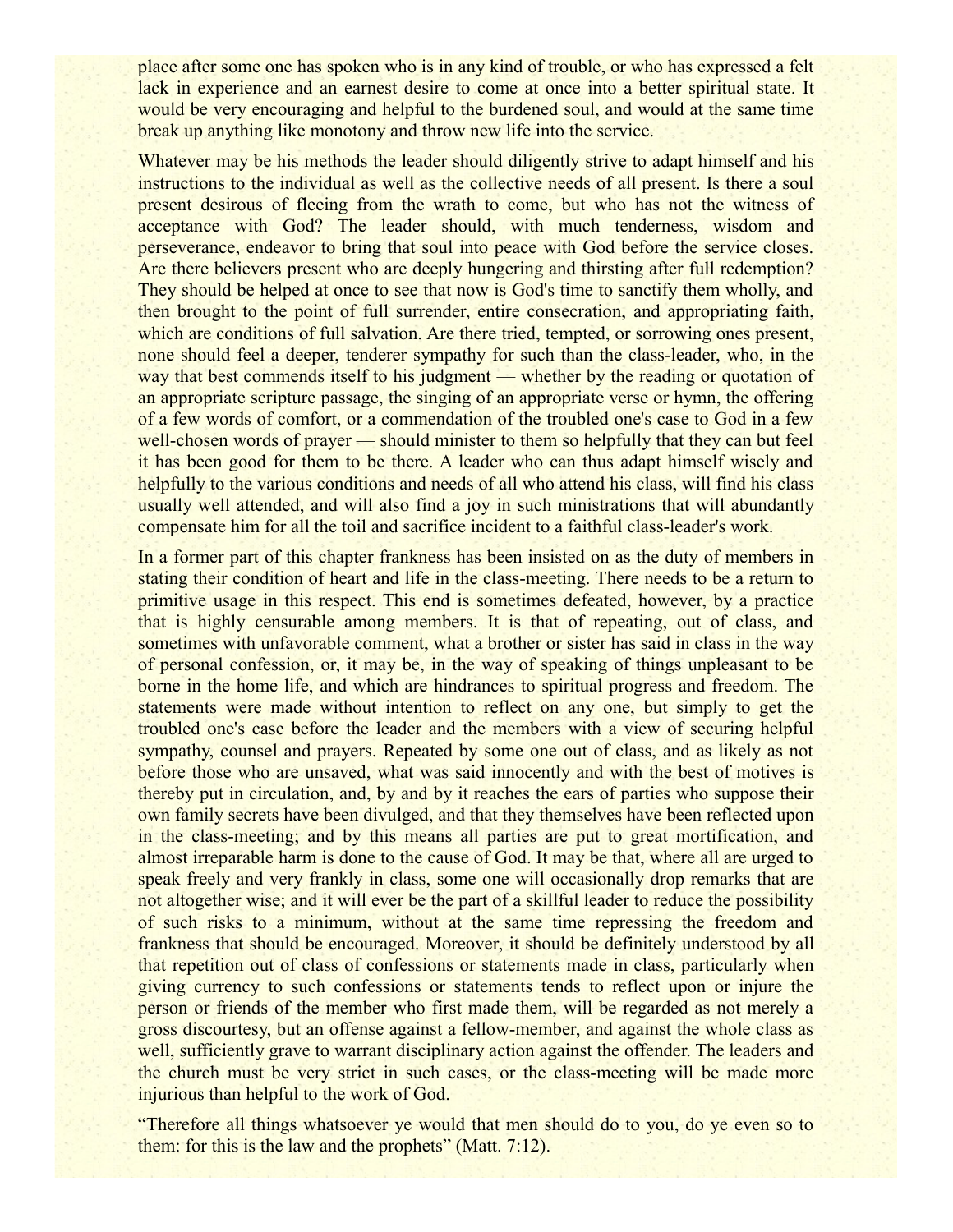

## 13. MISTAKES

"We learn wisdom from failure much more than from success," says Smiles; "we often discover what will do by finding out what will not do; and probably he who never made a mistake never made a discovery. Horne Tooke used to say of his studies in intellectual philosophy that he had become all the better acquainted with the country through having had the good luck sometimes to lose his way."

We may learn not only from our own mistakes, but from the mistakes of others as well, if we will.

Some, however, do not learn the lessons they should, either from their own mistakes or from the mistakes of their fellowmen. They see and acknowledge the errors into which they and others fall, and still run into these very errors over and over again. The worst of all mistakes is to learn nothing from the mistakes one makes. "There is no horse so surefooted as never to slip," says a French proverb; and even so, there is no man so perfect as never to err. Mistakes occur with all, not excepting even the Pope of Rome, though he is theoretically infallible! Class-leaders have been no more exempt from errors and failures than any other class of men. A good class-leader, however, avoids the mistakes he knows himself and others to have made, and thereby shows himself a man of sense, as well as a man of grace. For the benefit of this class of leaders, and of such as desire to be of this class, we subjoin the following somewhat extended extract, on "Some Mistakes of Classleaders," from Goodell's "The Drill-Master of Methodism:" "There can be no greater mistake than for a class-leader to give the fag-end of his time and strength and thought to the class. The work of the class-leader is as distinct a calling as any other in the church of God He must be able concerning that work to say, 'This one thing I do,' before he will be able to accomplish any great or fitting good. He must look at everything from the standpoint of the class-leader; so will he find grist for his mill. Reading and observation will fill his mind.

"It is a serious mistake for the class leader to crack his whip and ply the lash. He is a leader and not a driver. 'The shepherd goeth before his sheep and calleth them by name and leadeth them out.' Kindness and not severity must rule in thought and life. If severity ever has place it should be like the cut of the surgeon, which is to save life, and should be done with the loving tenderness of a mother.

"It is a mistake for the member to harp on old experiences; it is also a mistake for the leader to employ cast iron methods and stereotyped expressions. Get a new vocabulary. Dress up the truth in new garments. Throw away the threadbare platitudes which were outworn a century ago.

'Experience,' says Gregory, 'is the life-blood of the church, and its unchecked circulation is essential to vigor and effectiveness,' Let the class never lose its distinctive character as a meeting for testimony and experience, but do not think that these are the only things to be conserved.

"Experience becomes of value as it is examined and classified by trained and thoughtful minds.

'Too much is made of doubts and fears, as though these were a part of the Christian's legitimate stock in trade, instead of being really contraband goods to be seized and destroyed in the King's name!' "Do not mistake a sigh for religious piety or a smile for an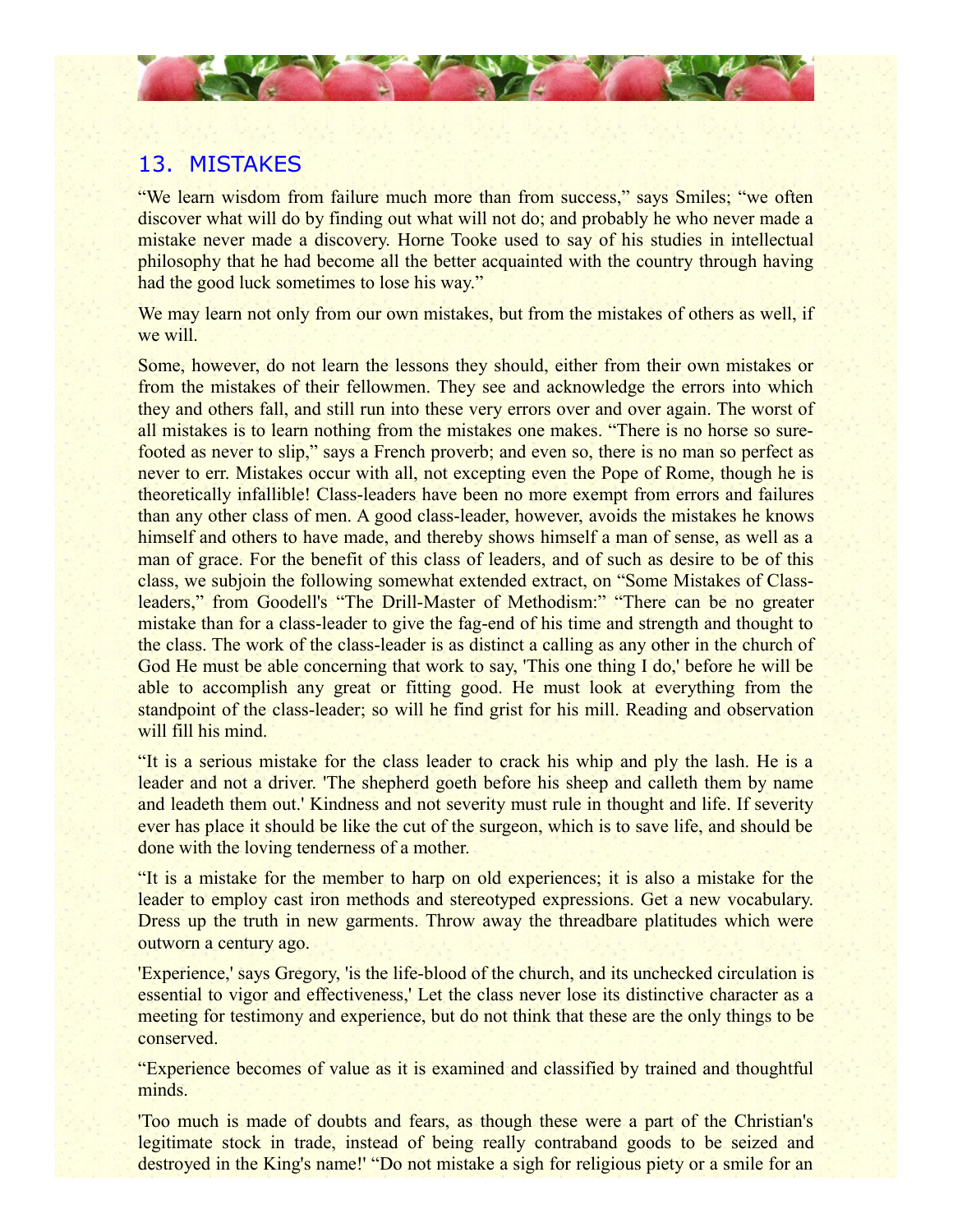agent of the enemy. Even a good laugh may clear the atmosphere of some second-hand solemnity as unhealthful as last Sunday's atmosphere left in the church by a careless sexton to ruin a preacher's health and sermon. 'Be not deceived, God is not mocked,' and people are not blind. The leader cannot consort through the day with the world, the flesh and the devil, and come to his class at night with a fervor of holy zeal. He bears an unmistakable atmosphere. No warm declamation or pious platitude will supply his lack or move his people.

"It is a mistake not to go from the closet to the class. If it is a mistake not to begin on time, it is also a mistake not to close on time.

"While we would not limit the manifestation of the Spirit in class in expressing the high commission from God, the leader ought to be as much in touch with God's Spirit as any member of his class, and be able to discern whether the lengthy testimony is of God or from pride or self.

"Said a class-leader of sense to a member who was giving a long and profitless testimony, with the declaration that God had commanded it: 'You are quite mistaken, my brother; the Spirit has just told me it is time for you to stop.' If such an answer shocks us, it is no more shocking than such a claim.

"It is a great mistake for the class-leader to rail at the church or find fault with the ministry, either his own pastor or the ministry at large.

"He cannot afford to be absent from the weekly prayer-meeting nor to be silent when in attendance. Unless the service is crowded and he must deny himself for the sake of others, let him speak at the first opportunity and be a model in point and brevity.

"It is a mistake for the leader to do all the work himself. No meeting can long survive with full ranks and interest where the leader takes three-quarters of the time, and then says to the members, 'Let us be very brief tonight.' Do not make the mistake of replying to each testimony or speech. Some of them are complete in themselves, and need nothing but your amen; others are of such a character that the less said the better. It is an unpardonable blunder to match a long and purposeless testimony with a longer homily.

"Do not scold the members who are not there and accuse every one of spiritual apostasy who does not answer to his name each week. Do not in the prayer-meeting inveigh against all other means of grace as compared with the class-meeting, and do not hold up the attendants of the class-meeting as the only religious people in the church. Do not think that the only place for prayer is at the beginning or close of the meeting. The best answer to many a testimony is an earnest prayer. The best person to offer it may not be the leader, but some one who himself is walking a lonely way, a Via Dolorosa such as his Master knew.

"Permit these warning words, and may grace and wisdom keep you from all the mistakes which might otherwise mar your noble, faithful ministry."



## 14. MINISTRIES

Ministry means service. Referring to the vicariousness of both His own earthly life and His death upon the cross, Jesus said, "The Son of Man is come not to be ministered unto,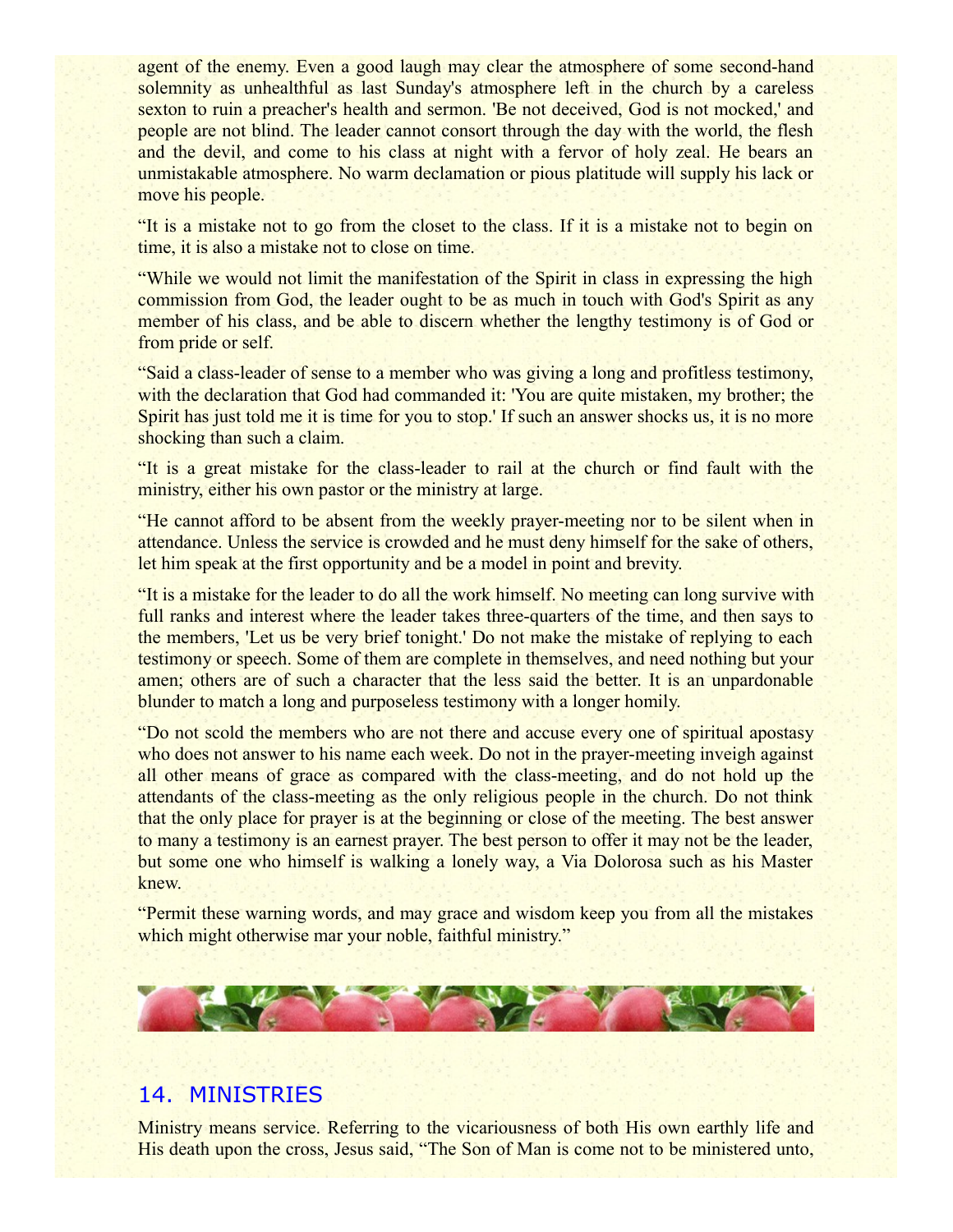but to minister, and to give His life a ransom for many" (Matt. 20: 28). When He had washed His disciples' feet, He said: "Ye call me Master and Lord: and ye say well; for so I am. If I then, your Lord and Master, have washed your feet, ye ought to wash one another's feet. For I have given you an example, that ye should do as I have done to you" (John 13:13-15).

The lesson we should learn from such scriptures is this: We are Christians only in so far as our lives, like the life of the Master, are devoted to service for others — to condescending and self-forgetful ministries toward our fellow men!

Next to ministers of the gospel perhaps no class of men are, by virtue of their office, more obligated to altruistic service than class-leaders. It is their peculiar duty to look after and minister in every way after their power to all among their flock who are in any kind of temporal or spiritual need: and, other things being equal, the leader who is most faithful and efficient in this particular part of his calling will be the most acceptable leader, and also the most fruitful in building up not only his own class, but the church as a whole and the work of God in general.

There are particular classes to which the class-leader should ever strive diligently to adapt himself in the way of helpful ministry. These are too numerous to admit of all being mentioned here, and so only those that should appeal more especially, to the leader's attention and sympathy will be noticed.

1. Seekers after God should ever find in the class-leader a man full of sympathy for them, and skilled in the art of leading them into peace with God through our Lord Jesus Christ. When class-meetings are what they ought to be, and what they used to be, they will be seasons of revival interest. They will be places to which both leaders and members will invite such as are awakened on account of their sins and desire to flee from the wrath to come. Such were the class-meetings of early Methodism, and such were the classmeetings of the writer's early day. Such in particular were the class-meetings held for many years by the saintly Carvosso, who, almost everywhere he went (by the way he was a sort of itinerant class leader, and would that we had many like him today), kindled a redhot revival flame, not alone in his own classes, but in the church and throughout the community as a whole. Referring to one of these revivals as described in his Memoir, his son, who edited the volume, says: "Of all the various revivals of religion, of which Cornwall has been so remarkable a scene since Methodism was first planted in it, the revival of which my father here speaks is by many considered the most striking and interesting. It is, therefore, now generally distinguished by the epithet, 'the great revival!'" [22] Carvosso was as every class-leader should strive to be, successful in getting sinners under conviction, and then skillful in getting them soundly converted to God. The secret of his success was that he took the burden of souls on his heart, and made it the chief business of his life, so far as possible, to get them happily saved. The same method will be found effective still, in greater or less degree, almost everywhere.

2. Young converts should ever receive the tenderest culturing care the leader, under the illumination and guidance of the Spirit, is capable of rendering. In Methodism the class-meeting is the convert's training school. If those converted are not at once gathered into the fold by the pastor, let the leaders invite them to their classes, encourage them all they can, bring them to the notice of the pastor and recommend that they be received on probation and assigned to classes at once; and then let them become a special charge of the leaders to whose classes they are respectively assigned, even as a new babe on its arrival in the home becomes a special charge and object of loving attention and service on the part of the parents.

Young converts must be instructed in the way of righteousness; led on in personal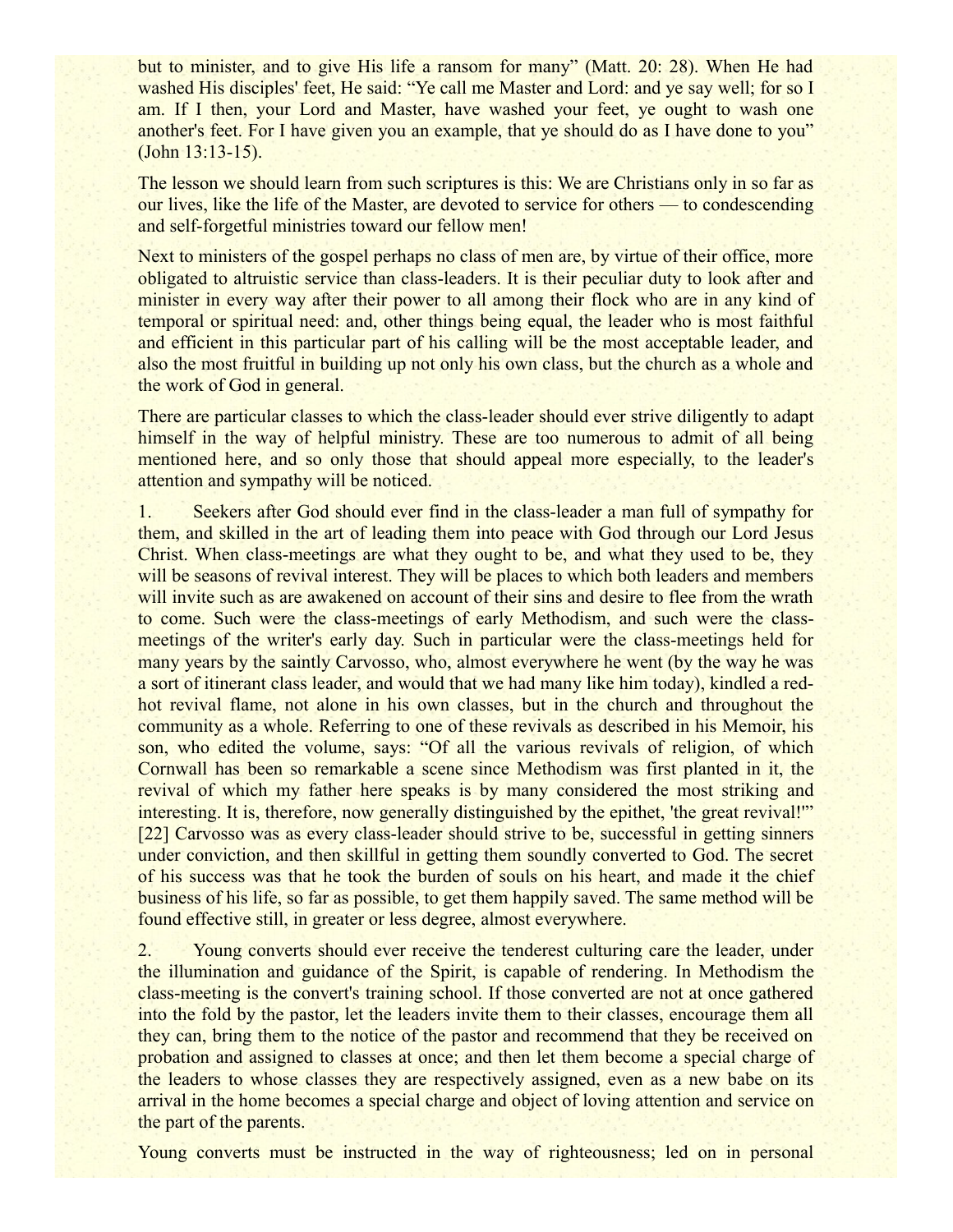experience into the deeper things of the Spirit; fed on "the sincere milk of the word" until so developed that they can take "strong meat" with impunity; exercised in habits of Bible reading, meditation, prayer, testimony, good works, and service for the salvation of others, particularly; safeguarded against the temptations and wiles of Satan; cheered amid the discouragements that so often beset them; disciplined to "endure hardness as good soldiers of Jesus Christ;" comforted in seasons of trouble and sorrow; inspired with a patient and glowing optimism; trained to constant and cheerful service; and taught the invaluable secret of how to "rejoice evermore, pray without ceasing, and in everything give thanks." Moreover, as the surest means of strengthening, establishing, and settling them in all that is vital to Christianity, they should, as early as possible after their conversion, be made to know their privilege with reference to entire sanctification, led to hunger, thirst and seek for the experience, brought to the point of intelligent, deliberate, complete and eternal consecration to God, and of acceptance and apprehension of the cleansing efficacy of Christ's blood, resulting in full assurance that they are cleansed from all sin and "made perfect in love." These are momentous responsibilities, indeed; and, in face of them, the most experienced leader may well inquire, "Who is sufficient for these things?" And yet, in face of them, assured by the divine promises, the weakest and most inexperienced leader may exclaim, with an inspired apostle, "But our sufficiency is of God" (II Cor. 3:5), and then press hopefully and nobly on in his responsible calling, fully confident that his labor is not in vain in the Lord. One thing should be ever borne in mind, however, by both the church and the class-leaders, namely, that he who said, "Feed My sheep," also said, and that with equal emphasis, "Feed My lambs;" and that, as no flock will long need tending whose lambs are neglected, so no church will long exist in a sense worthy of the name which fails to look carefully after its young converts, nurture them in the things of grace, and build them up in all that makes for holy character and lofty service.

3. Believers who hunger and thirst for full redemption should ever find in the leader one who lives in the experience of holiness, yearns for their perfection, and is wise and efficient in helping others into the experience. There is no other service in the church in which there maybe such freedom in exchange of views and experiences with reference to helping seekers of entire sanctification into the experience as in the class-meeting. This is the most appropriate of all places to present the subject of holiness, urge upon all to seek that perfect love which casteth out fear, deal faithfully with those who do seek it, and minister the kind of help each seeker's case may seem to require. A live and wellconducted class-meeting ought to be characterized by continuous revival in this direction. As well as in the direction of securing the conversion of sinners and the recovery of backsliders. Let every class-meeting be, at least in some measure, a repetition of Pentecost, and that class and its leader will live on high spiritual planes, and will be a mighty host for the upbuilding of the church and for the advancement of the Redeemer's kingdom on the earth. An unsanctified leader, however, will lack both the interest and the skill requisite to build up believers in holiness and make them instrumental in spreading Pentecostal fire wherever they may go. It is a characteristic of the good shepherd that "he goeth before his sheep," and 'leadeth them out' (John 10:3, 4).

4. Another class on whom the leader should bestow much tender and helpful care are the poor.

"Blessed is he that considereth the poor: the Lord will deliver him in time of trouble. The Lord will preserve him, and keep him alive; and he shall be blessed upon the earth; and Thou wilt not deliver him unto the will of his enemies. The Lord will strengthen him upon the bed of languishing: Thou wilt make all his bed in his sickness" (Psa. 41:1-3). God regards helpful ministration to the poor in the same light as though it were rendered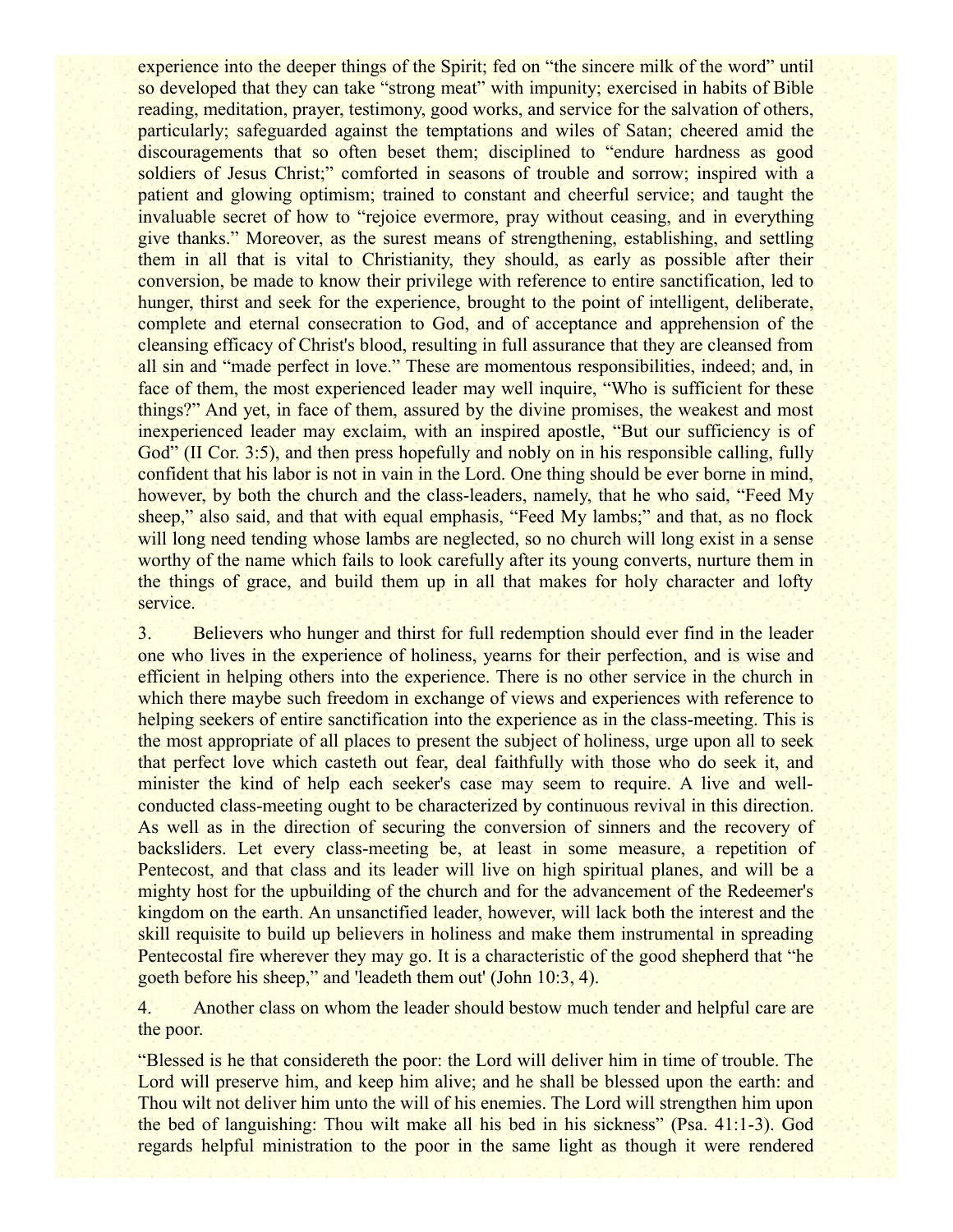directly to Himself; and there is no kind of service for which He promises more abundant and precious rewards. On the other hand neglect and oppression of the poor are both highly provoking to the Almighty, and will not be allowed to go unpunished.

"Whoso mocketh the poor reproacheth his Maker" (Prov. 17:5).

One of the things which pre-eminently characterized the primitive Christians was their compassionate care of the poor; and in this respect the rise of Methodism was a revival of that primitive spirit and practice. It began with Wesley and his fellow students of the "Holy Club" in Oxford. It was introduced in systematic form into the primitive Methodist societies. From the beginning it was one of the class-leader's duties to minister to this much neglected class, and for many years the "penny a week" class contributions were devoted exclusively to this object. Nor did Mr. Wesley regard duty to the poor as done when money was contributed and sent to them. He insisted on visiting the poor himself, and also on their being visited by others. He spent the month of December, 1760, in London, examining the society, visiting many of its members, etc. Referring to this in his Journal, he says: "I visited as many as I could of the sick. How much better is it, when it can be done, to carry relief to the poor, than to send it! And that both for our own sake and theirs.

For theirs, as it is so much more comfortable to them, and as we may assist them in spirituals as well as temporals; and for our own, as it is far more apt to soften our hearts, and to make us naturally care for each other." [23]

To a member of one of his societies he also wrote, February 7, 1776, as follows: "I have found some of the uneducated poor who have exquisite taste and sentiment; and many, very many, of the rich who have scarcely any at all. But I do not speak of this. I want you to converse more, abundantly more, with the poorest of the people, who, if they have not taste, have souls, which you may forward in the way to heaven. And they have (many of them) faith and the love of God in a larger measure than any persons I know. Creep in among these, in spite of dirt and a hundred disgusting circumstances, and thus put off the gentlewoman. I should like this as well as you do, but I cannot discover a precedent for it in the life of our Lord or of any of His apostles. My dear friend, let you and I walk as He walked." [24]

This was the spirit and practice of early Methodism, as it was the spirit and practice of primitive Christianity, and as it should be the spirit and practice of all Christians, and especially of all Methodists, to the end of time. Obligations are upon all Christians in this respect, but these obligations rest with double weight upon the class-leader, particularly with regard to the poor of his own class, and such others in need as he becomes apprised of in connection with his work as a class-leader. Nor can he or others minister to such in a truly evangelical spirit except by walking closely with the Master and cultivating that tender sympathy for them which ever dominated His heart and was exhibited in His life. How many of us have need to say, in Shakespeare's words: "Poor naked wretches, wheresoe'er you are,

That bide the pelting of this pitiless storm,

How shall your houseless heads and unfed sides,

Your looped and windowed raggedness, defend you

From seasons such as these? Oh, I have ta'en

Too little care of this!"

Brethren, be it never forgotten that our mission is especially to the poor. In the fulfillment of this mission let us go forth in the spirit of the Master, of whom it is written: "Though He was rich, yet for your sakes He became poor, that ye through His poverty might be rich" (II Cor. 8:9). Let us remember, too, that we are nowhere likelier to gather gems of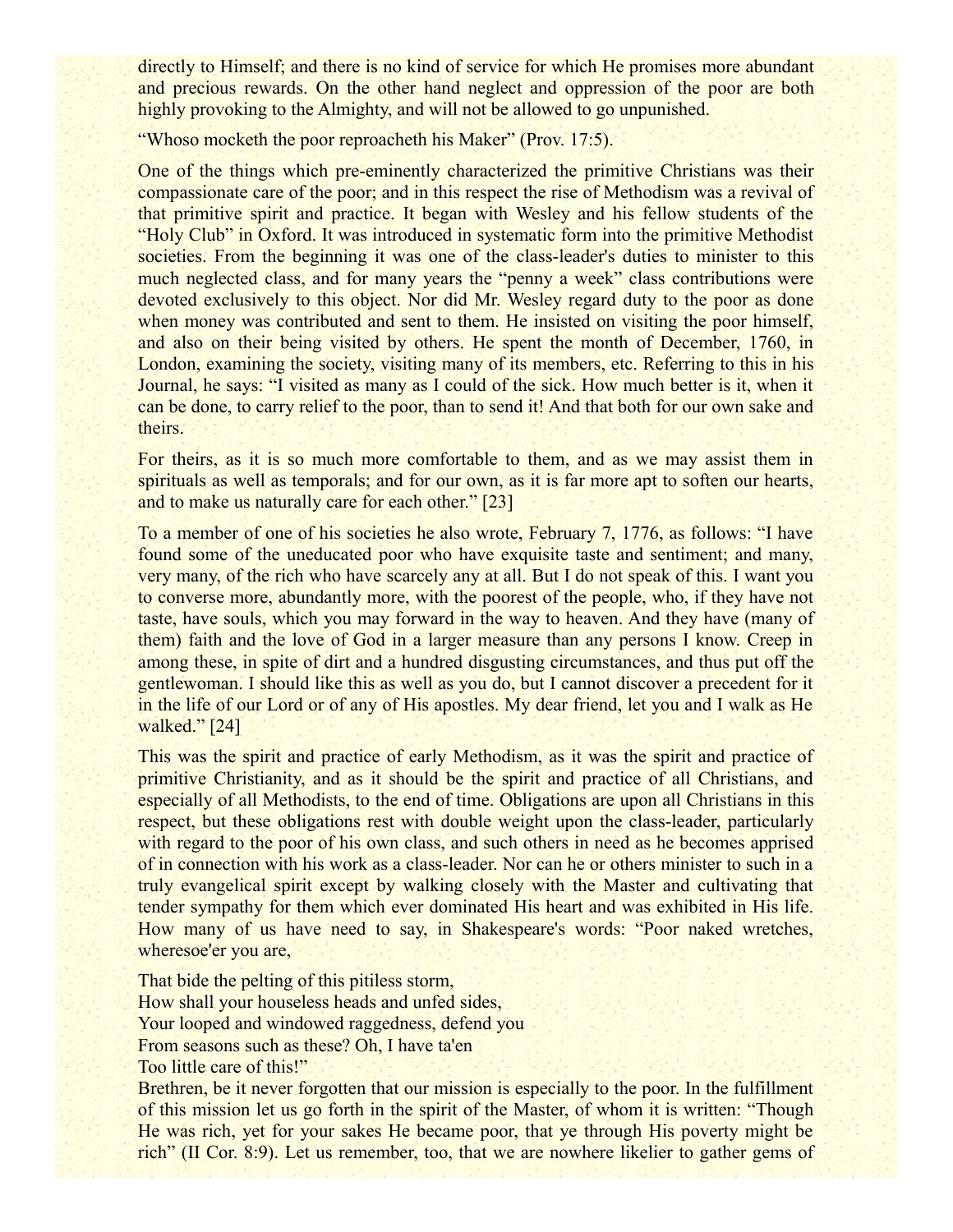unfading luster for Immanuel's crown than among the poor and neglected classes. "The fairest jewels in the coronet of Methodism have been gathered from lowly places," says Mr. Atkinson. "That Methodist girl whose beautiful life, glorious experience and saintly death, as told by Leigh Richmond in his simple story of 'The Dairyman's Daughter,' have charmed Christendom and converted multitudes, was a girl in humble life. Now princes in intellect and piety wander to her tomb to pay homage to her faith and to breathe renewed vows of devotion over her dust, while throughout the Christian world the name of Elizabeth Walbridge is 'like ointment poured forth.'

In fact, not a few of the illustrious leaders in all branches of Methodism have risen out of obscure conditions, among the number being the holy and beloved Bishop Asbury, "the chief founder and apostle of Methodism in America." [25]

5. Among other classes that should engage the special ministrations of the classleader are the sick and the sorrowing. As with the poor, so with these classes, they are always with us. Christian Science, so-called, may deny the reality of sin, sickness and death, but sin, sickness and death are melancholy facts, nevertheless. Because of this the world is full of trouble and sorrow. We may be tempted at times to think it might have been a better ordered world than it is, but we are probably mistaken in this. This world, as it is, is the best kind of world that could be as a theater of probationary discipline for future perfect and immortal life. Here is a field for testing, developing and perfecting character that is better adapted to these ends, so far as we can see, than heaven itself.

Here are opportunities to "let patience have her perfect work," for instance, such as we can not conceive of as having place in the heavenly world. Here, too, are demands upon us for altruistic sympathy and service such as could hardly have place in a sinless and sorrowless world.

The sick among his members should be the class-leader's special care. Second to that of the pastor only is his responsibility in this matter. In defining and limiting the authority of the class-leader of early Methodism Mr. Wesley said: "He has authority to meet his class, receive their contributions, and to visit the sick." From that time until now it has been regarded as the leader's duty to fulfill this ministry, especially to those among his own members who are ill. To perform such a duty in a way that will be welcome and helpful rather than offensive and harmful he must have, in addition to grace, sympathy, judgment and tact. Sympathy will enable him in some degree at least to take on the condition of the patient, and thereby to gain easy approach, to adapt himself to the patient's peculiar needs, and to be soothing and inspiring rather than irritating and depressing. Judgment will enable him quickly to discern what is and what is not befitting in his relation to the patient, the family, the nurse, the physician, and any others with whom his visitation may bring him into contact. Tact will enable him skillfully to overcome difficulties that may confront him in some places, to avoid snares that may be laid for him in other places, to manage perplexities and embarrassments that are always liable to arise with a deftness that must command respect for himself and his office. In all such visitation the spiritual good of the patient should be the chief thing sought, but good sense should always dictate the manner in which it should be sought. As a rule the visits should be quite brief; conversation, reading and prayer, if in order at all, as usually they will be, should also be brief, subdued, tender, and of a cheerful and inspiring tone and character. Faithfulness there must be, but the result of the visitation should on the whole be cheering and enlivening, or it will prove a calamity rather than a blessing. A bunch of flowers, or some little delicacy or remembrancer of one kind or another, taken to the afflicted, will often open the heart to receive one's ministry in things spiritual, where otherwise it might have remained closed. In no place can one more appropriately exemplify the Golden Rule than in the visitation of the sick.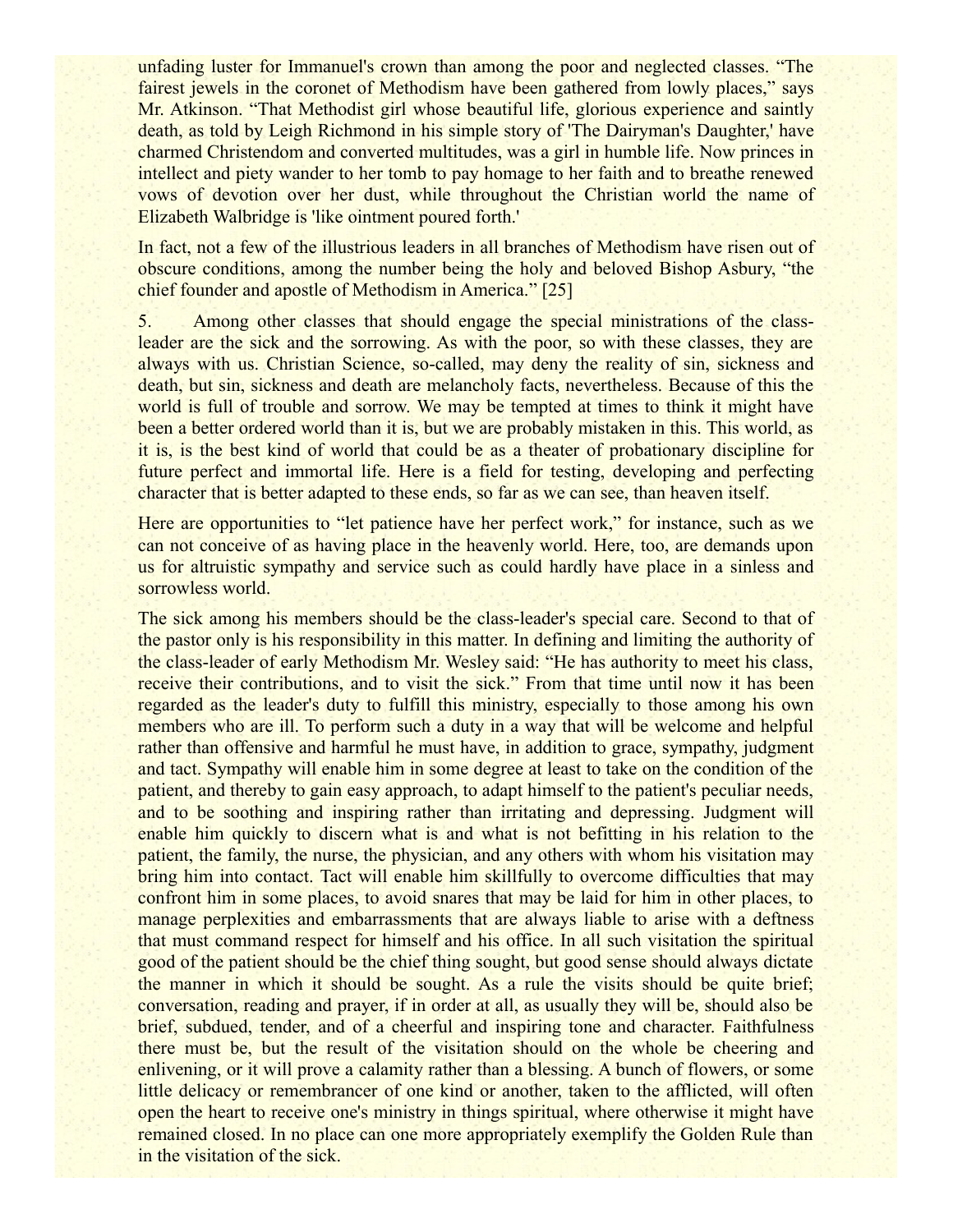The troubled and sorrowing should also find in the class-leader one who can appreciate their distresses and bring to them the ministry of heavenly consolation. Bereavement is sooner or later the common lot of all.

"There is no flock, however well attended, But one dead lamb is there; There is no home, however well defended, But has one vacant chair. "The earth is full of farewells to the dying. Of mourning for the dead; The heart of Rachel, for her children crying, Will not be comforted."

How welcome a messenger is he in the home of sorrow who can truthfully say: "The Spirit of the Lord God is upon me; because the Lord hath anointed me to preach the gospel to the meek; He hath sent me to bind up the brokenhearted," etc. (Isa. 61:1). The class-leader should be a man of this sort one who by his sympathy, his counsels, his prayers, his appropriate use of Scripture and sacred hymnody can minister to minds diseased or troubled, and who by the atmosphere of holy cheerfulness which he generates can assuage grief, inspire faith, kindle hope, and, as with celestial sunshine, dissipate darkness and make even broken hearts rejoice.

"Blessed be God, even the Father of our Lord Jesus Christ, the Father of mercies, and the God of all comfort; who comforteth us in all our tribulation, that we may be able to comfort them that are in any trouble by the comfort wherewith we ourselves are comforted of God" (II Cor. 1:3, 4).



## 15. STUDIES

Every class-leader should be studious. His library may be small, but it should be choice, and its contents should be well mastered. Half an hour a day devoted to careful reading will enable any one to master at least half a dozen volumes of choice literature each year. This would mean the mastery of thirty volumes or more in five years, sixty or more volumes in ten years, and so on. This would have various advantages. In the first place it would beget the habit of reading and study, which in itself is of much value. In the next place it would be a means of constant intellectual quickening, broadening and strengthening — acquisitions of value incalculable. Then, too, provided the reading were of the right character, it would be decidedly a means of grace — a most valuable aid to spiritual self-culture. Finally, it would in many ways furnish helpful equipment for the more effective performance of the numerous and responsible services a class-leader is regularly called to perform.

In these days of cheap literature books that would be helpful in particular to class-leaders are multiplied on every hand. Those who desire to become well informed in directions that will strengthen them for their work certainly may do so. Valuable books may be obtained at comparatively trifling cost. The following are recommended, not only to all class-leaders, but to their members as well, and also as being helpful to Christians generally and to those who are known as "Christian workers" in particular: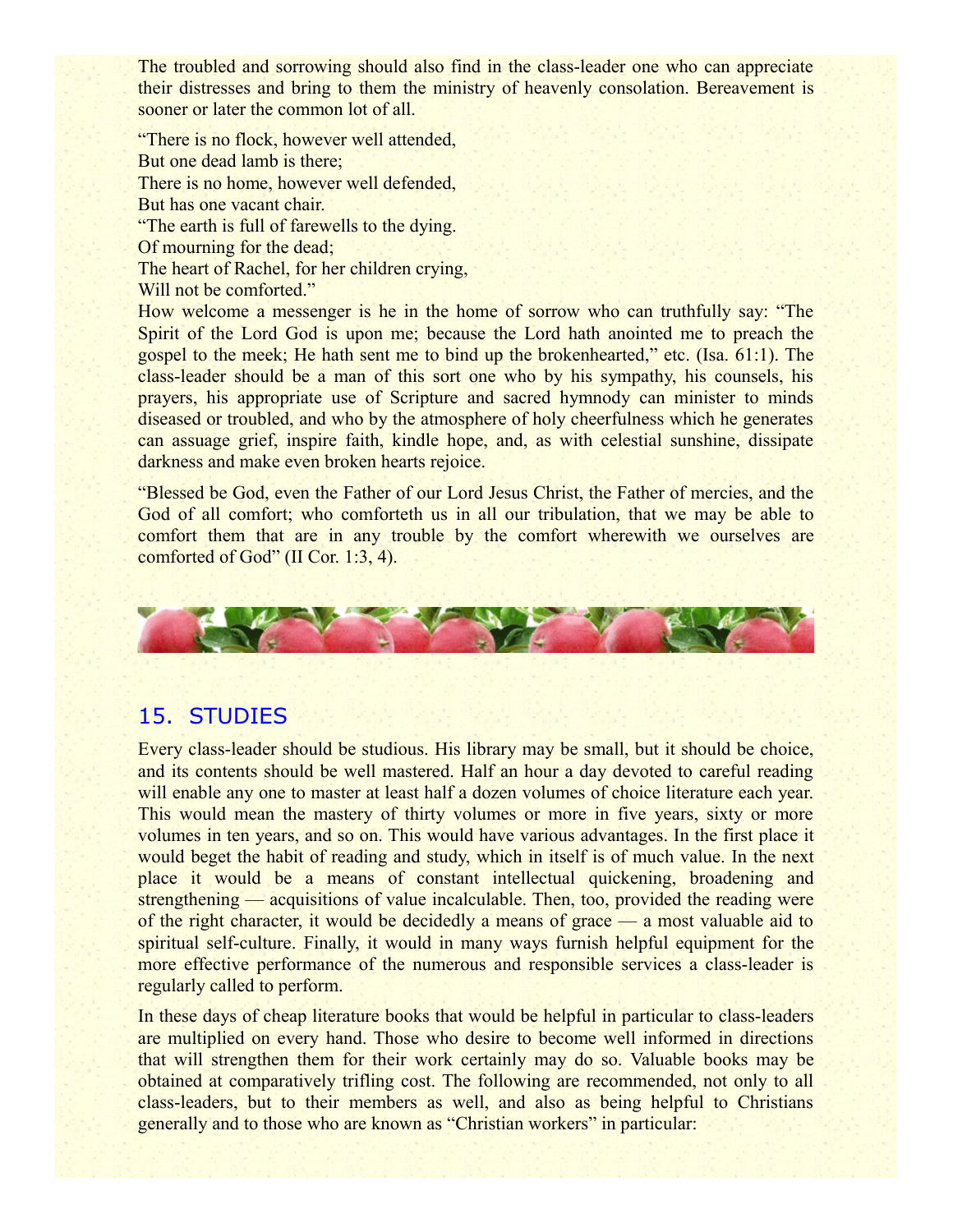1. The Discipline of the Church 2. The Catechism of the Church 3. Binney's Theological Compend [An HDM publication] 4. The Class Leader — Atkinson 5. The Drill-Master of Methodism — Goodell 6. The Class-Meeting — Fitzgerald 7. Memoir of Carvosso [An HDM publication] 8. Life of Bramwell 9. Christian Perfection — Wesley 10. Perfect Love — Wood [An HDM publication] 11. Fishers of Men — Roberts 12. Hymns That Are Immortal —

#### Hogue 13. History of Methodism (abridged edition) — Stevens 14. Daniel Quorm and His Religious Notions — Pearse 15. The King's Son: A Memoir of Billy **Bray** 16. The Christian's Secret of a Happy Life — Mrs. Smith [Edited — An HDM publication] 17. Lectures to My Students — Spurgeon 18. Teaching and Teachers — Trumbull 19 In Christ — Pierson 20. The Person of Christ — Schaff

Most of these are small and inexpensive volumes. None of them are heavy works, and all of them will, we trust, be found instructive, inspiring and helpful. They need not all be bought at once, although if one is in circumstances to procure them that way he might thereby save something, and in addition would have quite a complete class-leader's library on his shelves from the start. All reading should be done discriminatingly, since books that are, on the whole, good and helpful, may contain passages here and there that are less worthy of acceptance than are the main portions. The foregoing volumes, however, will be found comparatively free from whatever would be unacceptable to those most loyal to Methodist doctrines. Bacon's advice at this point is eminently appropriate: "Read not to contradict and confute, nor to believe and take for granted, nor to find talk and discourse, but to weigh and consider."



### 16. APPEAL

The foregoing chapters have not been written merely as a pastime, nor for the purpose of making a book; but in hope of contributing, in some degree at least, to the production of awakened interest in the class-meeting, and to the bringing on of a revival of this inestimable means of grace in all that made it the mighty instrument of good it proved to be in the day of its greatest popularity. In concluding his present work the writer would earnestly and affectionately appeal to all who peruse this little volume, and who, like Habakkuk of old, are praying, "O Lord, revive Thy work," to give themselves to zealous efforts of every legitimate kind for the revival of the class-meeting in all that was essential to its primitive simplicity and power.

As the realization of the desired end must depend more on the attitude and efforts of the ministry than on any other class, our first appeal is to pastors, or preachers in charge. Brethren, much, very much, depends on you as to what the future of the class-meeting shall be. In so far as the class-meeting has declined in interest and power, the chief responsibility is with the preachers as a rule. In so far as relates to the desired revival of this invaluable means of grace, on you as a class devolves the chief responsibility of determining whether that end shall be realized or not. In the interest of making your own work more effective and enduring you should give all possible attention to making this "right arm" of the church vigorous and fruitful. Nothing else can so admirably supplement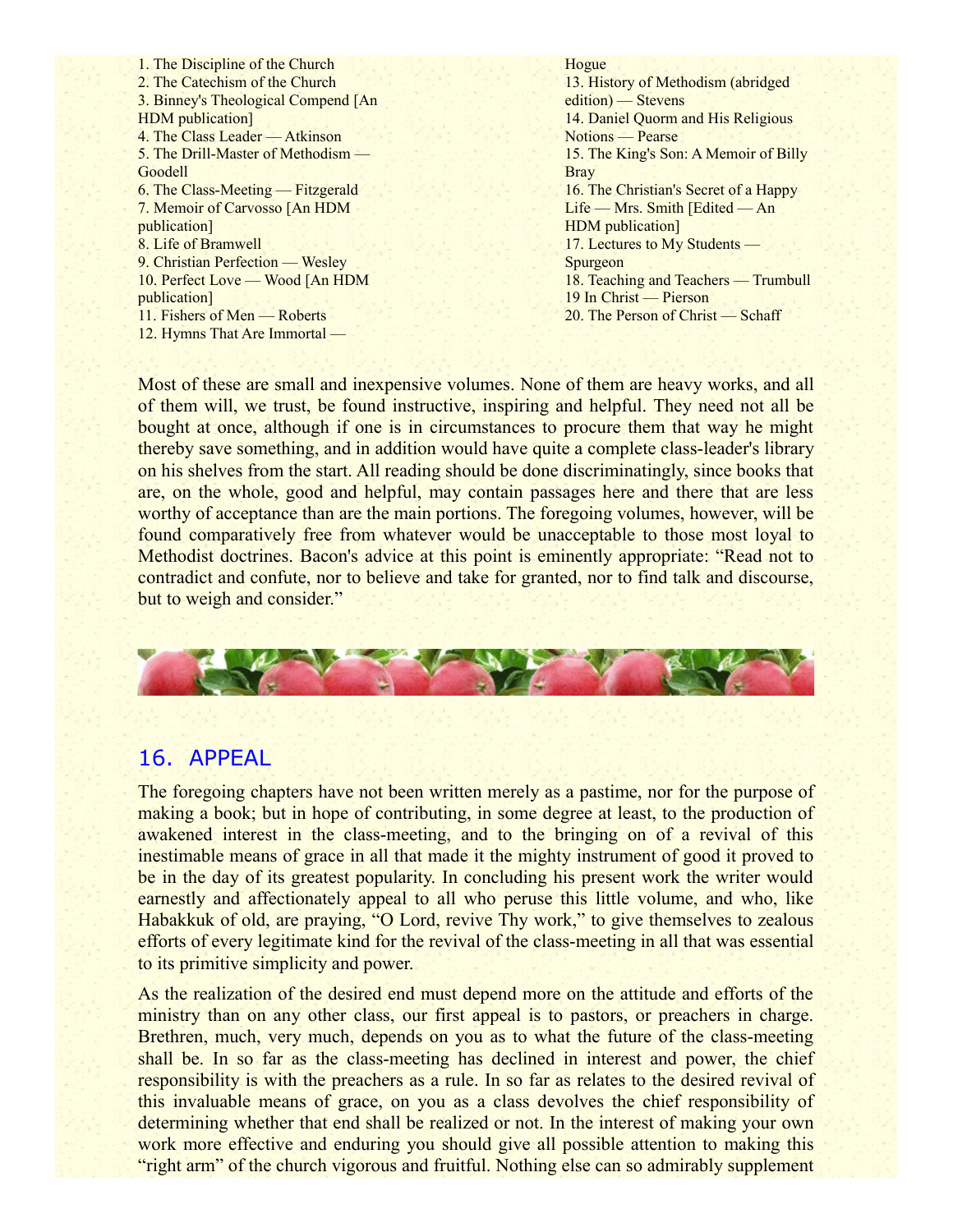your pulpit labors as a wide-awake and well regulated class-meeting, and the work of a godly, zealous and skillful class-leader. These are means of incalculable value for gathering and conserving the results of your pulpit and pastoral labors. The instruction received by the membership of the church through the agency of the class-meeting; the mutual interest and inspiration awakened by their communion together in their weekly gatherings for confession, testimony, prayer and praise; the more regular and frequent private instruction, counsel, exhortation and consolation ministered by the leader than most pastors can have the time to bestow; — these are ministries supplementary to your own efforts such as should be highly appreciated and constantly encouraged.

"Great as this labor of private instruction is," says Mr. Wesley, "it is absolutely necessary; for after all our preaching, many of our people are almost as ignorant as though they had never heard the gospel. I speak as plainly as I can, yet I frequently meet with those who have been my hearers for many years, who do not know whether Christ be God or man. And how few are there who know the nature of repentance, faith, and holiness! Most of them have a sort of confidence that God will save them, while the world has their hearts. I have found by experience that one of these has learned more from an hour's close discourse than from ten years' public preaching." [26] We next appeal to class-leaders everywhere to give their most earnest and indefatigable efforts to the bringing about of a general and genuine class-meeting revival. Be determined that in your case it must come. Fast, pray, and wait on God; enlist the pastor's interest and co-operation; associate your members with you in persevering prayer for the realization of the desired end; visit your members at their homes, and converse personally and earnestly with them regarding this matter; get the burden of souls on both yourself and them; inspire them with missionary zeal, both by precept and example; be wise, gentle, loving, patient and forbearing, but determined to succeed, "do all in the name of the Lord Jesus, giving thanks to God the Father by pleading the divine promises with a faith that cannot be denied, and see if God "will not open the windows of heaven, and pour you out a blessing that there shall not be room enough to receive it."

"The revival of the work of God does perhaps depend as much on the whole body of the leaders as it does upon the whole body of the preachers . . . Our leaders under God are the sinews of our society, and our revivals will ever in great measure rise or fall with them ... In short, we can truly say that through the grace of God our classes form the pillars of our work, and, as we have before observed, are in a considerable degree our universities for the ministry." [27] This estimate of the class-leader's calling, which has received the endorsement of the most thoughtful men of Methodism down to the present time, indicates the exalted and responsible character of the office, and should impress leaders everywhere with the importance of giving diligence to show themselves approved unto God, workmen that need not to be ashamed, rightly dividing the word of truth (II Tim.  $2:15$ ).

In dismissing the appeal to pastors and leaders the writer would commend to their most serious consideration the following extract from the "Episcopal Address to Class-Leaders" delivered before the Methodist Episcopal General Conference of 1892.

#### PRACTICAL SUGGESTIONS

"I. To our pastors, who appoint the leaders and who should themselves be model leaders: "1. Have at least one class-meeting in every church, however small. If necessary, lead it yourself.

If you can find no other convenient time, hold it after the Sunday morning service, and if need be, shorten your sermon to make room for it.

"2. Preach occasionally on class-meetings, and give notice of them every Sunday.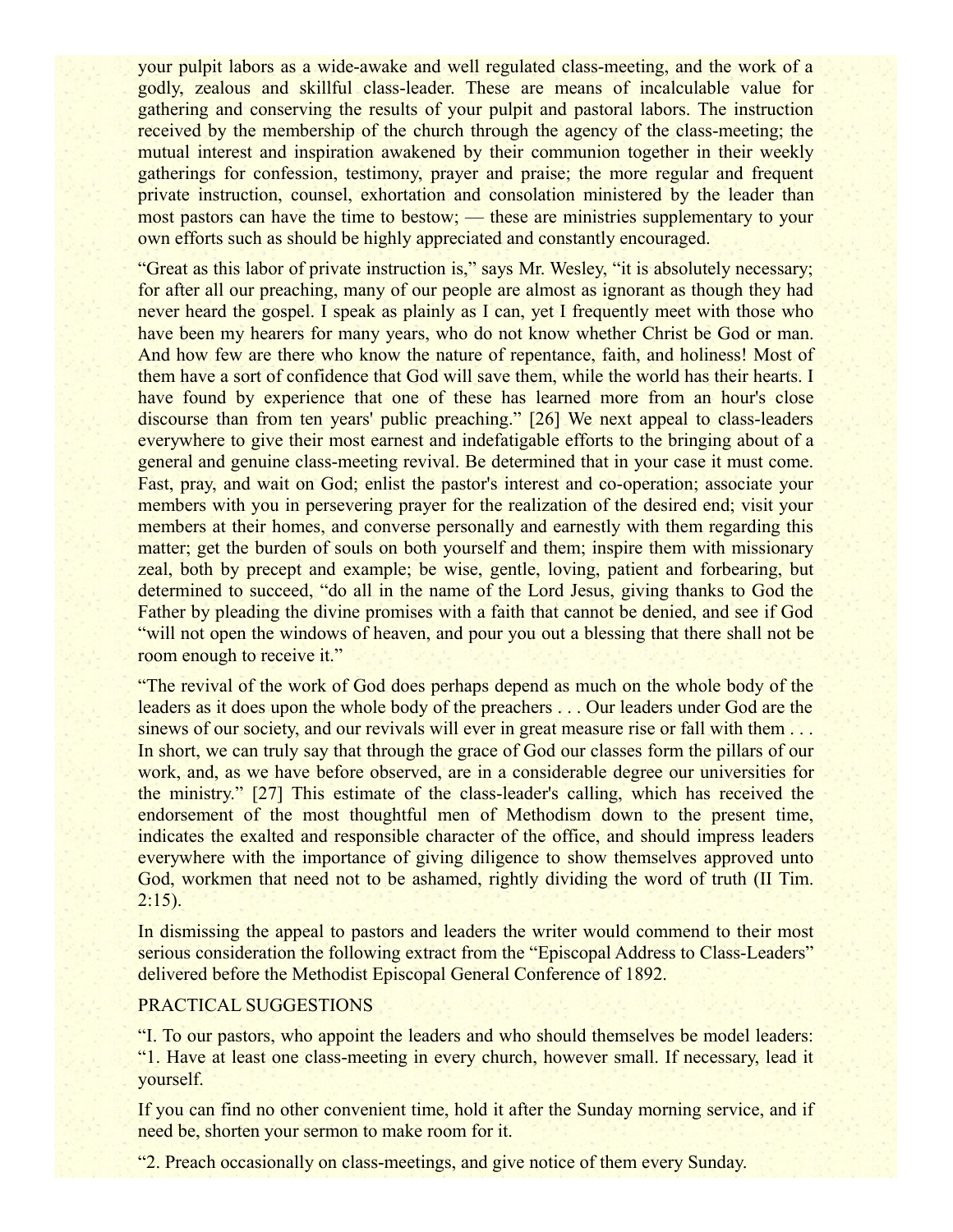"3. Assign all the members to classes, being careful to consult their convenience as to time.

"4. Change the leaders when necessary, appointing some women when that seems best, especially for young people's and children's classes.

"II. To class-leaders:

"1. Your office demands a life of high consecration to God. The church has a right to expect of you a life marked by conspicuous moral purity and religious zeal. Be holy. Be zealous. Be an example of earnest and constant devotion to all good works.

"2. Be absolutely regular and prompt in attending your class-meeting. Always begin it and close it on time.

"3. Make it interesting and instructive. These are two indispensable requisites for a good class-meeting. In order to do this you must be a constant student of the word of God and of religious books and periodicals . . . Your mind and heart must thus be constantly fresh and full. Keep out of the ruts. Avoid platitudes. Make the meeting largely conversational. Do not require every one to speak, nor always reply to every one. Introduce topics of experimental and practical godliness in a free conversational way, asking questions and drawing out replies. Vary the meeting, by sometimes asking each member to quote a verse of scripture, or of a hymn, indicating his personal experience.

If your class-members are interested and helped, they will come again, and regularly.

"4. Be a constant student and teacher of the word of God. Saturate your mind and heart with it.

Read, study, and search it daily. Commit to memory texts suited to all varieties and stages of religious experience and temptation. Quote them discriminatingly and believingly. In his duel with Satan our Lord conquered every time simply by quoting Scripture." Our final appeal must be to the members of our churches. In order that pastors and leaders may succeed in effecting a revival of class-meeting interest and effectiveness, they must have your co-operation. Co-operation is ever an indispensable condition of effectiveness in church work.

Working apart, we can accomplish little; working together, we may accomplish marvelous things.

"However small may be the force of any living thing, unite enough of them and they accomplish wonders. The weevil is an insect hardly visible to the naked eye, yet for years they laid waste the finest wheat fields of a large section of country. The coral islands of the Pacific ocean are built from the rocky bed of the sea by polypes — small animals of the lowest order. Yet some of these islands are fifty miles long by twenty wide. These aquatic animals have built up a barrier reef along the shores of New Caledonia for a length of four hundred miles, and another which runs along the northeast coast of Australia. These mounds were built amid the waves and storms of the ocean; yet in comparison with them the greatest monuments of the physical strength of man — the walls of Babylon, the great wall of China, and the pyramids of Egypt — sink into insignificance. They show us what can be effected by patiently toiling together toward the accomplishment of a common object, If such mighty achievements can be effected by animals without intelligence, what might not Christians reasonably be expected to accomplish if they labored together to build up the kingdom of God among men, the untiring energy of the Holy Spirit working with them?" [28] Dear brethren and sisters of the laity, get the burden of this matter on your hearts. Know, feel, and appreciate, your opportunity and obligation. If your pastors and leaders are awake to the importance of the